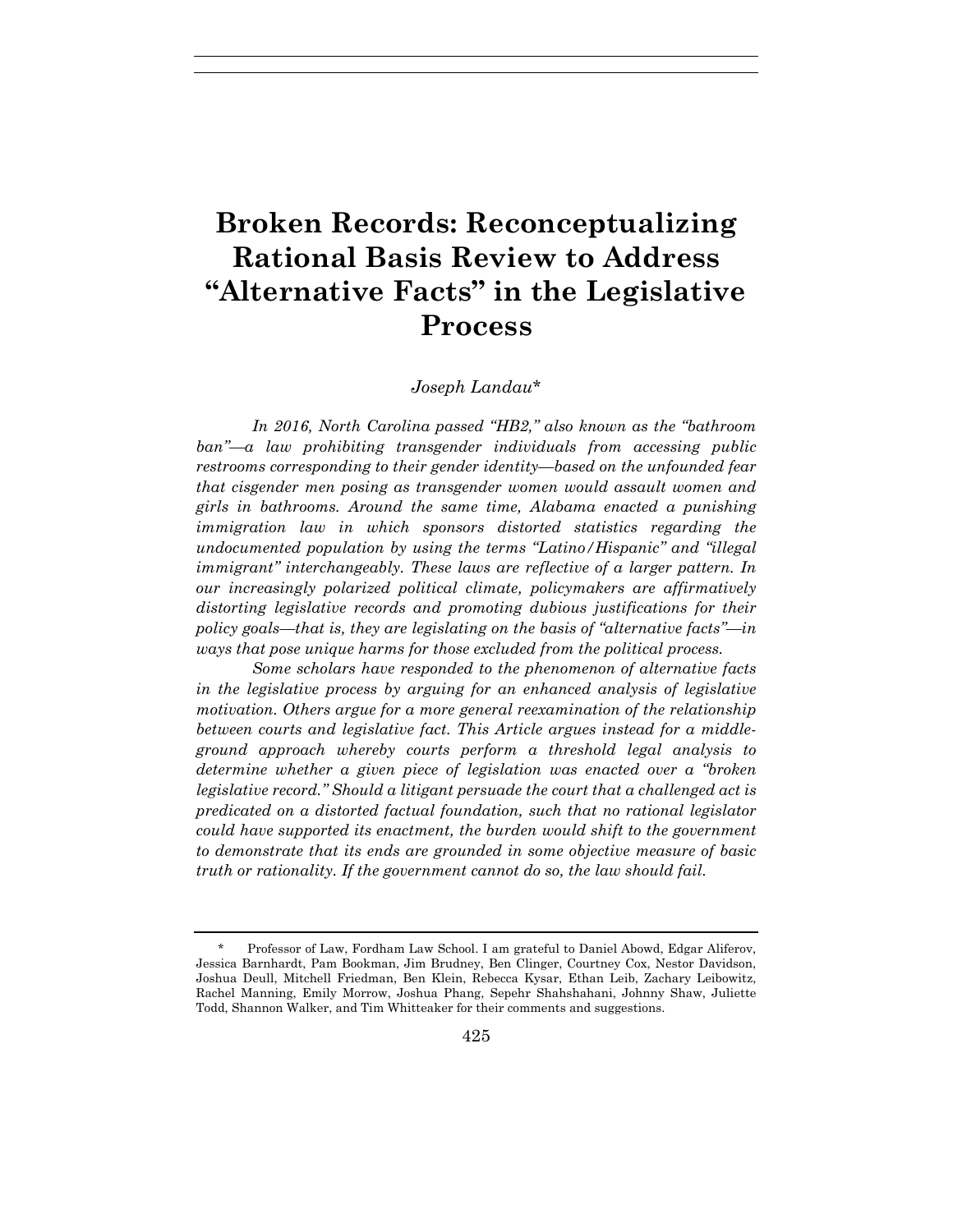*Broken records review looks at facts relied upon (in all likelihood) in*  bad faith; it is not concerned with bad faith itself. This leads to a number of *descriptive and normative implications. First, legislative rationales falling outside of the factual realm, including purely moral justifications, would not be reachable by a broken records challenge. Moreover, while the "bite" of broken records scrutiny may lead some to raise the specter of Lochnerian judicial overreach, the inquiry is far more limited and would not lead to the invalidation of appropriate legislative policy choices. Indeed, the breadth of a broken records challenge would be limited to a review of whatever factual bases were actually employed to support a given piece of legislation.* 

*One appeal of broken records review is that it echoes a customary judicial determination grounded in fact: indeed, the reasonable-legislator standard bears a useful resemblance to the reasonable-juror standard routinely considered during summary judgment. And the roadmap for litigants to follow is clearer than what other scholars propose: groups seeking to invoke the Supreme Court's countermajoritarian prerogative can focus on more objective criteria—either gross misrepresentations of the number of credible examples of the evil allegedly targeted or other evidence counter to the legislative narrative instead of pushing for de novo review of legislative factfinding or divining the subjective impulses of legislatures to show animus. Far from an open-ended invitation for courts to undertake legislative factfinding, the process proposed by this Article would simply empower judges to scrutinize invidious legislation more carefully by addressing the structural defect of broken legislative records.* 

| I.   |             | THE PROBLEM OF ALTERNATIVE FACTS IN LAWMAKING 432            |
|------|-------------|--------------------------------------------------------------|
|      | А.          | <i>"Public Safety" and Alternative Facts </i> 433            |
|      |             | Transgender Rights and Public Safety 433<br>$\mathbf{1}_{+}$ |
|      |             | The So-Called Immigration Threat 434<br>2.                   |
|      |             | The Superpredator Myth in Criminal<br>3.                     |
|      |             |                                                              |
|      | В.          | Alternative Facts in Doctrinal Context 442                   |
| H.   |             | SCHOLARLY RESPONSES TO ALTERNATIVE FACTS  446                |
|      | А.          | The Plenary Factfinding Model Versus the Intent-             |
|      |             |                                                              |
|      | В.          |                                                              |
| III. |             | INTRODUCING BROKEN RECORDS REVIEW 450                        |
|      | A.          | The Mechanics of Broken Records Review 451                   |
|      | B.          | Broken Records and Threshold Determinations  453             |
|      | $C_{\cdot}$ | Broken Records Review and Values Legislation  455            |
| IV.  |             | BROKEN RECORDS AND THE CURRENT JUDICIAL RESPONSE             |
|      |             |                                                              |
|      | А.          | Broken Records Review and Equal Protection  456              |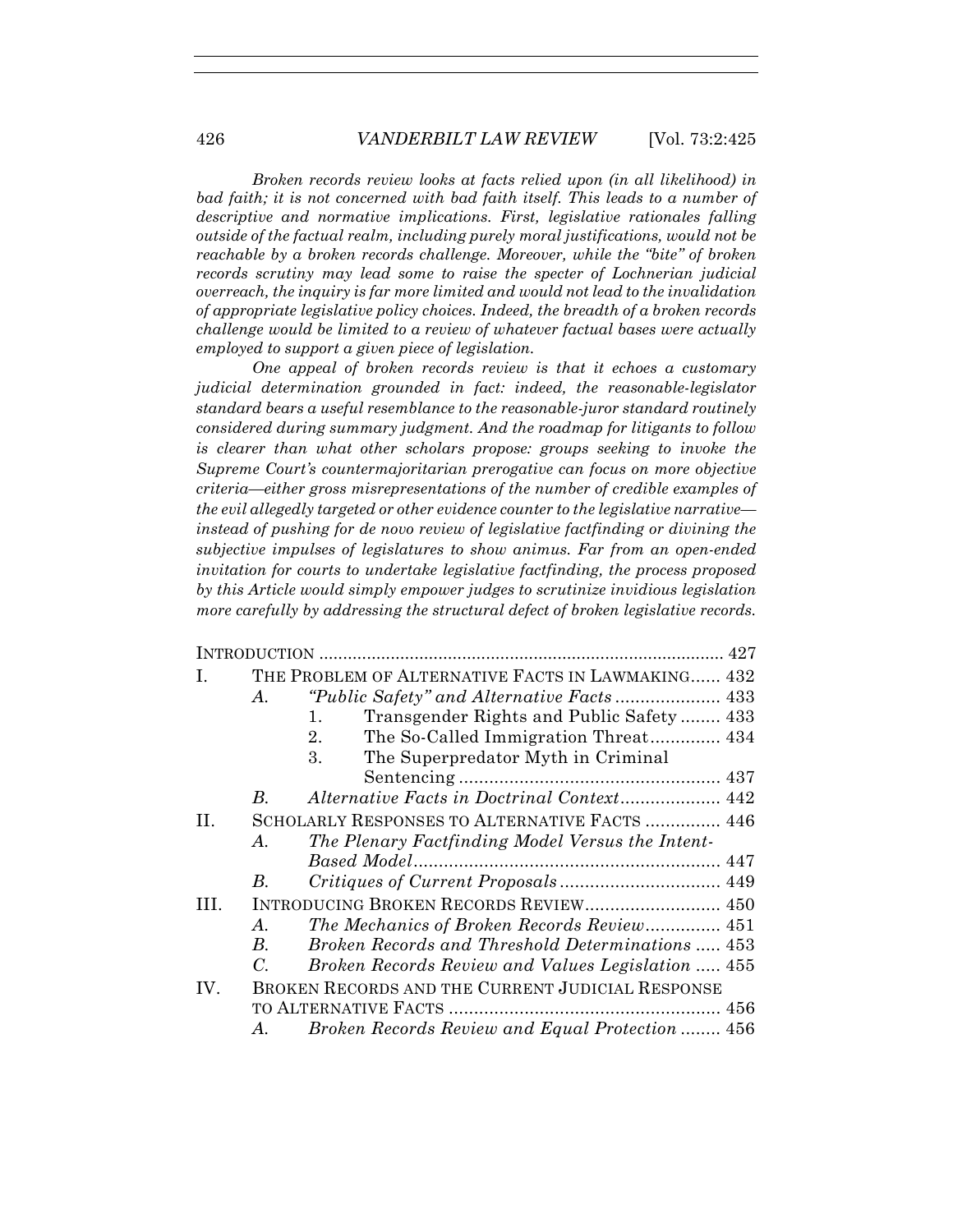|    | 1.<br><i>Cleburne</i> and the Judicial Reaction to |  |
|----|----------------------------------------------------|--|
|    |                                                    |  |
|    | The Gay Rights Cases and Proto-Broken<br>2.        |  |
|    |                                                    |  |
|    | Antisodomy Laws and Alternative<br>$\alpha$ .      |  |
|    |                                                    |  |
|    | The Supreme Court and Alternative Fact<br>b.       |  |
|    |                                                    |  |
|    | Spurning Alternative Facts in<br>$\mathcal{C}$ .   |  |
|    |                                                    |  |
|    | 3.<br>Voter ID Laws and an Emerging Broken         |  |
|    |                                                    |  |
| В. | <b>Broken Records Review and Substantive Due</b>   |  |
|    |                                                    |  |
| V. | BROKEN RECORDS' NORMATIVE IMPLICATIONS 473         |  |
| A. | Fortifying Equal Protection Doctrine Through a     |  |
|    |                                                    |  |
| B. | Broken Records Review, the Rational Basis Canon,   |  |
|    |                                                    |  |
|    |                                                    |  |

#### INTRODUCTION

In 2016, North Carolina passed "HB2," also known as the "bathroom ban"—a law prohibiting transgender individuals from accessing public restrooms corresponding to their gender identity based on the unfounded fear that cisgender men posing as transgender women would attack women and girls in bathrooms.<sup>1</sup> Around the same

 <sup>1.</sup> *See* Public Facilities Privacy & Security Act, N.C. GEN STAT. § 143-760 (2016) (repealed 2017). The legislation was a response to the City of Charlotte's passage of an amendment to its nondiscrimination law that added protection for LGBT people. *See* Charlotte, N.C., Ordinance 7056 (Feb. 22, 2016). Under the threat of litigation and pressure from major financial and sporting institutions, the legislature agreed to a partial repeal. *See* Emery P. Dalesio & Jonathan Drew, *AP Exclusive: Price Tag of North Carolina's LGBT Law: \$3.76B*, AP NEWS (Mar. 27, 2017), https://www.apnews.com/fa4528580f3e4a01bb68bcb272f1f0f8 [https://perma.cc/EH9U-XXVR] ("[T]he law limiting LGBT protections will cost the state more than \$3.76 billion in lost business over a dozen years . . . ."); Barb Darrow, *Bank of America Joins Fight Against North Carolina Bathroom Law*, FORTUNE (Mar. 30, 2016), http://fortune.com/2016/03/30/boa-pushes-slams-northcarolina-bathroom-law/ [https://perma.cc/PNP6-TRGC]; David Goldman, *North Carolina Loses 400 Jobs as PayPal Pulls Facility*, CNN (Apr. 5, 2016), http://money.cnn.com/2016/04/05/ technology/paypal-north-carolina-lgbt/index.html [https:// perma.cc/Y5SJ-P225] ("PayPal has canceled its plans to open a new global operation center in Charlotte, following passage of a North Carolina law that prevents cities from creating non-discrimination policies based on gender identity."); German Lopez, *HB2, North Carolina's Sweeping Anti-LGBTQ Law, Explained*, VOX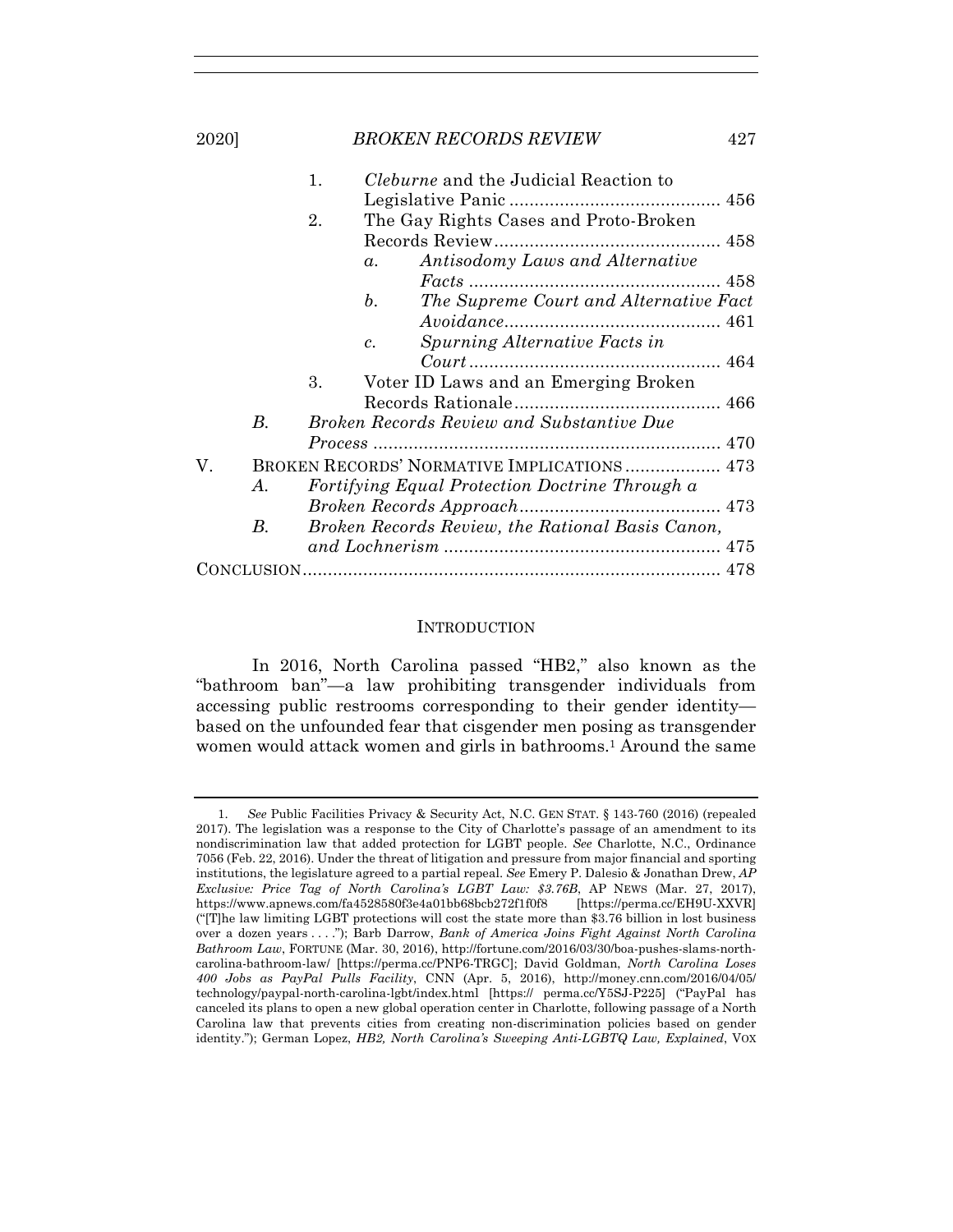time, when Alabama passed a law purporting to deny immigrants educational and other benefits they were lawfully entitled to receive,<sup>2</sup> a court struck down the law, noting that the state legislature, by construing data about the Hispanic population as tantamount to evidence about the *undocumented* population, manufactured the very problem it wished to solve.3 These laws illustrate how facts central to constitutional decisionmaking generate competing narratives—deeply held, but reflecting divergent versions of reality<sup>4</sup>—and also how policymakers today often legitimate the justification for their preferred laws by twisting facts, peddling myths, trafficking in sheer speculation, and promoting conspiracy theories.

Though the reliance on such false bases for government actions is not a new phenomenon, its growing prevalence presents a number of especially stark consequences for groups that are generally excluded from, or disfavored by, the political process<sup>5</sup>—especially those who fall outside the protection of traditional heightened scrutiny categories.6 As

3*. See infra* note 40 and accompanying text (discussing *Central Alabama Fair Housing Center. v. Magee*, 835 F. Supp. 2d 1165, 1192 (M.D. Ala. 2011), *vacated sub nom.* Cent. Ala. Fair Hous. Ctr. v. Comm'r, Ala. Dep't of Revenue, No. 11-16114-CC, 2013 WL 2372302 (11th Cir. May 17, 2013)).

 4. Allison Orr Larsen, *Constitutional Law in an Age of Alternative Facts*, 93 N.Y.U. L. REV. 175, 179 (2018).

 5. One infamous example is *Korematsu v. United States*, in which a presidential executive order authorized the military to issue exclusion orders during World War II against persons of Japanese ancestry residing in certain areas on the West Coast. 323 U.S. 214, 215–17 (1944), *abrogated by* Trump v. Hawaii, 138 S. Ct. 2392 (2018). Korematsu's appeal of his conviction for defying the order was affirmed by the Supreme Court. *Id.* at 223–24. Today, the military's justifications for targeting Japanese persons are recognized as having reflected "race prejudice [and] war hysteria" rather than fact. 1 COMM'N ON WARTIME RELOCATION & INTERNMENT OF CITIZENS, PERSONAL JUSTICE DENIED 18 (1982), https://www.archives.gov/files/research/japaneseamericans/justice-denied/summary.pdf [https://perma.cc/QCT6-XNV9]; *see also Korematsu*, 323 U.S. 214 at 235–36 (Murphy, J., dissenting) (describing the military's justifications as based on "erroneous assumption[s] of racial guilt rather than bona fide military necessity" and utterly lacking in "reliable evidence").

 6. Transgender individuals and undocumented foreign nationals are not formally protected classes, nor are many of the other legislatively targeted groups discussed throughout this Article. *See* Robert I. Correales, *Workers' Compensation and Vocational Rehabilitation Benefits for Undocumented Workers: Reconciling the Purported Conflicts Between State Law, Federal Immigration Law, and Equal Protection to Prevent the Creation of a Disposable Workforce*, 81 DENV. U. L. REV. 347, 391 (2003) (noting that while there have been isolated instances in which the Court has intervened to protect undocumented immigrants, generally "the Court has refused to extend [this seemingly heightened scrutiny] to other situations involving rather compelling

<sup>(</sup>Mar. 30, 2017), https://www.vox.com/2016/2/23/11100552/charlotte-north-carolina-lgbtq-patmccrory [https://perma.cc/C58U-QHTU].

 <sup>2.</sup> Beason-Hammon Alabama Taxpayer and Citizen Protection Act, 2011 Ala. Laws 888 (codified as amended at ALA. CODE §§ 31-13-1 to 31-13-30, 32-6-9 (2020)) (referred to as H.B. 56); *see Court Cites Discriminatory Intent Behind Alabama's Anti-immigrant Law*, S. POVERTY L. CTR. (Dec. 14, 2011), https://www.splcenter.org/news/2011/12/14/court-cites-discriminatory-intentbehind-alabamas-anti-immigrant-law [https://perma.cc/U8M5-VDYS] (discussing a federal judge's "blistering court ruling" criticizing H.B. 56).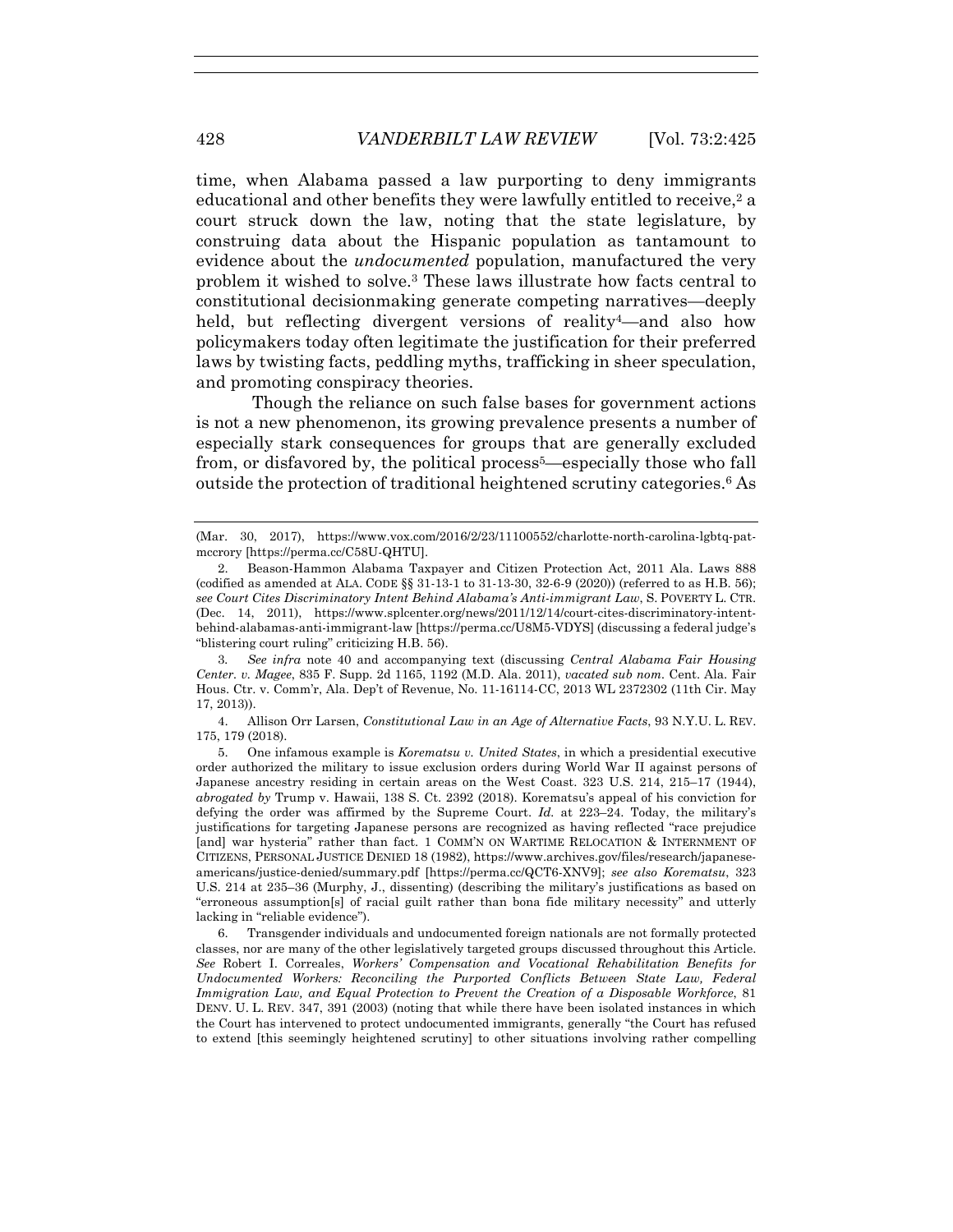a result, absent visible plus factors such as explicit animus (and sometimes even in the face of such animus), state action discriminating against these populations is not traditionally required to clear a higher scrutiny bar when challenged in court. This gap in equal protection coverage renders those groups especially vulnerable to the prejudicial aims of state legislatures, particularly when the flames of that prejudice are fanned by falsehoods.

Moreover, the Supreme Court's constitutional doctrines, as they have evolved, are strikingly ill-suited to address falsehoods and are mostly bereft of any explicit command for factual analysis.7 Given the perverse effects of polarization and alternative facts on individual rights—with the attendant rejection of technical, scientific, evidencebased judgment and abandonment of time-tested and ordinary legislative procedure8—scholars have begun to contemplate the role of courts in evaluating legislative factfinding, particularly (though not exclusively) in cases involving the Equal Protection Clause of the Constitution. Some argue for more scrutiny of actual legislative purpose across the board,9 while others propose more nuanced paradigms of judicial review expanding courts' capacity to reexamine, and possibly override, the legislative factfinding process.10

7*. See infra* Section I.B.

10*. See* William D. Araiza, *Deference to Congressional Fact-Finding in Rights-Enforcing and Rights-Limiting Legislation*, 88 N.Y.U. L. REV. 878, 882–83 (2013) (arguing for a "more nuanced examination" of the "appropriate degree of judicial deference due to congressional fact-findings that support legislation affecting individual rights"); Caitlin E. Borgmann, *Rethinking Judicial Deference to Legislative Fact-Finding*, 84 IND. L.J. 1, 3 (2009) (arguing that "courts should independently review the factual foundation of all legislation that curtails important individual rights protected by the federal Constitution"); Neal Devins, *Congressional Factfinding and the Scope of Judicial Review: A Preliminary Analysis*, 50 DUKE L.J. 1169, 1171–72 (2001) (calling on

facts"); *see also* Kevin M. Barry et al., *A Bare Desire to Harm: Transgender People and the Equal Protection Clause*, 57 B.C. L. REV. 507, 509 (2016) ("[I]n the context of a facially discriminatory federal law, no court or agency has analyzed whether transgender people are a 'suspect' or 'quasisuspect' class . . . [and] the constitutional rights of transgender people remain uncertain."). Since that article was published, some recent lower-court rulings have moved towards heightened scrutiny in cases involving transgender rights. *See, e.g.*, Karnoski v. Trump, 926 F.3d 1180, 1201 (9th Cir. 2019) ("We conclude that the 2018 Policy [banning openly transgender individuals from serving in the military] on its face treats transgender persons differently than other persons, and consequently something more than rational basis but less than strict scrutiny applies.").

 <sup>8.</sup> For a detailed discussion of how deviations from ordinary political-branch processes can help surface forms of improper intent that are otherwise hard for courts to recognize, see Joseph Landau, *Process Scrutiny: Motivational Inquiry and Constitutional Rights*, 119 COLUM. L. REV. 2147 (2019).

<sup>9</sup>*. See* Jeffrey D. Jackson, *Classical Rational Basis and the Right to Be Free of Arbitrary Legislation*, 14 GEO. J.L. & PUB. POL'Y 493, 511–12 (2016) (proposing that the rational basis test not require that "a legislature *could have thought* the law to be rationally related" to the government's stated goal but rather that the law "actually *be* rationally related" to its purpose); Clark Neily, *Litigation Without Adjudication: Why the Modern Rational Basis Test Is Unconstitutional*, 14 GEO. J.L. & PUB. POL'Y 537, 550 (2016) (arguing that the rational basis test is an insufficient judicial check on governmental action).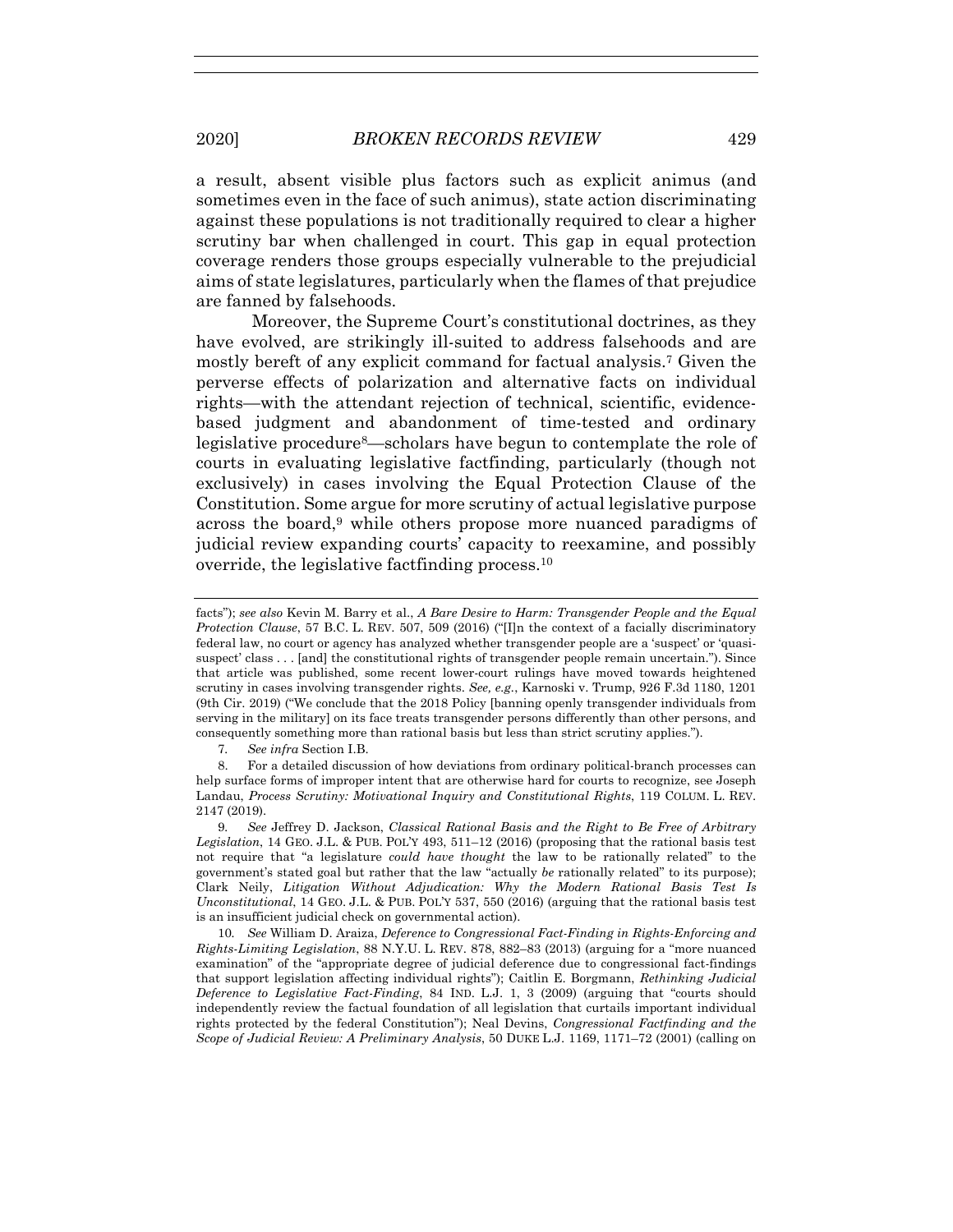Given the shortcomings of both proposals, this Article proposes a middle-ground approach whereby courts address head-on a legislature's trafficking in inaccuracies, myths, or conspiracy theories in its assertions supporting a given law. Under this approach, the government's subjective intent is immaterial. Broken records analysis does not burden trial courts with an intent-driven inquiry into *why* a particular group has been targeted—an inquiry that often proves impossible to carry out with certainty.11 Rather, broken records analysis offers courts a framework they are quite capable of following: an evaluation of the evidentiary foundation within a legislature's stated factual rationales for targeting that group.12 Challengers to government actions would have an opportunity to demonstrate that a given piece of legislation is predicated on a false factual foundation and that no rational legislator could have supported its enactment.

Once a successful prima facie broken records claim is made, the burden would shift to the government to demonstrate that the problem it seeks to address is real—that its ends are grounded in some objective measure of basic truth or rationality. If the government cannot do so, the law should fail. If, however, the challenger cannot satisfy its burden, the court would proceed to apply the doctrine as it currently stands rational basis would invite deference,<sup>13</sup> whereas heightened scrutiny would call for a closer analysis of the government's stated objective and its chosen means.14

12*. See infra* Section III.C (distinguishing the kind of "fact"-supported state acts reachable by broken records review from the purely values-driven acts that fall outside of broken records review's purview).

the Supreme Court "to check [congressional interest in factfinding] when the risk of specialinterest capture seems especially significant"); Larsen, *supra* note 4, at 182 (suggesting "refocusing the standards of review in constitutional litigation so that courts are tasked with evaluating the process used to generate the factual claims presented").

 <sup>11.</sup> *See, e.g.*, Richard H. Fallon, Jr., *Constitutionally Forbidden Legislative Intent*, 130 HARV. L. REV. 523, 553–54 (2016) (noting that legislative intent is a "protean concept," inevitably colored by the particular fact pattern it inhabits); *id.* at 527–28 (arguing that the Supreme Court has adopted "varied approaches to the identification of legislative intent," some of which "manifest ambiguity," in part because "multimember legislatures typically have no unitary, collective intentions in the psychological sense"); *see also* Aziz Z. Huq, *What Is Discriminatory Intent?*, 103 CORNELL L. REV. 1211, 1215 (2018) (observing that "the federal judiciary has not homed in upon a single definition of discriminatory intent" or "a consistent approach to the evidentiary tools through which discriminatory intent is substantiated").

<sup>13</sup>*. See* Trump v. Hawaii, 138 S. Ct. 2392, 2402 (2018) (defining the rational basis inquiry as "whether the . . . policy is plausibly related to the Government's stated objective"); City of New Orleans v. Dukes, 427 U.S. 297, 303 (1976) (requiring only that "the classification challenged be rationally related to a legitimate state interest"); Ry. Express Agency, Inc. v. New York, 336 U.S. 106, 110 (1949) (asking that a classification have only a "relation to the purpose for which it is made").

<sup>14</sup>*. See, e.g.*, Grutter v. Bollinger, 539 U.S. 306, 326 (2003) ("[Racial] classifications are constitutional only if they are narrowly tailored to further compelling governmental interests."); United States v. Virginia, 518 U.S. 515, 532–33 (1996) (requiring an "exceedingly persuasive"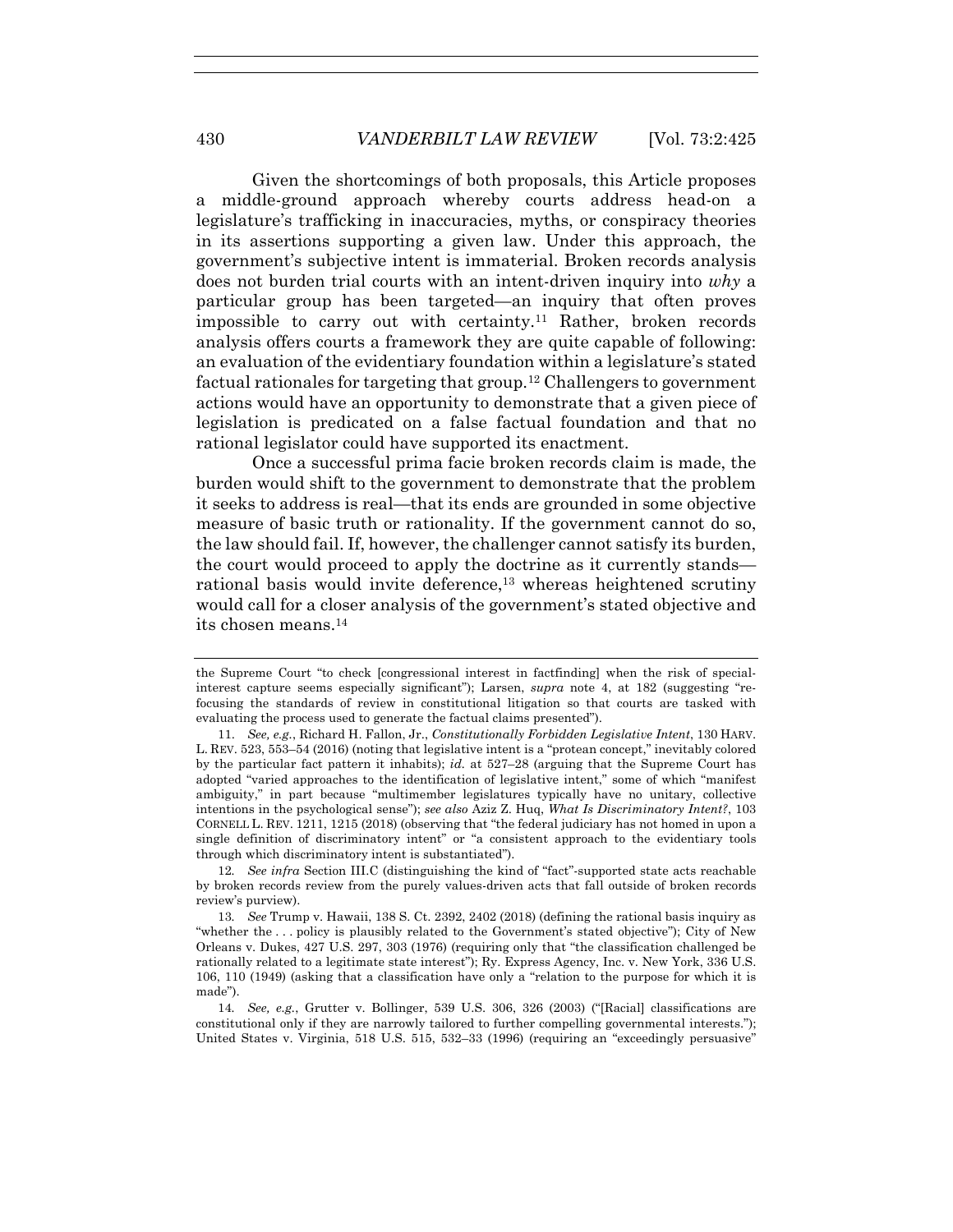Broken records review concerns the process by which legislatures form the purpose and factual basis for legislation, an inquiry that avoids wholly refashioning the judicial power and the relationship among the coordinate branches.15 It presents a practical approach that is aligned with contemporary practices and doctrine particularly by analogy to summary judgment's threshold evidentiary requirement.16 Unlike a constitutional theory that requires a court to determine ex ante whether a particular group has suffered prejudice at the hand of a legislative majority—a subjective determination on which conservative and liberal justices largely disagree—an evidence-based, broken-record-style approach couched in more objective standards likely has broader appeal, while still coming to the aid of many (though not all) marginalized groups affected by the spread of alternative facts.

Moreover, under broken records review, the roadmap for litigants to follow is clearer: groups seeking to invoke the Court's countermajoritarian prerogative can focus on more objective criteria either a shortage of government evidence or evidence counter to the legislative narrative—instead of relying on the subjective interpretation of facts tending to show animus or trying to persuade federal courts, as some scholars have argued, to exercise plenary review of the legislative factfinding process. And although the "bite" of such rational basis scrutiny may lead some to raise the specter of Lochnerian judicial overreach, the limited inquiry proposed by this Article should not lead to the invalidation of most legislative policy choices. To be clear, the breadth of such a claim would be limited to the factual bases employed to support the legislation; indeed, legislative rationales falling outside of the factual realm, including purely moral justifications, would not be reachable by a broken records challenge. The process proposed by this Article would simply empower judges to invalidate invidious legislation by using rational basis review to address the structural defect of broken legislative records.

Following this Introduction, Part I explores a number of areas where alternative facts have recently loomed large, and where legislative trafficking in myth, hyperbole, or conspiracy theory has presented a puzzle and a doctrinal problem for courts. Part II frames how scholars have responded to the problem of alternative facts, as well

justification for classifications on the basis of sex (quoting Miss. Univ. for Women v. Hogan, 458 U.S. 718, 724 (1982))); Edenfield v. Fane, 507 U.S. 761, 770–71 (1993) ("This burden [of justifying a restriction on commercial speech] is not satisfied by mere speculation or conjecture; rather, a governmental body . . . must demonstrate that the harms it recites are real and that its restriction will in fact alleviate them to a material degree.").

<sup>15.</sup> *See infra* Section II.B.

<sup>16.</sup> *See infra* Section III.B.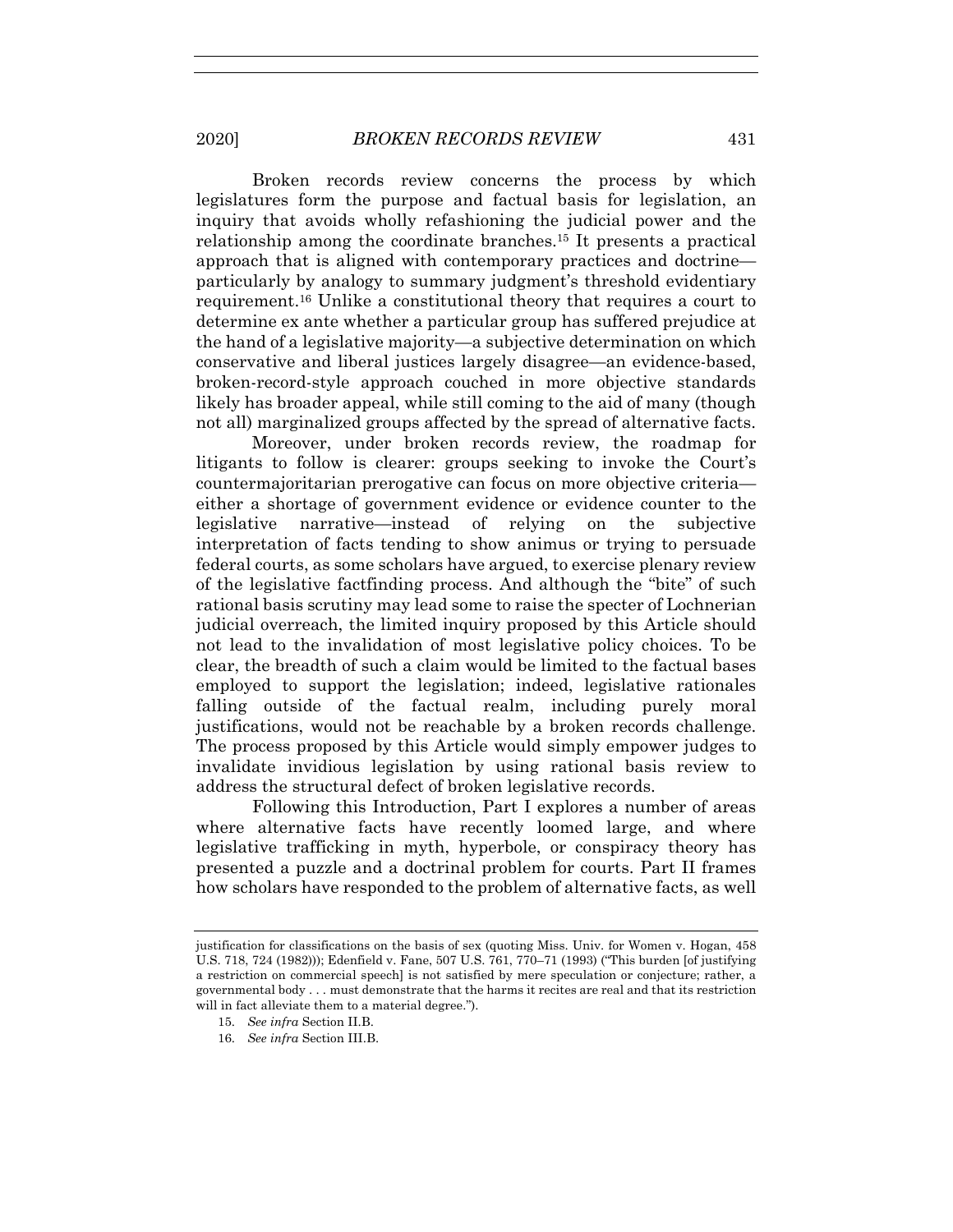as the benefits and drawbacks of those approaches. Part III introduces the theory of broken records review as a superior mechanism to address the problem, noting its core features and fit with other commonly accepted procedural devices—summary judgment in particular. Part IV explores how leading constitutional frameworks such as the Court's discriminatory intent and animus doctrines address the problem of broken legislative records only tangentially and may actually lead courts astray from identifying the constitutional import of alternative facts. Part V considers the normative implications of broken records review, demonstrating why, despite the charge of returning to the discredited days of *Lochner*, the theory provides a workable and appropriately revived form of rational basis review.

## I. THE PROBLEM OF ALTERNATIVE FACTS IN LAWMAKING

Legislation predicated on falsehoods or mistaken facts is not a new phenomenon, but it has taken on greater salience in light of heightened polarization and advances in forms of communication that allow for faster dissemination of false facts.17 This problem has reached a new order of magnitude of late in many different areas of lawmaking. Not only have some policymakers dispensed with any effort to ground law in objective facts or data, but when the actual science is misaligned with a preferred policy goal, or when the facts threaten the cultural values of a constituency, policymakers simply resort to presenting "alternative" ones.18 Opponents of such myth-based legislation, particularly when it imperils the rights of politically vulnerable groups, have occasionally been successful waging boycotts in response<sup>19</sup> or using litigation to combat these laws. Courts have begun to take note of situations in which such sheer inaccuracies in the legislative process undermine the soundness of a given piece of legislation—for example, where legislatures rely on the testimony of unqualified "experts" or (more commonly) propound incorrect, misleading, or inapplicable information in favor of a given bill.20 But they have been reticent to go too far in this direction, given the limitations of current doctrinal frameworks that leave little or no room to consider their constitutional salience.

<sup>17</sup>*. See, e.g.*, Larsen, *supra* note 4, at 177, 180–81 (arguing that "technological speed, infinite access to information, a balkanized press, and a diluted notion of expertise" have facilitated a "toxic political dialogue of rogue facts" imperiling both legislative processes and a constitutional jurisprudence "increasingly dependent on factual claims").

<sup>18</sup>*. Id.* at 190–91.

<sup>19</sup>*. See infra* Section I.A.1.

<sup>20</sup>*. See infra* Sections I.A.2–3 & Part IV.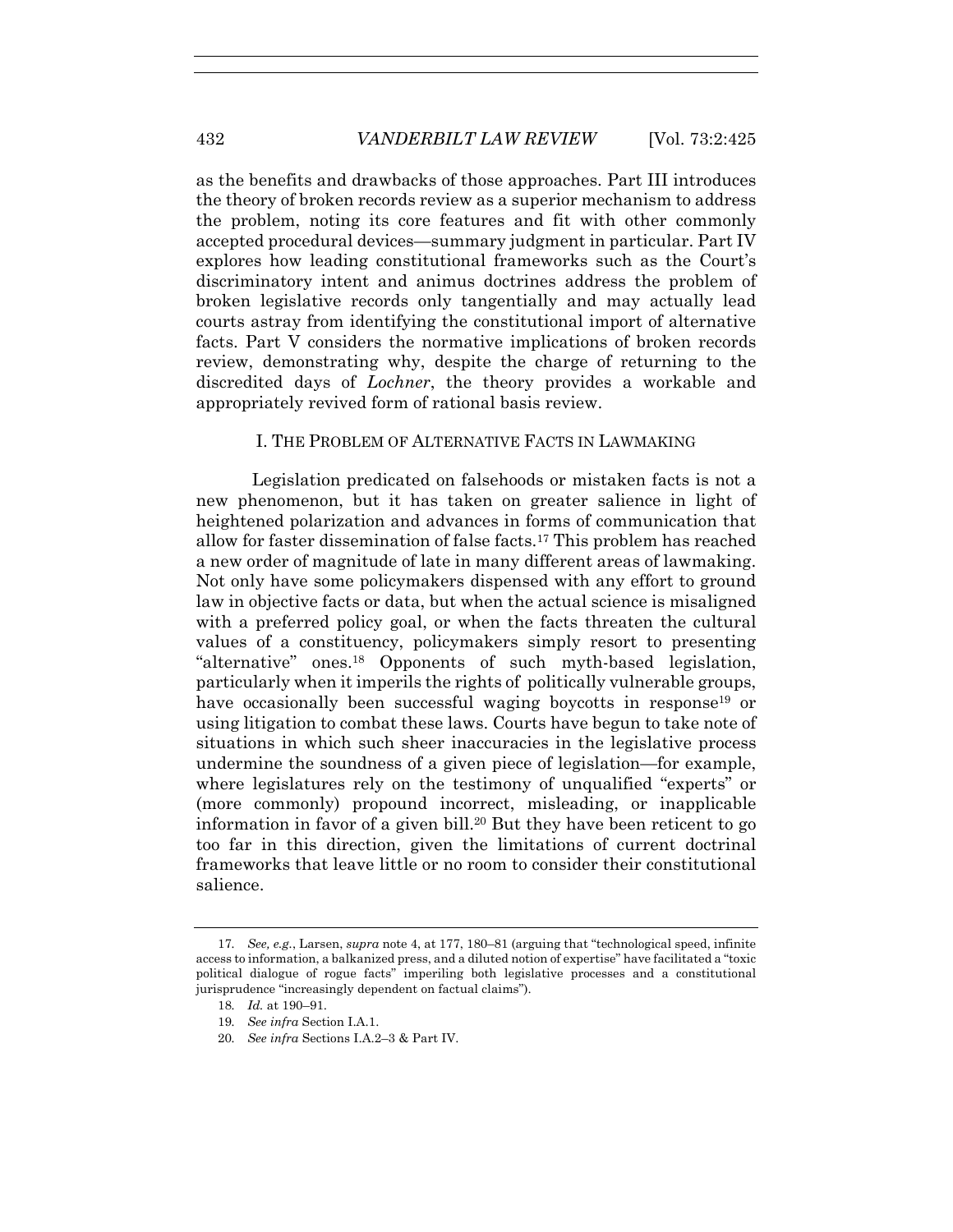## *A. "Public Safety" and Alternative Facts*

## 1. Transgender Rights and Public Safety

Shortly after the Supreme Court's 2015 decision recognizing the right of same-sex couples to marry, transgender rights emerged as a major flashpoint within a number of states where LGBT interests remain poorly represented, with legislatures stoking fears about purported threats that transgender people pose to public safety. One well-known example concerns North Carolina's "HB2," a law prohibiting transgender individuals statewide from accessing public restrooms corresponding to their gender identity.21 The law was passed in swift reaction to the City of Charlotte's passage of an LGBT nondiscrimination ordinance, and it ignited a nationwide firestorm about LGBT rights.22 But HB2 also typified how legislators can deploy alternative facts to run roughshod over the rights of marginalized groups. To pass HB2, the state general assembly hastily threw together a single twelve-hour "special session"23 to whirl through the entire legislative cycle (from introduction and passage in the general assembly, to passage in the state senate, to enactment into law by the governor's signature) for a bill that legislators did not even see before its release.24

Around the time of HB2, nineteen states attempted to pass anti-LGBT ordinances, of which sixteen specifically targeted trans people.<sup>25</sup> Where the bathroom laws were concerned, politicians often promoted a fabrication that nondiscrimination laws increase the risk of assaults because of cisgender "men [taking] advantage of the law to enter women's bathrooms to harass and sexually assault women."26 One such advertising campaign depicted "a young girl in a bathroom stall, with a

 <sup>21.</sup> Public Facilities Privacy & Security Act, N.C. GEN STAT. § 143-760 (2016) (repealed 2017).

<sup>22</sup>*.* Charlotte, N.C., Ordinance 7056 (Feb. 22, 2016); *see* discussion and sources cited *supra* note 1.

<sup>23</sup>*.* Dave Philipps, *North Carolina Bans Local Anti-Discrimination Policies*, N.Y. TIMES (Mar. 23, 2016), https://www.nytimes.com/2016/03/24/us/north-carolina-to-limit-bathroom-use-by-birthgender.html [https://perma.cc/WNF6-SPZ8].

<sup>24</sup>*. See id.*; *see also* Lopez, *supra* note 1 ("HB2 [was] proposed and signed into law within 24 hours.").

<sup>25</sup>*. See Past LGBT Nondiscrimination and Anti-LGBT Bills Across the Country (2016)*, ACLU, https://www.aclu.org/other/past-lgbt-nondiscrimination-and-anti-lgbt-bills-across-country (last visited Mar. 5, 2020) [https://perma.cc/9A6Q-4PLL]. If including religious exemption legislation, that number jumps to thirty-two. *See id.* 

 <sup>26.</sup> Lopez, *supra* note 1; *see also* Katy Steinmetz, *Why LGBT Advocates Say Bathroom 'Predators' Argument Is a Red Herring*, TIME (May 2, 2016), http://time.com/4314896/transgenderbathroom-bill-male-predators-argument/ [https://perma.cc/J7GN-EG6R] (describing the bathroom safety argument and the rebuttal).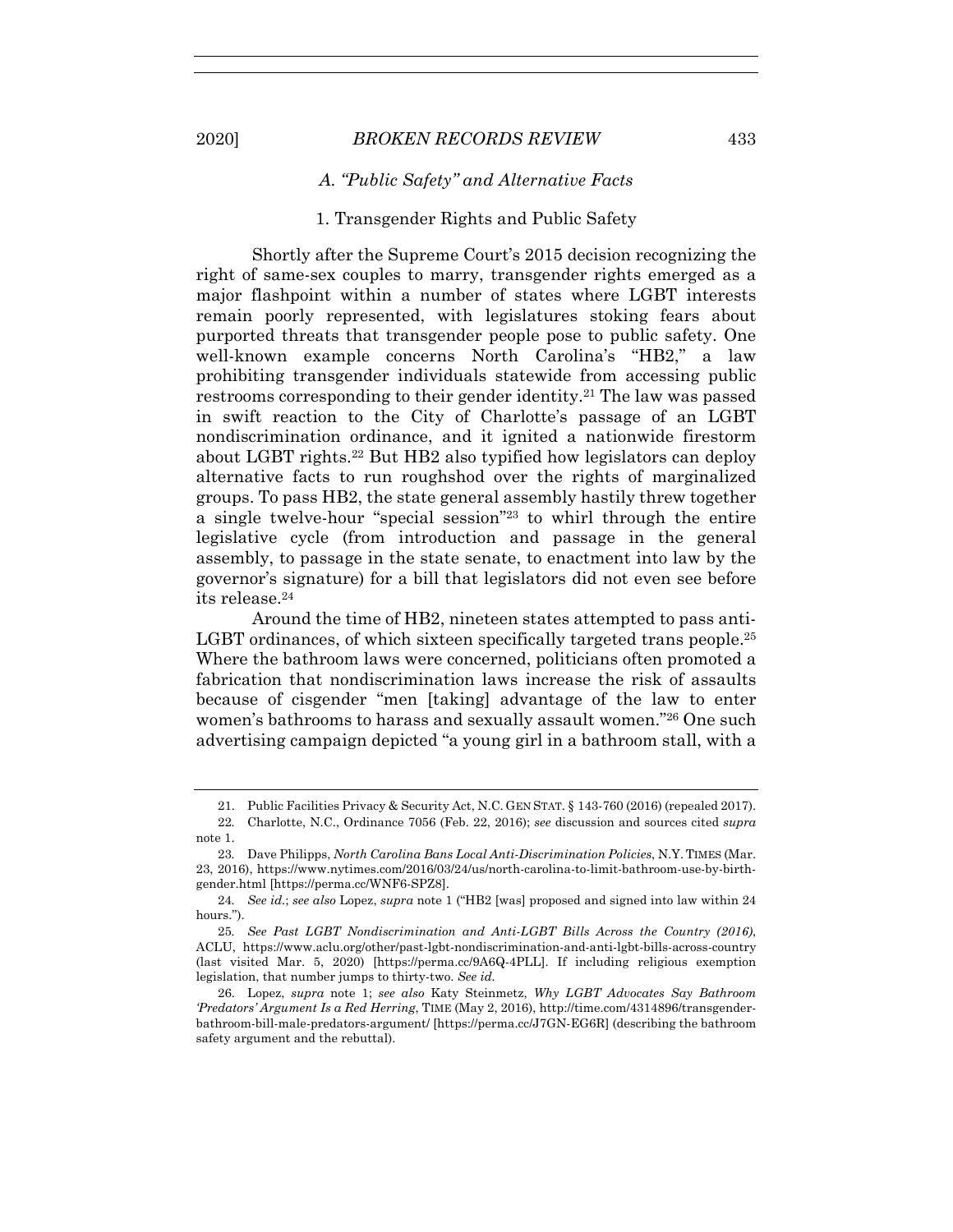chilling voiceover warning that a man could enter at any time."27 Some of these laws did not succeed: in the case of North Carolina's HB2, PayPal, Bank of America, and the NCAA (among others) cancelled or threatened to pull out of business ventures in the state unless the law was rescinded. In response to that pushback, the state legislature agreed to a partial repeal.28

#### 2. The So-Called Immigration Threat

In addition to passing laws affecting LGBT rights, states have been unusually busy enacting legislation pertaining to immigration in a fashion that further demonstrates the utility of alternative facts to lawmakers willing to demonize a politically weak minority. In 2017 alone, lawmakers in forty-nine states enacted more than two hundred such laws.<sup>29</sup> Some of the more controversial measures, notably provisions purporting to criminalize at the state level violations of federal immigration law, as well as efforts to strip benefits from recipients of programs such as Deferred Action for Childhood Arrivals ("DACA"),<sup>30</sup> appear to place vulnerable communities under significant threat.

28*. See* sources cited *supra* note 1.

 <sup>27.</sup> Sarah Posner, *Anti-Trans Bathroom Debate: How a Local Religious-Right Faction Launched a National Movement*, ROLLING STONE (Jan. 22, 2018, 8:06 PM), https://www.rollingstone.com/politics/how-houstons-religious-right-launched-the-anti-lgbtqbathroom-movement-w515477 [https://perma.cc/32GA-HMHP]; *see also* Kathy Miller & Lisa Scheps, *The Lies Behind Texas Anti-Abortion Laws and "Bathroom Bills*,*"* TRIBTALK (July 20, 2017), https://www.tribtalk.org/2017/07/20/the-lies-behind-texas-anti-abortion-laws-andbathroom-bills/ [https://perma.cc/P6TN-XFYT] (criticizing the "buzzwords" of "privacy," "safety," and "protecting girls" as "based on lies").

 <sup>29.</sup> NAT'L CONFERENCE OF STATE LEGISLATURES, 2017 IMMIGRATION REPORT (2018), http://www.ncsl.org/research/immigration/2017-immigration-report.aspx [https://perma.cc/6YFP-WYRN].

 <sup>30.</sup> DACA is an exercise of federal prosecutorial discretion, initiated in 2012, under which undocumented immigrants who arrived in the United States prior to the age of sixteen—and who meet other defined criteria—may receive deportation relief and work authorization for a renewable two-year period. Memorandum from Janet Napolitano, Sec'y, U.S. Dep't of Homeland Sec., Exercising Prosecutorial Discretion with Respect to Individuals Who Came to the United States as Children (June 15, 2012), https://www.dhs.gov/xlibrary/assets/s1-exercising-prosecutorialdiscretion-individuals-who-came-to-us-as-children.pdf [https://perma.cc/VTJ9-JANM]. DACA approval plus work authorization qualifies an individual for a Social Security Number, which cumulatively should suffice for driver's license eligibility in every state. Kendra Sena, *Driver's Licenses and Undocumented Immigrants*, GOV'T L. CTR., ALB. L. SCH. 6, https://www.albanylaw.edu/centers/government-law-center/Immigration/explainers/Documents/ DriversLicensesExplainer.pdf (last updated Jul. 15, 2019) [https://perma.cc/8AHR-SBBZ]. Nonetheless, three states—Arizona, Michigan, and Nebraska—initially refused to issue driver's licenses to DACA recipients. Jonathan Blazer, *Nebraska Legislature Overrides Governor's Veto and Gives Dreamers Their License to Drive*, ACLU (May 29, 2015, 12:30 PM), https://www.aclu.org/blog/immigrants-rights/state-and-local-immigration-laws/nebraska-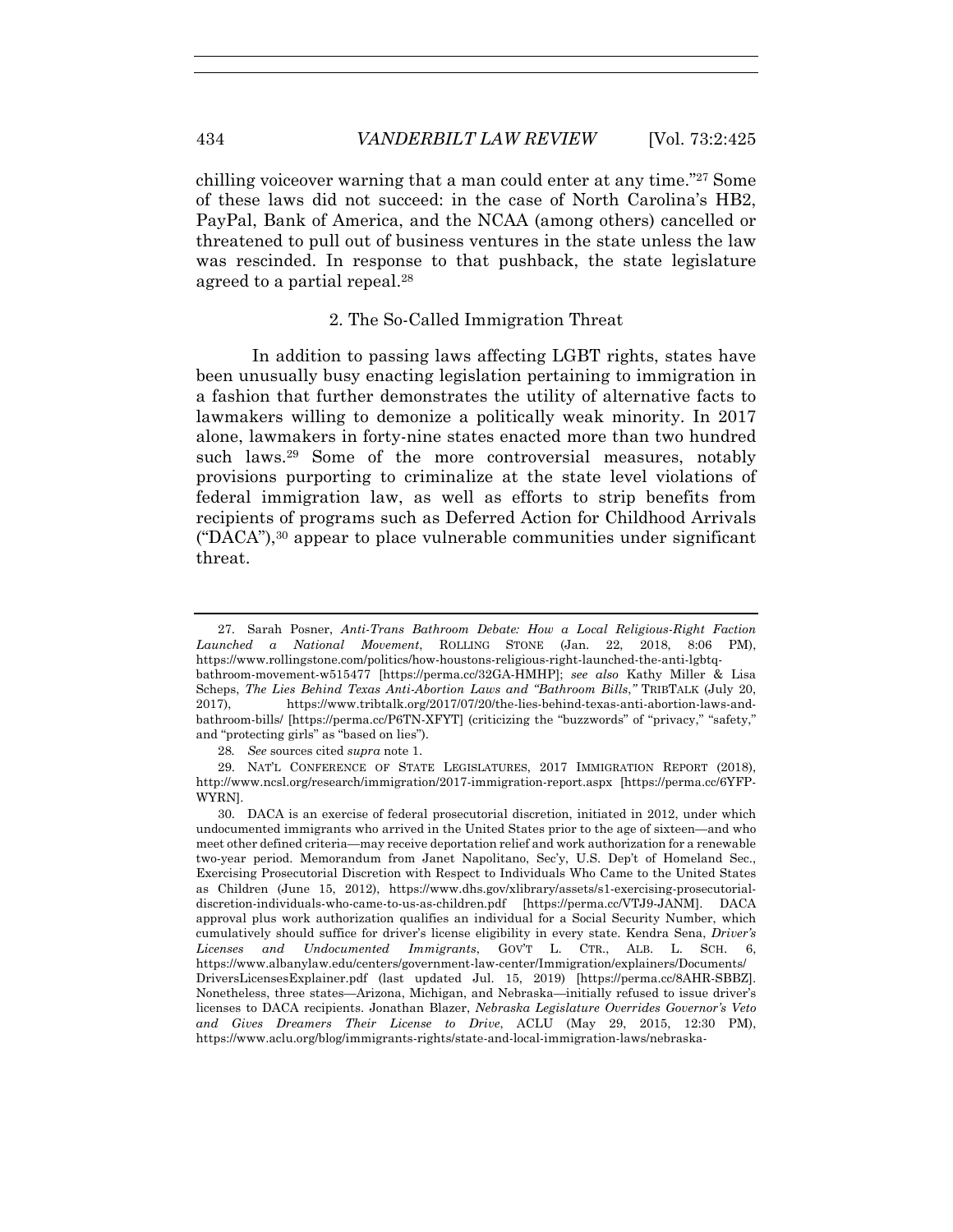In 2011, Alabama passed the Beason-Hammon Alabama Taxpayer and Citizen Protection Act, one of the most restrictive state immigration laws in the country.<sup>31</sup> The law targeted undocumented foreign nationals in numerous ways, including by prohibiting them from receiving any state or local public benefits,32 barring them from attending publicly owned colleges or universities,33 and prohibiting them from applying for or performing work.34 The law also forbade judicial enforcement of certain contracts made with undocumented foreign nationals,35 prohibited rental agreements to provide them with accommodations,36 and prohibited certain transactions between undocumented individuals and state or local government, including the provision of a license plate or nondriver identification card.37 In support of the law, sponsors presented statistics that conflated race with immigration status, resulting in legislation that purported to address the issue of undocumented immigration but, owing to its false factual foundation, wound up distorting the law's necessity and underlying rationale. The bill's sponsor made a habit of substantiating his talking point that "Alabama has the second-fastest-growing illegal immigrant population in the nation" with references to growth in the state's *Hispanic* population, information that "sa[id] nothing about unauthorized immigration whatsoever."38

Another member of the state legislature also resorted to inaccuracies when attempting to document illegal immigration's drain on state resources, again by focusing on Latino populations that were immaterial to the noncitizen or immigrant population.39 Such repeated attempts to use "illegal immigrant" interchangeably with "Latino" or "Hispanic" undermined confidence that the resulting law was grounded in fact; instead, it sounded alarms about the legality and rational basis

32. § 7(b), 2011 Ala. at 898 (codified at ALA. CODE § 31-13-7(b)).

33. § 8, 2011 Ala. at 901 (codified at ALA. CODE § 31-13-8).

34*.* § 11(a), 2011 Ala. at 905 (codified at ALA. CODE § 31-13-11(a)), *enjoined by Alabama*, 691 F.3d 1269.

 35. § 27(a), 2011 Ala. at 919 (codified at ALA. CODE § 31-13-26(a)), *enjoined by Alabama*, 691 F.3d 1269.

 36. § 13(a)(4), 2011 Ala. at 908 (current version at ALA. CODE § 31-13-33), *enjoined by Alabama*, 691 F.3d 1269.

37. § 30(b), 2011 Ala. at 927 (codified as amended at ALA. CODE § 31-13-29(b)).

39*. Id.* at 1192–93.

legislature-overrides-governors [https://perma.cc/ZLP2-S3YZ]. Nebraska, the final holdout, did not relent until 2015. *Id.*

 <sup>31.</sup> Beason-Hammon Alabama Taxpayer and Citizen Protection Act, 2011 Ala. Laws 888 (codified as amended at ALA. CODE §§ 31-13-1 to 31-13-30, 32-6-9 (2020)) (referred to as H.B. 56). This act has been partially enjoined. United States v. Alabama, 691 F.3d 1269 (2012).

 <sup>38.</sup> Cent. Ala. Fair Hous. Ctr. v. Magee, 835 F. Supp. 2d 1165, 1192 (M.D. Ala. 2011), *vacated sub nom.* Cent. Ala. Fair Hous. Ctr. v. Comm'r, Ala. Dep't of Revenue, No. 11-16114-CC, 2013 WL 2372302 (11th Cir. May 17, 2013).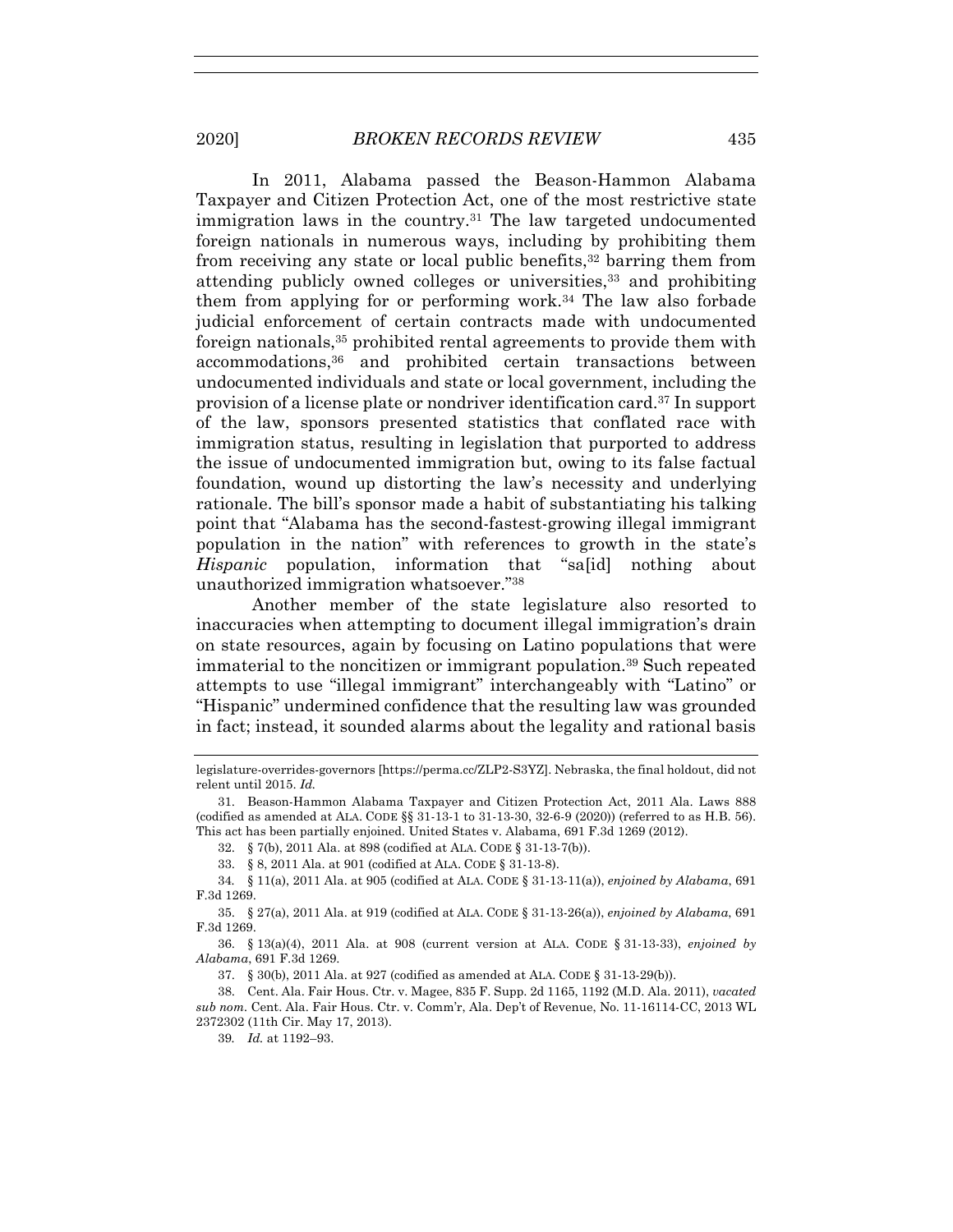of the law, which was eventually set aside by a court willing to interrogate the legislation's manifestly shoddy factual foundation.40

Other such laws have often been legitimated through the lens of public safety. For example, in 2019, when Florida passed a bill forbidding sanctuary cities, $41$  the senator who sponsored the measure touted the law's purpose as "about public safety and making sure we remove the criminal element of illegals that are here."42 Yet recent studies have demonstrated that the presence of undocumented immigrants is not linked with an increase in violent crime or drug and alcohol problems.43 Indeed, the Cato Institute found that criminal conviction and arrest rates for undocumented immigrants in Texas

 41. Tim Craig, *Florida House Passes Bill that Forbids 'Sanctuary Cities,' Would Issue Fines for Failing to Help Federal Immigration Authorities*, WASH. POST (Apr. 24, 2019, 1:34 PM), https://www.washingtonpost.com/national/florida-house-passes-bill-that-forbids-sanctuary-citieswould-issue-fines-for-failing-to-help-federal-immigration-authorities/2019/04/24/8c95f1ce-65e5- 11e9-a1b6-b29b90efa879\_story.html [https://perma.cc/KKY5-U8QA]. House Bill 527 died in the Rules Committee, but a similar bill, Senate Bill 168, passed by both the House and Senate, was approved by the Governor on June 14, 2019, and largely took effect on October 1, 2019. Among other things, the new law prohibits sanctuary policies, requires state and local government entities (including law enforcement agencies) to use best efforts to support enforcement of federal immigration law, and under certain circumstances authorizes law enforcement agencies to transport individuals unlawfully present in the United States across state lines for transfer to federal custody. FLA. STAT. §§ 908.101–908.109 (2019); H.B. 527, 2019 Leg., Reg. Sess. (Fl. 2019). A judge from the U.S. District Court for the Southern District of Florida blocked the provision authorizing participation by state officials in the interstate transport of detainees. Monique O. Madan & Daniel Rivero, *All Florida Cops and Elected Officials Will Be Forced to Comply with ICE as of Tuesday*, MIAMI HERALD (Sept. 30, 2019 7:20 PM), https://www.miamiherald.com/news/local/ immigration/article235631727.html [https://perma.cc/S23V-RX9L].

42. Craig, *supra* note 41.

 43. Recent research by the University of Wisconsin, Madison, and published in the journal *Criminology* found that the increase in illegal immigration since 1990 did not correspond with an increase in violent crime, and another study showed that undocumented youth engage in less crime than their documented or U.S.-born counterparts. Michael T. Light & Ty Miller, *Does Undocumented Immigration Increase Violent Crime?*, 56 CRIMINOLOGY 370, 393–96 (2018); John Burnett, *Illegal Immigration Does Not Increase Violent Crime, 4 Studies Show*, NPR (May 2, 2018, 5:09 AM), https://www.npr.org/2018/05/02/607652253/studies-say-illegal-immigration-does-notincrease-violent-crime [https://perma.cc/ZRM9-6WEF]. Another study jointly conducted by four universities and published in the *Journal of Ethnicity in Criminal Justice* found that immigration is consistently linked to decreases in violent and property crime. Robert Adelman et al., *Urban Crime Rates and the Changing Face of Immigration: Evidence Across Four Decades*, 15 J. ETHNICITY CRIM. JUST. 52, 70 (2017).

<sup>40</sup>*. Id.* (noting that H.B. 56's backers "conflated race and immigration status," thereby distorting the growth of the undocumented population in the state); *id.* at 1193:

<sup>[</sup>T]he county population figures [that Representative Kerry] Rich relies on are for Hispanics, not non-citizens or illegal immigrants. Moreover, his criticism (that "[t]he ones that I have a problem with are the ones that come here and create all kinds of social and economic problems") appears to be aimed at Hispanics in general, not illegal immigrants.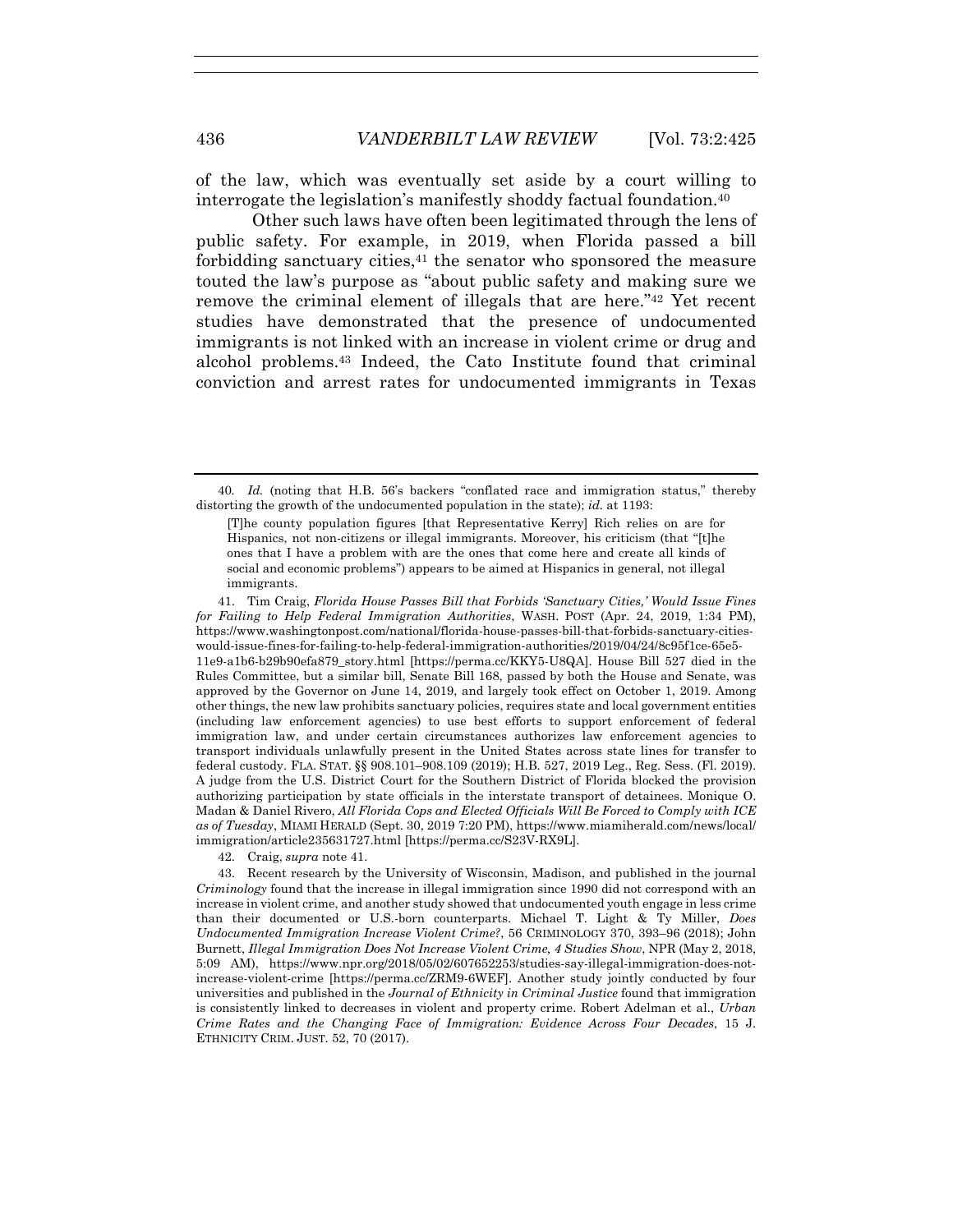were lower than those of native-born Americans for homicide, sexual assault, larceny, and other crimes.44

At the national level, the Trump Administration's travel ban is a paradigmatic example of the same phenomenon, albeit with Muslims rather than Latinos as the targeted out-group.45 While President Trump grounded the policy in a claimed security need to protect the country,46 experts within his own administration opposed the policy on national security grounds, finding that it would actually make the country less safe.47 Among the many objections voiced across the national security establishment was that not a single national of any of the eight countries targeted by the travel ban had carried out a deadly terrorist attack in the United States in the forty years prior to its enactment.48

#### 3. The Superpredator Myth in Criminal Sentencing

Another illustration of the influence of spurious facts in U.S. law comes from the sentencing context. Congress and state legislatures responding to the imagined depredations of a made-up persona, the "superpredator"—prescribed a dramatic increase in lengthy and punitive sentences for violent crime, a remedy with grave consequences

 <sup>44.</sup> Alex Nowrasteh, *Criminal Immigrants in Texas*, CATO INST. 5 (Feb. 26, 2018), https://www.cato.org/sites/cato.org/files/pubs/pdf/irpb-4-updated.pdf [https://perma.cc/LNX2-78VD].

 <sup>45.</sup> *See* Proclamation 9645, 82 Fed. Reg. 45,161 (Sept. 24, 2017) (restricting indefinitely the entry of certain nationals from Chad, Iran, Libya, North Korea, Somalia, Syria, Venezuela, and Yemen).

<sup>46</sup>*. See id*. (claiming that the travel ban, in keeping with "the policy of the United States to protect its citizens from terrorist attacks and other public-safety threats," would "enhance our ability to detect foreign nationals who may commit, aid, or support acts of terrorism, or otherwise pose a safety threat, and . . . aid our efforts to prevent such individuals from entering the United States").

 <sup>47.</sup> Two unclassified Department of Homeland Security ("DHS") memos undermined the President's claimed security need. According to one memo, because "most foreign-born, U.S.-based violent extremists became radicalized many years after entering the United States," the "increased screening and vetting" called for by the executive order was "unlikely to significantly reduce terrorism-related activity in the United States." Int'l Refugee Assistance Project v. Trump, 857 F.3d 554, 575 (4th Cir. 2017) (quoting a DHS memo). Another memo found "that citizenship in any country is likely an unreliable indicator of whether a particular individual poses a terrorist threat." *Id.*

<sup>48</sup>*. See* Brief of Amici Curiae Former National Security Officials in Support of Respondents at 18, Trump v. Hawaii, 138 S. Ct. 2392 (2018) (No. 17-965), 2018 WL 1733146, at \*18 ("In fact, the Proclamation targets eight countries whose nationals have committed *no deadly terrorist attacks on U.S. soil in the last forty years*."); *see also* Alex Nowrasteh, *President Trump's New Travel Executive Order Has Little National Security Justification*, CATO INST. (Sept. 25, 2017, 6:47 AM), https://www.cato.org/blog/zero-terrorists-eight-countries-new-trump-travel-executive-order [https://perma.cc/G3KC-7F9S] (providing statistics demonstrating that "[f]rom 1975 through . . . 2015, zero Americans have been killed by foreign-born terrorists on U.S. soil who hail from any of the eight countries on the new executive order").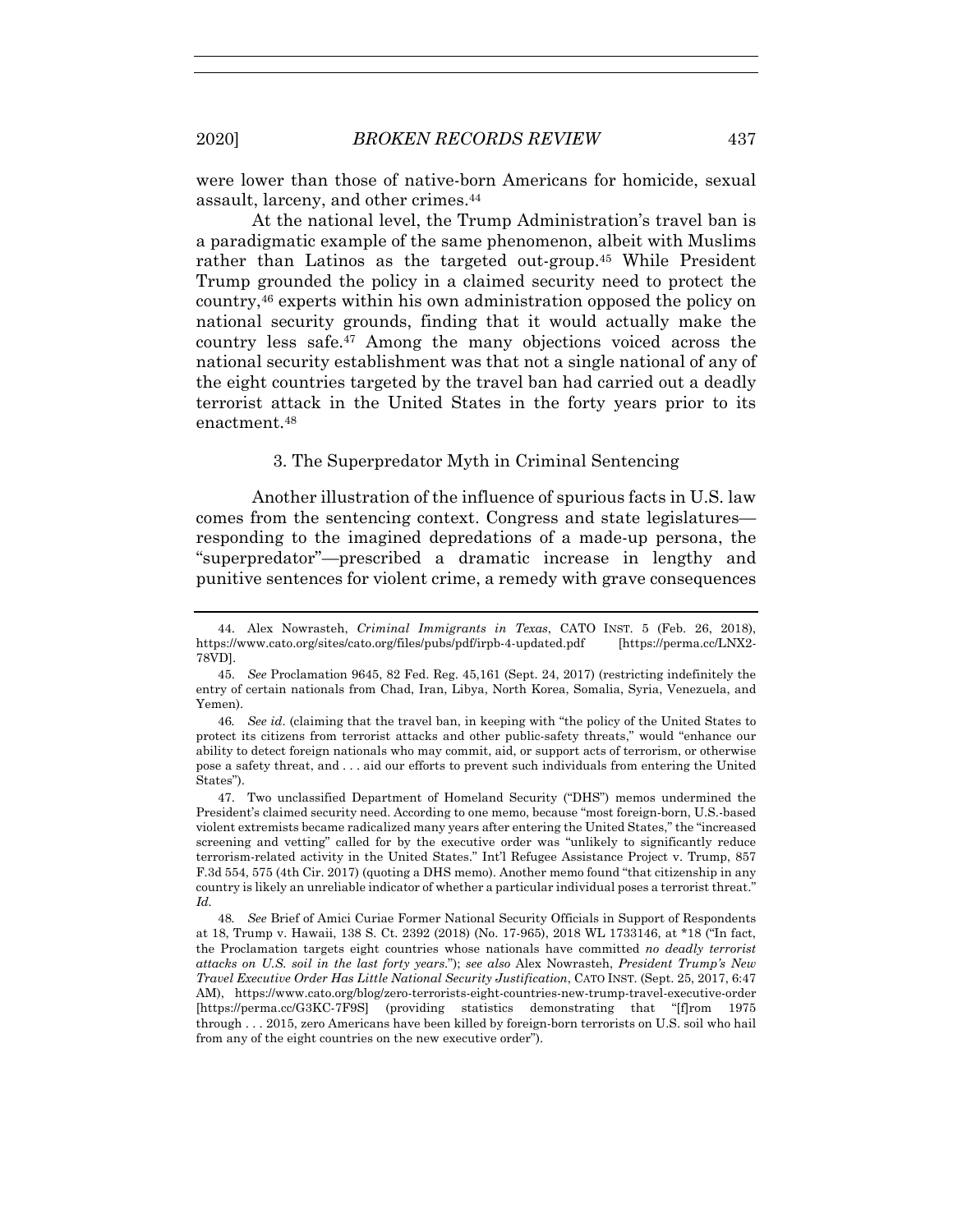for the adolescent and young-adult black men whose stifled political voice allowed the myth to flourish in the first place. The term "superpredator" was coined by Princeton academic John DiIulio as part of a multipronged agenda to convince others that a "generation of amoral youthful outlaws [and] . . . a wave of young killers was on the horizon."<sup>49</sup> DiIulio preached that youths, particularly those of color<sup>50</sup> in urban areas, "were so morally corrupt that rehabilitation was useless."51 DiIulio, who did not view these individuals as children but instead as "fatherless, Godless, and jobless" superpredators,52 was joined by criminologist James Alan Fox, who embraced the superpredator myth and warned that "[u]nless we act today, we're going to have a bloodbath when these kids grow up."53 Although DiIulio and Fox's prediction never came to fruition, the nation took notice—and responded. Some politicians exploited these public fears by pledging to "get tough" on juvenile criminals.54 Hillary Clinton, referencing

 50. Scholars have noted how the "superpredator" myth was racially charged, focusing specifically on the "dangers" of African-American youth. Sarah French Russell, *Jury Sentencing and Juveniles: Eighth Amendment Limits and Sixth Amendment Rights*, 56 B.C. L. REV. 553, 610 (2015).

 51. FAIR PUNISHMENT PROJECT, JUVENILE LIFE WITHOUT PAROLE IN PHILADELPHIA: A TIME FOR HOPE? 13 (2016), http://fairpunishment.org/wp-content/uploads/2016/03/FPP\_JLWOP\_ philadelphia\_r601.pdf [https://perma.cc/Q7GZ-CXB5].

 52. John J. DiIulio, Jr., *Arresting Ideas*, HOOVER INSTITUTION POL'Y REV. (Sept. 1, 1995), https://www.hoover.org/research/arresting-ideas [https://perma.cc/UZ4X-9B8G].

 53. *See* Brief of Jeffrey Fagan et al. as Amici Curiae in Support of Petitioners at 14, Miller v. Alabama, 567 U.S. 460 (2012) (Nos. 10-9647, 10-9646), 2012 WL 174240, at \*14 (quoting Laurie Garrett, *Murder by Teens Has Soared Since '85,* N.Y. NEWSDAY (Feb. 18, 1995)) (alteration in original).

 <sup>49.</sup> JOHN R. MILLS ET AL., PHILLIPS BLACK PROJECT, NO HOPE: RE-EXAMINING LIFETIME SENTENCES FOR JUVENILE OFFENDERS 10 (2015), https://static1.squarespace.com/static/ 55bd511ce4b0830374d25948/t/5600cc20e4b0f36b5ccaab8a/1442892832535/JLWOP+2.pdf

<sup>[</sup>https://perma.cc/EWZ6-76U4] [hereinafter PHILLIPS BLACK PROJECT]; Joseph E. Kennedy, *Juries for Juveniles*, 46 TEX. TECH L. REV. 291, 296 n.15 (2013) ("The term 'superpredator' was coined by John DiIulio, who sounded the alarm about a coming wave of violent dangerous youths growing up in moral poverty."); *see also* WILLIAM J. BENNETT, JOHN J. DIIULIO JR. & JOHN P. WALTERS, BODY COUNT: MORAL POVERTY . . . AND HOW TO WIN AMERICA'S WAR AGAINST CRIME AND DRUGS 27 (1996) ("America is now home to thickening ranks of juvenile 'super-predators'—radically impulsive, brutally remorseless youngsters, including ever more pre-teenage boys who . . . do not fear the stigma of arrest, the pains of imprisonment, or the pangs of conscience.").

 <sup>54.</sup> Barry C. Feld, *Unmitigated Punishment: Adolescent Criminal Responsibility and LWOP Sentences*, 10 J.L. & FAM. STUD. 11, 31 (2007); *see also* JAMES ALAN FOX, TRENDS IN JUVENILE VIOLENCE: A REPORT TO THE UNITED STATES ATTORNEY GENERAL ON CURRENT AND FUTURE RATES OF JUVENILE OFFENDING (1996), https://www.bjs.gov/content/pub/pdf/tjvfox.pdf [https://perma.cc/WE6C-4MFS] (predicting a "future wave of youth violence that will be even worse than that of the past ten years"); MARK MAUER ET AL., THE MEANING OF "LIFE": LONG PRISON SENTENCES IN CONTEXT 1 (2004), https://www.sentencingproject.org/publications/the-meaning-oflife-long-prison-sentences-in-context/ [https://perma.cc/5D86-CVZ4] ("Over the past three decades the political climate in the United States has increasingly embraced 'get tough' policies as the primary focus of a crime control strategy."); JEROME G. MILLER, SEARCH AND DESTROY: AFRICAN-AMERICAN MALES IN THE CRIMINAL JUSTICE SYSTEM 65 (2d ed. 2011) ("[C]rime was being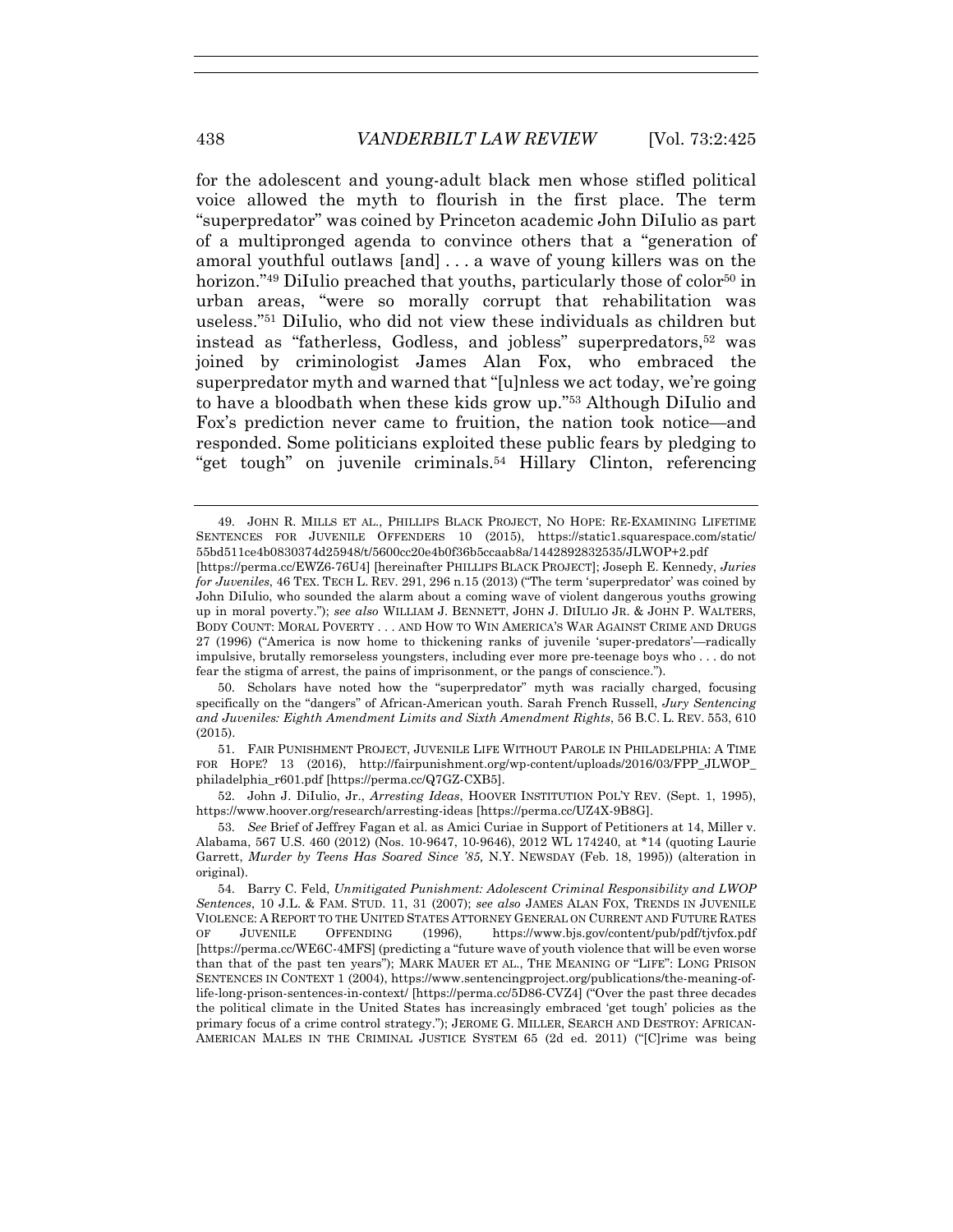DiIulio's work, famously remarked, "[W]e have to bring [superpredators] to heel."55

"Superpredator" mania spurred federal and state governments toward harsh juvenile punishments that often proved ineffective. Congress soon passed, and President Clinton signed, the Violent Crime Control and Law Enforcement Act of 1994,56 which authorized courts to try certain violent juvenile offenders as adults<sup>57</sup> and increased juvenile penalties for firearm possession.58 Numerous states responded in kind, enacting harsher sentencing policies and "encouraging the trial of juvenile offenders in adult rather than juvenile courts."59 Between 1992 and 1999, forty-five states adopted laws expanding their courts' jurisdictions over juveniles,<sup>60</sup> and forty-eight states increased sanctions for violent juvenile offenders.<sup>61</sup> In criminal court, where judges had little experience with juvenile justice, young offenders were essentially

58*. See* § 110201, 108 Stat. at 2010–12 (codified at 18 U.S.C. §§ 922, 924 (2012)) (prohibiting, with exceptions, the knowing possession by a juvenile of a handgun or handgun-specific ammunition, and allowing imprisonment of violators).

 59. State v. Null, 836 N.W.2d 41, 53–54 (Iowa 2013); *see, e.g.*, Law of May 25, 1995, ch. 191, § 8, 1995 Iowa Acts 462 (amending IOWA CODE § 232.8 to exclude juveniles sixteen and older from the jurisdiction of the juvenile court for the alleged commission of certain offenses).

 60. PHILLIPS BLACK PROJECT, *supra* note 49, at 11; *see also*, SHAY BILCHIK, OFFICE OF JUVENILE JUSTICE & DELINQUENCY PREVENTION, JUVENILE JUSTICE BULLETIN: CHALLENGING THE MYTHS 2 (2000), https://www.ncjrs.gov/pdffiles1/ojjdp/178993.pdf [https://perma.cc/7L6F-6T95] ("Nearly every State changed its laws to make it easier to handle more youth as adult criminals."); PATRICIA TORBET ET AL., OFFICE OF JUVENILE JUSTICE & DELINQUENCY PREVENTION, STATE RESPONSES TO SERIOUS AND VIOLENT JUVENILE CRIME 3–9 (1996) http://www.ncjj.org/ pdf/statresp.pdf [https://perma.cc/WTJ8-YV3R] ("[L]egislatures have, since 1992, added significantly to the list of offenses now considered serious and/or lowered the age for which certain juveniles could be tried in criminal court.").

 61. Megan McCabe Jarrett, Student Work, *Stifling the Shot at A Second Chance: Florida's Response to* Graham *and* Miller *and the Missed Opportunity for Change in Juvenile Sentencing*, 45 STETSON L. REV. 499, 502–03 (2016).

deliberately molded into a major issue, not on its merits, but through manipulation by politicians, Justice Department-funded researchers, and a media increasingly surviving on the sensational.").

 <sup>55.</sup> Hillary Clinton, First Lady, Remarks at Keene State College (Jan. 28, 1996). For a partial recording of this speech, see Robert Mackey, *Hillary Clinton on "Superpredators" in 1996*, C-SPAN (Feb. 25, 2016), https://www.c-span.org/video/?c4582473/user-clip-hillary-clinton-superpredators-1996 [https://perma.cc/J2KG-RQNZ].

 <sup>56.</sup> Violent Crime Control and Law Enforcement Act of 1994, Pub. L. No. 103-322, 108 Stat. 1796 (codified in scattered sections of the U.S.C.); *see* Note, *Mending the Federal Sentencing Guidelines Approach to Consideration of Juvenile Status*, 130 HARV. L. REV. 994, 1002 (2017) [hereinafter Note, *Mending the Federal Sentencing Guidelines*] ("[C]ultural lore around the superpredator claim contributed to Congress enacting and President Clinton signing the Violent Crime Control and Law Enforcement Act of 1994.").

<sup>57</sup>*. E.g.*, § 140001, 108 Stat. at 2031 (codified at 18 U.S.C. § 5032 (2012)) (allowing children as young as thirteen to be prosecuted as adults for assault, murder, and attempt to commit murder or manslaughter, as well as robbery, bank robbery, and aggravated sexual abuse if the offense involved possession of a firearm); § 140005, 108 Stat. at 2032 (codified at 18 U.S.C. § 5038 (2012)) (requiring courts to transmit juvenile conviction records to the Federal Bureau of Investigation if the juvenile could have been tried as an adult for commission of any of the crimes encompassed by § 140001).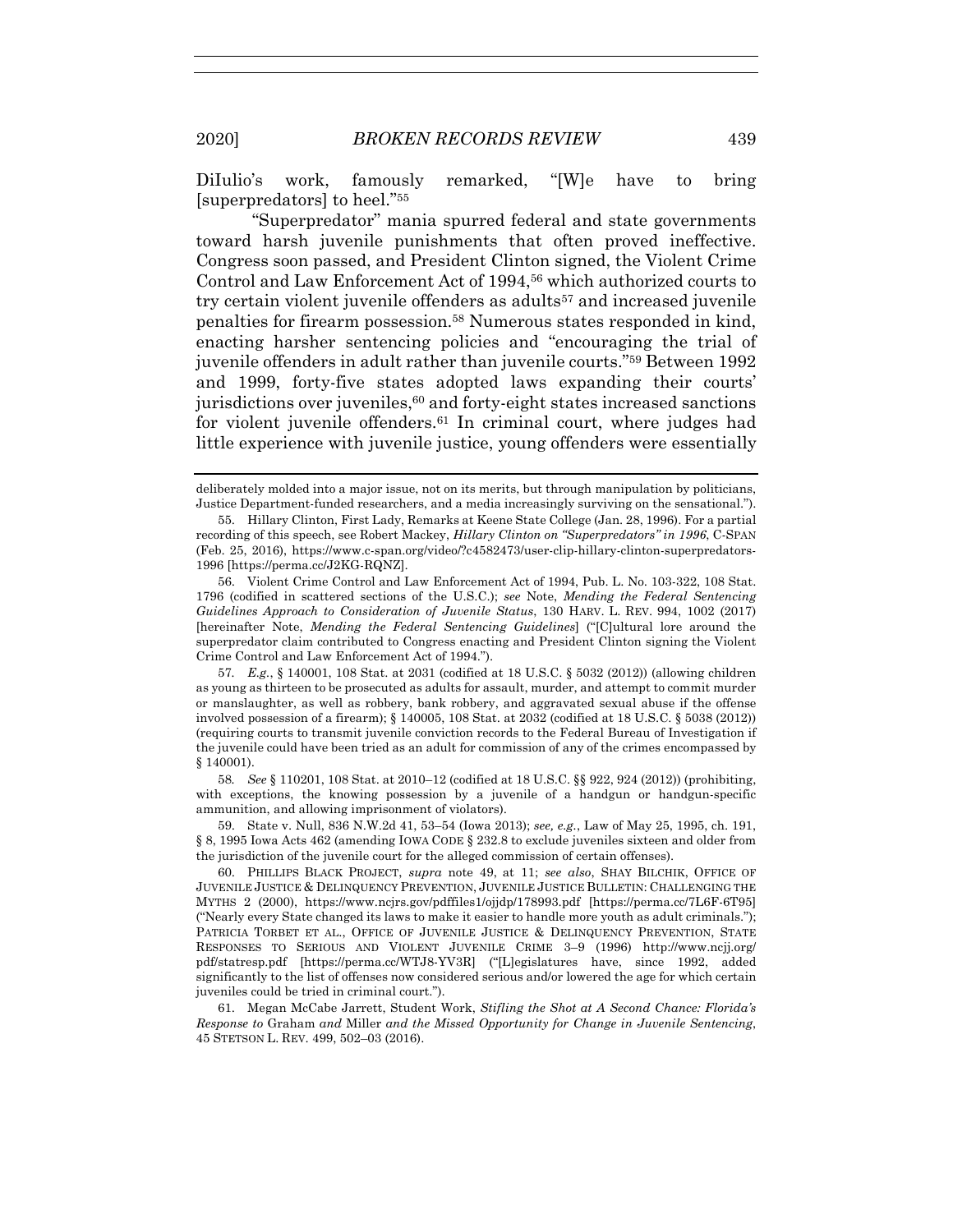treated as adults and "*more* often sentenced to prison and for *longer* periods of time than their adult counterparts."62 While some federal and state courts would eventually reject the false equivalence between juveniles and adults,63 the superpredator myth continued to loom over many juvenile sentencing schemes: juvenile life without parole ("JLWOP") became mandatory for certain offenses,  $64$  and despite a decrease in the number of homicides by youths starting in 1994,<sup>65</sup> there was a "nearly tenfold increase" in the use of JLWOP for homicides between 1990 and 1999.66

Over time, the very notion of the juvenile superpredator unraveled. Indeed, the entire factual foundation for the superpredator has been repudiated by most of its adherents,<sup>67</sup> including DiIulio and Fox, who admitted that their predictions were incorrect, explained how scientific findings invalidated the superpredator myth, and noted that the rise in punitive juvenile sentencing during the 1990s resulted from

64*. See* PHILLIPS BLACK PROJECT, *supra* note 49, at 10 ("JLWOP sentencing policies were greatly expanded in response to this pseudo-science myth of the superpredator.").

65*. See id.* at 11.

66*. See id.* at 12. According to another study, "in eleven out of the seventeen years between 1985 and 2001, youth convicted of murder in the United States were *more* likely to enter prison with a life without parole sentence than adult murder offenders." HUM. RIGHTS WATCH & AMNESTY INT'L, THE REST OF THEIR LIVES: LIFE WITHOUT PAROLE FOR CHILD OFFENDERS IN THE UNITED STATES 2 (2005), https://www.hrw.org/sites/default/files/reports/TheRestofTheirLives.pdf [https://perma.cc/7DVM-JUTS].

 67. According to a United States Surgeon General's report, there is no evidence that youth in the early 1990s were involved in more violent crime than youth in earlier years. David S. Tanenhaus & Steven A. Drizin, *"Owing to the Extreme Youth of the Accused": The Changing Legal Response to Juvenile Homicide,* 92 J. CRIM. L. & CRIMINOLOGY 641, 643 (2002) (citing DEP'T OF HEALTH & HUM. SERVS., YOUTH VIOLENCE: A REPORT OF THE SURGEON GENERAL 5 (2001)).

<sup>62</sup>*. Null,* 836 N.W.2d at 54 (emphasis added) (citing Donna Bishop & Charles Frazier, *Consequences of Transfer, in* THE CHANGING BORDERS OF JUVENILE JUSTICE: TRANSFER OF ADOLESCENTS TO THE CRIMINAL COURT 227, 234–36 (Jeffrey Fagan & Franklin E. Zimring eds., 2000)); *see also* Note, *Mending the Federal Sentencing Guidelines*, *supra* note 56, at 1002–03 (quoting Congressional findings that "[j]uveniles transferred for trial as adults in federal court are essentially treated as adults").

 <sup>63.</sup> The Supreme Court has held that juveniles are fundamentally different from adults for sentencing purposes because they are less mature, more vulnerable to outside influences, more likely to experience transient character traits, and less likely to be deterred by harsh penalties. *See* Miller v. Alabama, 567 U.S. 460, 471–72 (2012) ("[C]hildren are constitutionally different from adults for purposes of sentencing. . . . Juveniles have diminished culpability and greater prospects for reform."); Graham v. Florida, 560 U.S. 48, 68 (2010) (noting "developments in psychology and brain science [that] continue to show fundamental differences between juvenile and adult minds"); Roper v. Simmons, 543 U.S. 551, 569–73 (2005) ("[T]he same characteristics that render juveniles less culpable than adults suggest as well that juveniles will be less susceptible to deterrence."); *see also* State v. Sweet, 879 N.W.2d 811, 829 (Iowa 2016) ("[J]uveniles are less capable than adults of communicating with and giving meaningful assistance to their counsel."); Brief of the American Bar Association as Amicus Curiae in Support of Petitioners at 9, *Miller*, 567 U.S. 460 (Nos. 10- 9646, 10-9647), 2012 WL 166269, at \*9 ("[S]entences for juvenile offenders must recognize that, no matter how adult-like their offenses, they are not adults.").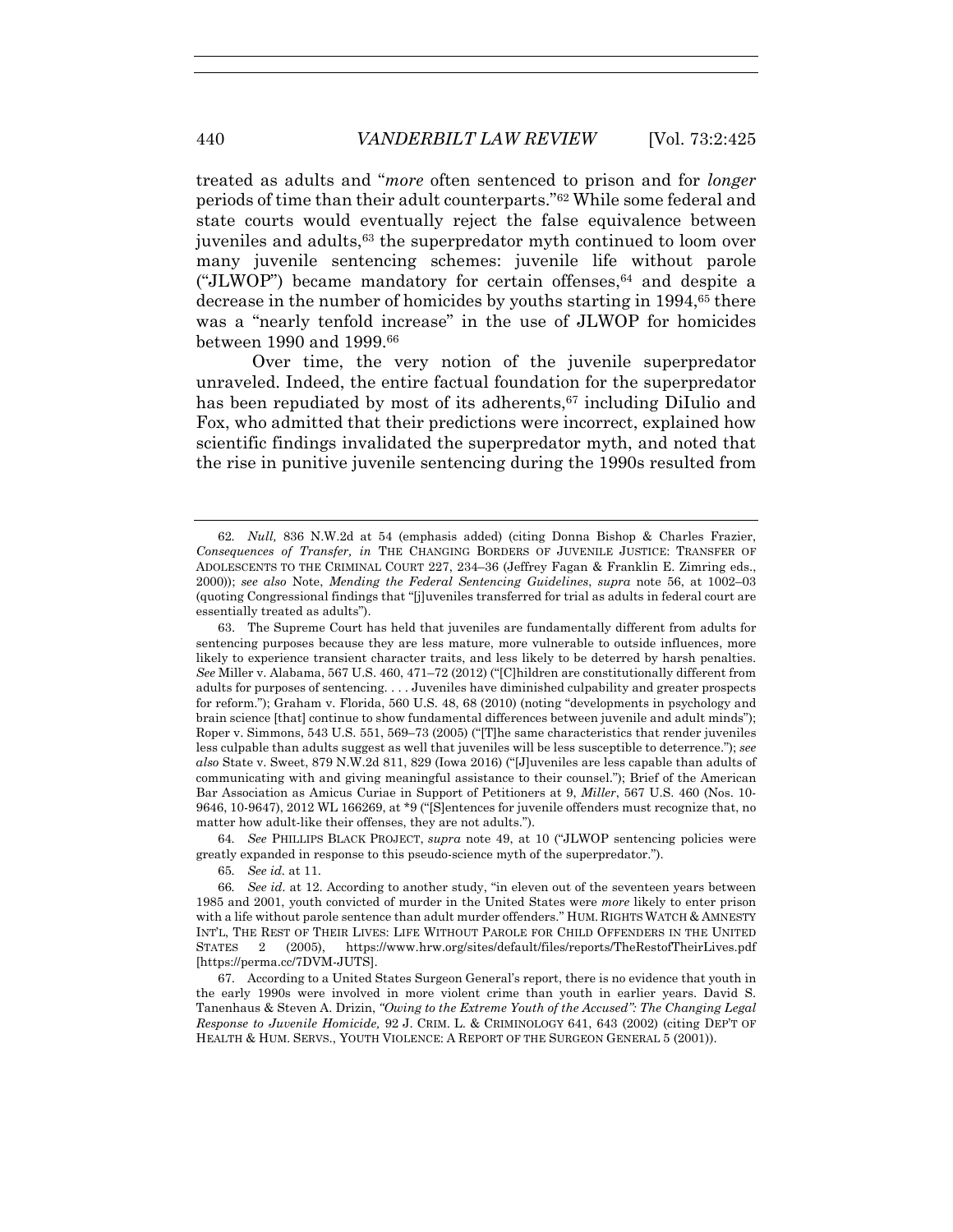"an environment of hysteria" rather than solid evidence.68 Public opinion has moved in a similar direction, with prior supporters of the superpredator myth facing significant backlash. Indeed, Hillary Clinton's embrace of the superpredator myth proved harmful during her unsuccessful bid for the presidency in 2016.<sup>69</sup>

Meanwhile, the Supreme Court's occasional reliance on scientific evidence has brought about a mild decrease in some of the harshest penalties. For instance, in the 2005 case *Roper v. Simmons*, the Court ruled the death penalty unconstitutional for minors, in part based on "scientific and sociological studies" showing juveniles to be generally less mature, more impressionable, and less fixed in their personality traits than adults.70 In 2010, in *Graham v. Florida*, the Court prohibited JLWOP for nonhomicide offenses, reasoning that "developments in psychology and brain science continue to show fundamental differences between juvenile and adult minds."71 Finally, in the 2012 case *Miller v. Alabama*, the court held mandatory JLWOP for murder unconstitutional, having found evidence in the amicus briefs that the "science and social science" undergirding *Roper* and *Graham* had further solidified.72

State courts, drawing on the Supreme Court's reliance on scientific data in *Roper, Miller*, and *Graham,* have gone further in directly addressing the problems wrought by the superpredator myth.73

71. 560 U.S. 48, 68, 82 (2010).

73*. See* State v. Bassett, 428 P.3d 343, 355 (Wash. 2018) (holding that JLWOP sentences violate the Washington State Constitution); State v. Sweet, 879 N.W.2d 811, 836–37, 839 (Iowa 2016) (declaring JLWOP unconstitutional under the Iowa state constitution for all offenses);

 <sup>68.</sup> Brief of Jeffrey Fagan et al. as Amici Curiae in Support of Petitioners at 15–28, *Miller*, 567 U.S. 460 (Nos. 10-9647, 10-9646), 2012 WL 174240, at \*15–28.

<sup>69</sup>*. See* Anne Gearan & Abby Phillip, *Clinton Regrets 1996 Remark on 'Super-Predators' After Encounter with Activist*, WASH. POST (Feb. 25, 2016), https://www.washingtonpost.com/news/postpolitics/wp/2016/02/25/clinton-heckled-by-black-lives-matter-activist/?noredirect=on&utm\_term =.ac252d0de88a [https://perma.cc/H57U-UUP6] (quoting Hillary Clinton as stating, "Looking back, I shouldn't have used those words, and I wouldn't use them today" in response to a question at a 2016 fundraising event).

 <sup>70. 543</sup> U.S. 551, 569–70, 578 (2005).

 <sup>72. 567</sup> U.S. 460, 471–72, 472 n.5 (2012). In the wake of *Miller*, numerous state legislatures and the District of Columbia have prohibited LWOP for all juvenile offenses. Fair Sentencing of Minors Act of 2017, 2017 Ark. Acts 539; Parole: Youth Offender Parole Hearings, 2017 Cal. Legis. Serv. 684 (West); 2016 Colo. Sess. Laws 1447; 2015 Conn. Acts 332 (Spec. Sess.); 79 Del. Laws ch. 37 (2013); Comprehensive Youth Justice Amendment Act of 2016, 63 D.C. Reg. 15312, 15312–25 (Dec. 16, 2016) (effective Apr. 2017); 2014 Haw. Sess. Laws 693; 2019 Or. Laws ch. 634; 2017 N.D. Laws 563; 2017 N.J. Laws 1320; 2015 Nev. Stat. 617; 2016 S.D. Sess. Laws ch. 121 308; 2013 Tex. Gen. Laws 5020; Juvenile Sentencing Amendments, 2016 Utah Laws 1507; 2015 Vt. Acts & Resolves 209; 2014 W. Va. Acts 459; 2013 Wyo. Sess. Laws 75. The Massachusetts Supreme Judicial Court similarly prohibited LWOP for juveniles in *Diatchenko v. District Attorney for the Suffolk District*, 1 N.E.3d 270, 284–85 (Mass. 2013). The Massachusetts legislature codified this prohibition the next year. 2014 Mass. Acts 832.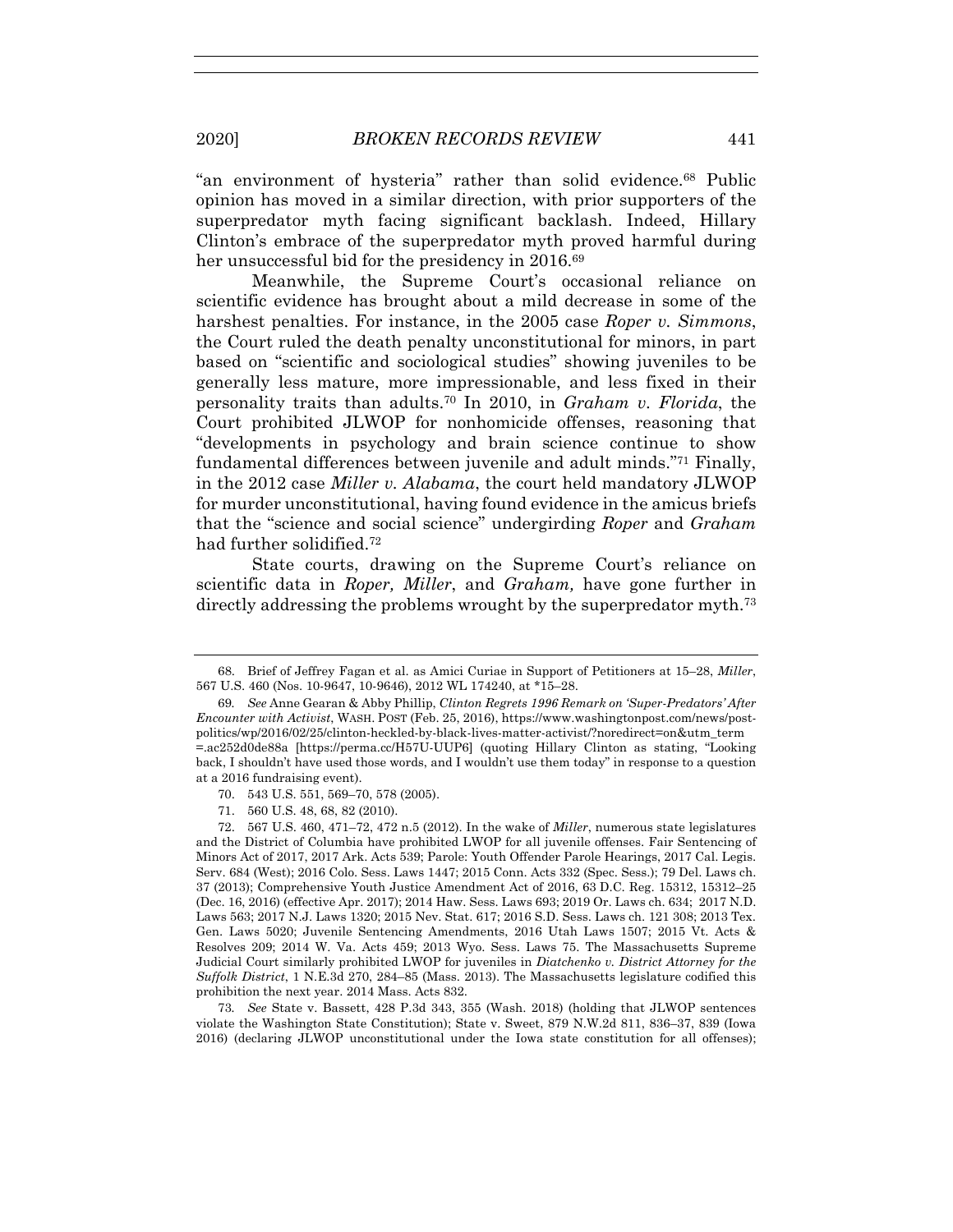For example, in *Diatchenko v. District Attorney for the Suffolk District*, the Massachusetts Supreme Judicial Court construed the "current scientific research on adolescent brain development" as irreconcilable with even discretionary JLWOP.<sup>74</sup> The court held that because a juvenile's brain is still developing—both structurally and functionally a conclusive finding of irretrievable depravity is never justified, and hence the imposition of a sentence as severe as JLWOP constitutes cruel and unusual punishment.75 Likewise, in prohibiting discretionary JLWOP in *State v. Sweet*, the Iowa Supreme Court cited scientific briefs from the earlier U.S. Supreme Court cases<sup>76</sup> to conclude that judicial assessments of juvenile rehabilitative prospects are "too speculative and likely impossible given what we now know about the timeline of brain development."77 In light of these changes, the "overwhelming majority" of the JLWOP sentences that remain in force today were imposed during the 1990s.78

# *B. Alternative Facts in Doctrinal Context*

With a few exceptions, constitutional rights doctrines have been designed without concern for rooting out this unique brand of legislative falsehood.79 The general tiers-of-scrutiny framework provides for heightened review in certain constitutional contexts, including laws that involve suspect or quasi-suspect classifications under the Equal Protection Clause<sup>80</sup> and laws that burden fundamental rights, such as decisions around childbearing or marriage, under the Due Process

*Diatchenko*, 1 N.E.3d at 283–85 (holding that JLWOP sentences violate the Massachusetts Constitution, based partially on "current scientific evidence").

 <sup>74. 1</sup> N.E.3d at 283–84.

<sup>75</sup>*. Id.* at 284–85.

 <sup>76. 879</sup> N.W.2d at 828–29, 839 (citing Brief of the American Bar Association as Amicus Curiae in Support of Petitioners, Miller v. Alabama, 567 U.S. 460 (2012) (Nos. 10-9646, 10-9647), 2012 WL 166269; Brief for the American Psychological Association et al. as Amici Curiae in Support of Petitioners, *Miller*, 567 U.S. 460 (Nos. 10-9646, 10-9647), 2012 WL 174239; Brief for the American Medical Association and the American Academy of Child and Adolescent Psychiatry as Amici Curiae in Support of Neither Party, *Graham*, 560 U.S. 48 (Nos. 08-7412, 08-7621), 2009 WL 2247127).

 <sup>77.</sup> *Id.* at 836–37.

<sup>78</sup>*. See* PHILLIPS BLACK PROJECT, *supra* note 49, at 9.

 <sup>79.</sup> One example of the exceptions to this proposition is abortion doctrine and its governing "undue burden" standard. The latest iteration of the standard calls for a balancing of claimed benefits against the burden—and for an examination of whether the challenged regulations are in fact "benefits." *See infra* Section IV.B.

<sup>80</sup>*. See, e.g.*, United States v. Virginia, 518 U.S. 515, 532–33 (1996) (requiring an "exceedingly persuasive" justification for gender classifications (quoting Miss. Univ. for Women v. Hogan, 458 U.S. 718, 724 (1982))); Adarand Constructors, Inc. v. Pena, 515 U.S. 200, 227 (1995) (holding all racial classifications subject to strict scrutiny); Clark v. Jeter, 486 U.S. 456, 461 (1988) (subjecting discrimination against nonmarital children to intermediate scrutiny).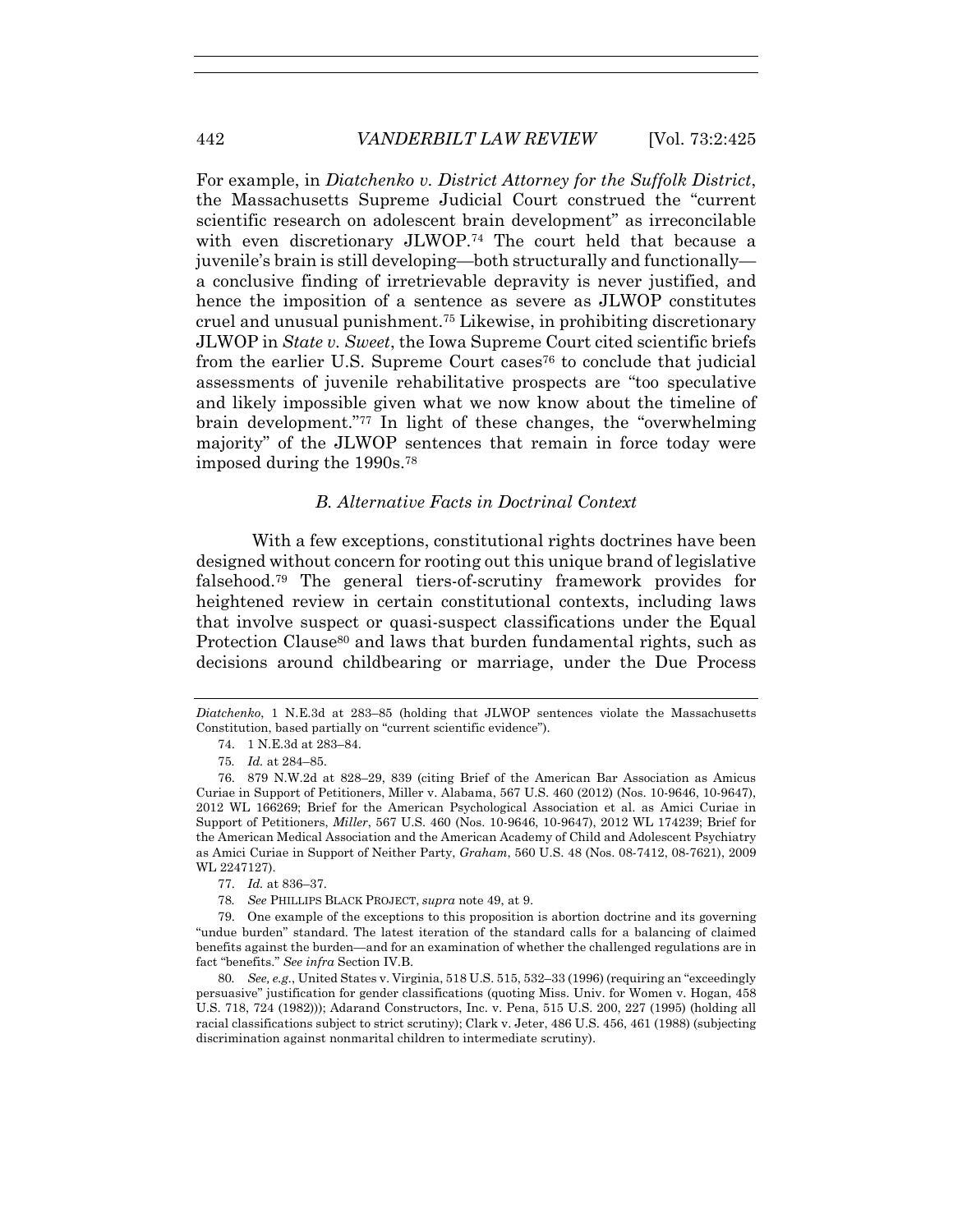Clause.81 Further, a narrow prong of equal protection doctrine imposes strict scrutiny on laws that discriminate among people in the exercise of certain rights deemed fundamental, such as the right to vote<sup>82</sup> and right to travel.83 Surviving heightened scrutiny requires meeting two elements: first, that the government objectives be sufficiently weighty, and, second, that the means employed fit those objectives closely.84 This prominent and widely used constitutional review framework is devoid of any explicit authorization to protect groups whose underrepresentation in legislative processes renders them vulnerable to the peddling of alternative facts in lawmaking.

In practice, however, and despite the lack of explicit language to this effect, heightened scrutiny does involve factual analysis, which occasionally benefits out-groups prone to legislative stereotyping.85 But the result is often dissonant decisions that confront distorted legislative records by awkwardly tying that analysis back to the formal doctrine.<sup>86</sup> It is thus likely that courts, although occasionally willing to grapple with alternative facts under heightened scrutiny, do so less consistently

<sup>81</sup>*. See, e.g.*, Washington v. Glucksberg, 521 U.S. 702, 719–20 (1997) ("The Due Process Clause . . . provides heightened protection against government interference with certain fundamental rights and liberty interests."); Carey v. Population Servs. Int'l, 431 U.S. 678, 686 (1977) ("[W]here a decision as fundamental as that whether to bear or beget a child is involved, regulations imposing a burden on it may be justified only by compelling state interests . . . ."); Roe v. Wade, 410 U.S. 113, 155 (1973) (explaining that governmental action limiting fundamental rights, in this case the right to privacy, "may be justified only by a 'compelling state interest' "); Griswold v. Connecticut, 381 U.S. 479, 503–04 (1965) ("[S]tatutes regulating sensitive areas of liberty do, under the cases of this Court, require 'strict scrutiny . . . .' ") (White, J., concurring).

 <sup>82.</sup> *E.g.*, Reynolds v. Sims, 377 U.S. 533, 561–62, 566 (1964) (describing the right to vote as "a fundamental matter in a free and democratic society," interference with which "must be carefully and meticulously scrutinized," before holding that unequal-population voting districts offend the Equal Protection Clause "as much as invidious discriminations based upon factors such as race or economic status" (citation omitted)).

 <sup>83.</sup> *E.g.*, Shapiro v. Thompson, 394 U.S. 618, 638 (1969) (invalidating, on equal protection grounds, states' conditioning of welfare eligibility on length of residence, because such classification "touches on the fundamental right of interstate movement" without "promot[ing] a compelling state interest").

<sup>84</sup>*. E.g.*, *Adarand*, 515 U.S. at 227 ("[Racial] classifications are constitutional only if they are narrowly tailored measures that further compelling governmental interests."); Craig v. Boren, 429 U.S. 190, 197 (1976) ("[C]lassifications by gender must serve important governmental objectives and must be substantially related to achievement of those objectives.").

 <sup>85.</sup> Indeed, recent overhauls of certain constitutional areas, such as judicial review of government classifications based on gender, are often based on repudiations of traditionally held conceptions now considered to be factually baseless and illegitimate grounds for government action. *See, e.g.*, *Virginia*, 518 U.S. at 533 ("The justification must be genuine, not hypothesized or invented *post hoc* in response to litigation. And it must not rely on overbroad generalizations about the different talents, capacities, or preferences of males and females."); *Craig*, 429 U.S. at 199 ("[I]t was necessary that the legislatures choose either to realign their substantive laws in a genderneutral fashion, or to adopt procedures for identifying those instances where the sex-centered generalization actually comported with fact.").

<sup>86</sup>*. See infra* Section IV.A; *see also infra* Section V.A.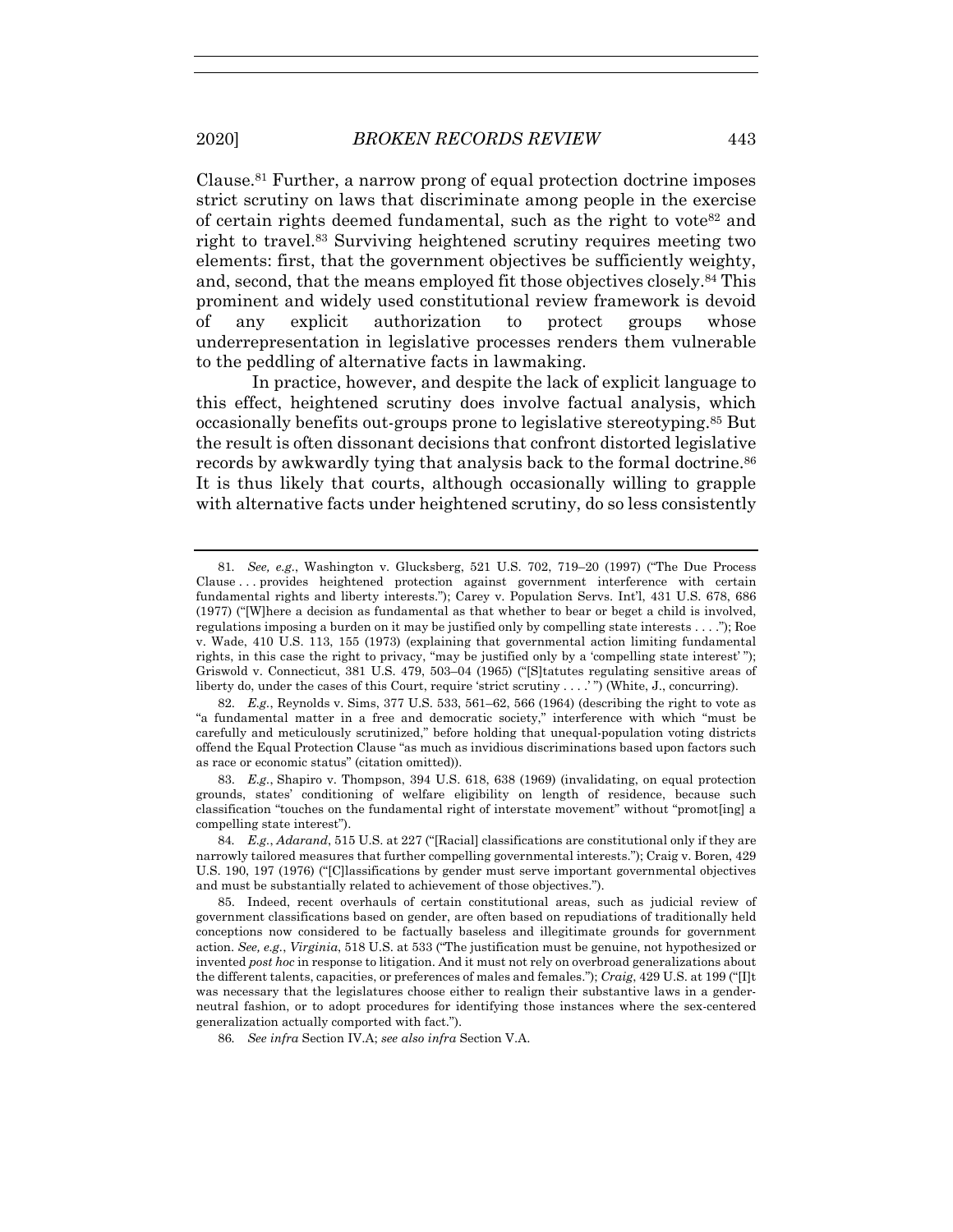and cogently than they would if factual review were formally integrated into the current doctrinal frameworks.87

More recently, another avenue has formed. The doctrine of animus, which has its roots in equal protection cases but can be found in other areas of constitutional law, reflects the belief that "a bare . . . desire to harm a . . . group cannot constitute a legitimate governmental interest."88 Animus is a transsubstantive doctrine that exhibits two primary features. First, it solidifies the simple order that government actions, in whatever context, should not be motivated by an intent to harm a class of people. Second, it invites inference from a variety of circumstances that animus may lurk beneath facially neutral government action. Animus is uncovered by examining the fit between the government action and the stated objective,89 deviations from trending cultural or constitutional norms,<sup>90</sup> departures from procedural norms,<sup>91</sup> and, importantly, for purposes of this Article, the validity of factual assertions advanced in support of a given law.92

Not unlike heightened scrutiny, animus effectively but unofficially invites courts to look at facts. Yet, because it requires a showing of discriminatory intent against a group of people, the doctrine features a dissonance similar to that which appears under heightened scrutiny—tying factual analysis to a formal doctrine that does not explicitly authorize such investigation.<sup>93</sup> This renders courts' work

 <sup>87.</sup> *See infra* Section V.A.

<sup>88</sup>*. E.g.*, U.S. Dep't of Agric. v. Moreno, 413 U.S. 528, 534 (1973) (emphasis omitted).

<sup>89</sup>*. See* City of Cleburne v. Cleburne Living Ctr., 473 U.S. 432, 447–50 (1985) (comparing the unsatisfying alleged purposes of a zoning ordinance requiring a special permit for homes for mentally disabled individuals with the actions taken); *Moreno*, 413 U.S. at 534 (noting that "[t]he challenged statutory classification . . . is clearly irrelevant to the stated purposes of the Act").

 <sup>90.</sup> United States v. Windsor, 570 U.S. 744, 768 (2013) (finding that the federal Defense of Marriage Act upended a "history and tradition of reliance on state law to define marriage"); Romer v. Evans, 517 U.S. 620, 627–28 (1996) (noting that a state constitutional amendment prohibiting nondiscrimination protections for gays, lesbians, and bisexuals bucked "the structure and operation of modern antidiscrimination laws" and disrupted an "emerging tradition of statutory protection").

<sup>91</sup>*. Cf.* Vill. of Arlington Heights v. Metro. Hous. Dev. Corp., 429 U.S. 252, 266–68 (1977) (noting how departures from ordinary procedures can be indicative of invidious intent). Though *Arlington Heights* is not often considered part of the anti-animus canon, it famously invites inference of discriminatory intent from context and circumstance. *Id.*

 <sup>92.</sup> In *Cleburne*, for example, the Court used factual and logical contradictions and counterexamples to infer that government action "rest[s] on an irrational prejudice against the mentally [disabled]." 473 U.S. at 447–50. As explained *infra* in Section IV.A, the Supreme Court has generally preferred to engage in motivational analysis rather than confront factual invalidity head-on.

<sup>93</sup>*. See, e.g.*, Susannah W. Pollvogt*, Unconstitutional Animus,* 81 FORDHAM L. REV. 887, 927– 29 (2012) (interpreting *Cleburne* and *Romer* as "providing plaintiffs with an opportunity to . . . affirmatively prove the presence of unconstitutional animus through close examination of the connection between the identifying trait and the interests—both individual and governmental—implicated by the law").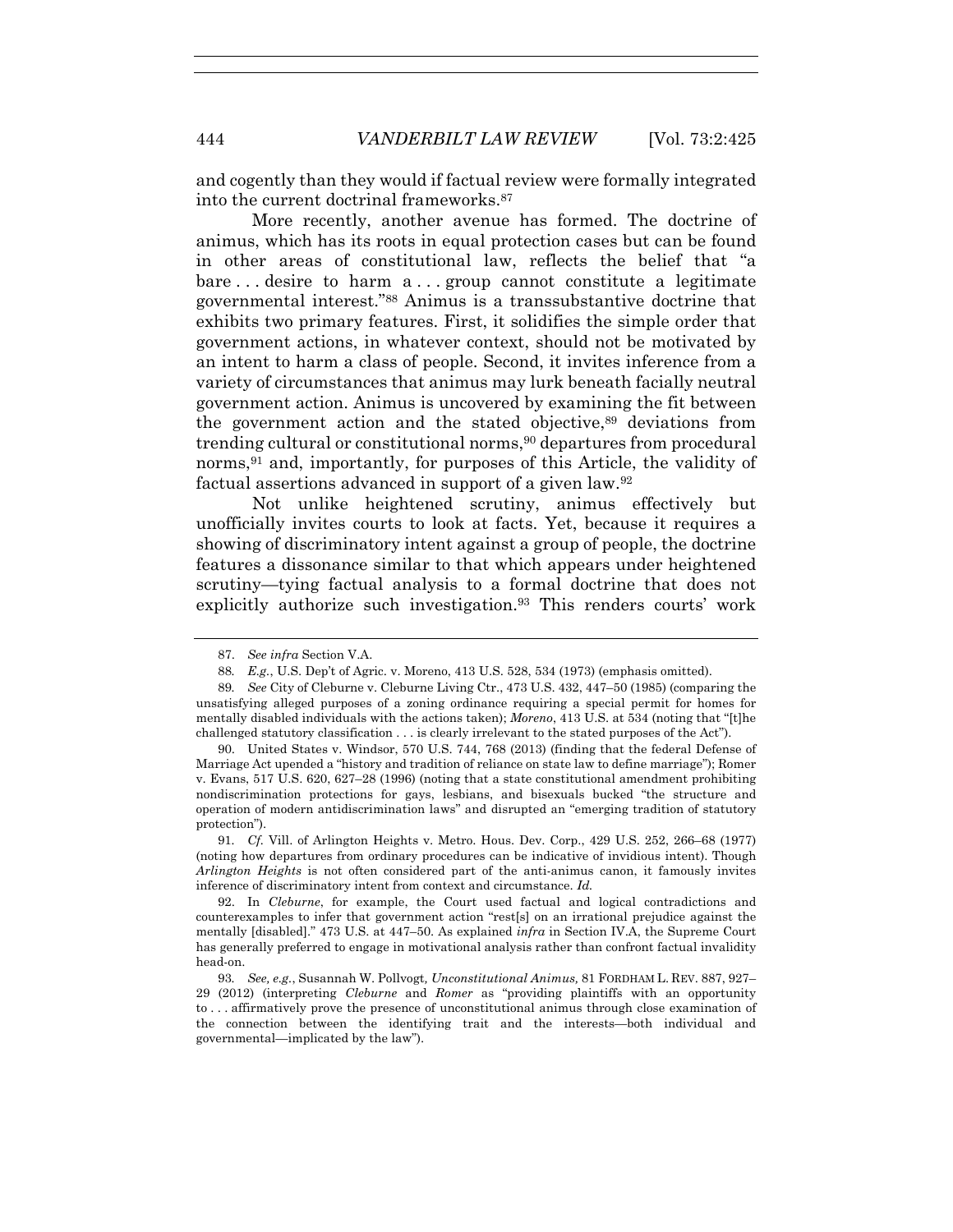needlessly complicated and denies politically weak groups the benefit of a clear pronouncement from the judiciary that distorted legislative records will not go unnoticed. This gap in constitutional doctrine, and the judiciary's awkward dance around it, is striking. Although nowhere does the doctrine formally authorize courts to employ factual analysis, they do so frequently in the heightened-scrutiny and animus realms, but less consistently and effectively than they might if given an explicit charge.

Most problematic is the lowest tier of the framework—rational basis review. Though it requires that government actions have some "rational relation" to a set of stated (or even unstated) objectives,94 and though it originally presented a nonnegligible potential for invalidation of government actions,95 the doctrine evolved into a standard that greatly defers to the political branches.96 Needless to say, a doctrine of complete deference runs the risk of deferring to bogus legislative rationales as well.97 This gross doctrinal omission has helped render rational basis review toothless in most cases of lawmaking based on

96*. See* Trump v. Hawaii, 138 S. Ct. 2392, 2402 (2018) (describing the rational basis inquiry as "whether the . . . policy is plausibly related to the Government's stated objective"); Heller v. Doe, 509 U.S. 312, 319 (1993) ("[A] classification neither involving fundamental rights nor proceeding along suspect lines is accorded a strong presumption of validity."); *Dukes*, 427 U.S. at 303 ("[R]ational distinctions may be made with substantially less than mathematical exactitude."); *Ry. Express*, 336 U.S. at 110 ("It is no requirement of equal protection that all evils of the same genus be eradicated or none at all.").

 97. Rational basis is deferential not only as to asserted facts, but also as to justifications. Under the doctrine, courts are authorized to suggest conceivable justifications for the law even if these were neither advanced by the government nor based in reality. *See Williamson*, 348 U.S. at 487 (speculating about what the legislature might have concluded that led to the passage of the act); *Ry. Express*, 336 U.S. at 110 (speculating about what local authorities "may well have concluded" and noting that it would require omniscience to contradict those conclusions).

<sup>94</sup>*. E.g.*, City of New Orleans v. Dukes, 427 U.S. 297, 303 (1976) ("[O]ur decisions . . . require . . . that the classification challenged be rationally related to a legitimate state interest."); Ry. Express Agency, Inc. v. New York, 336 U.S. 106, 110 (1949) (requiring a regulatory classification to have "relation to the purpose for which it is made").

 <sup>95.</sup> Early rational basis review placed a burden on the challenger to introduce facts showing that there was no relation between the statute and its purported aims, a burden that "was difficult, but not impossible" to meet. Jackson, *supra* note 9, at 497–98. Over time, the rational basis test lost its impact as the judicial branch began conjecturing possible motives for the government's legislation rather than accepting and evaluating only those offered by the government. This mode of decisionmaking, expressed in classic rational basis decisions such as *United States v. Carolene Products Co.*, 304 U.S. 144, 152–54 (1938) (restricting rational basis analysis "to the issue [of] whether any state of facts either known or which could reasonably be assumed affords support for [the statute]"), took full force in *Williamson v. Lee Optical of Oklahoma, Inc.*, 348 U.S. 483 (1955), when, rather than looking "at the actual evidence regarding the relation of the statute to its purported aims," the court decided "it would consider only whether legislators *might have thought* the statute had a rational basis." Jackson, *supra* note 9, at 503–04. This more lenient strand of rational basis review, and the large amounts of deference that it heralded, defines our current constitutional age, in which the Court has "effectively de-fang[ed] [its] scrutiny of legislation outside of preferred rights." *Id.* at 503.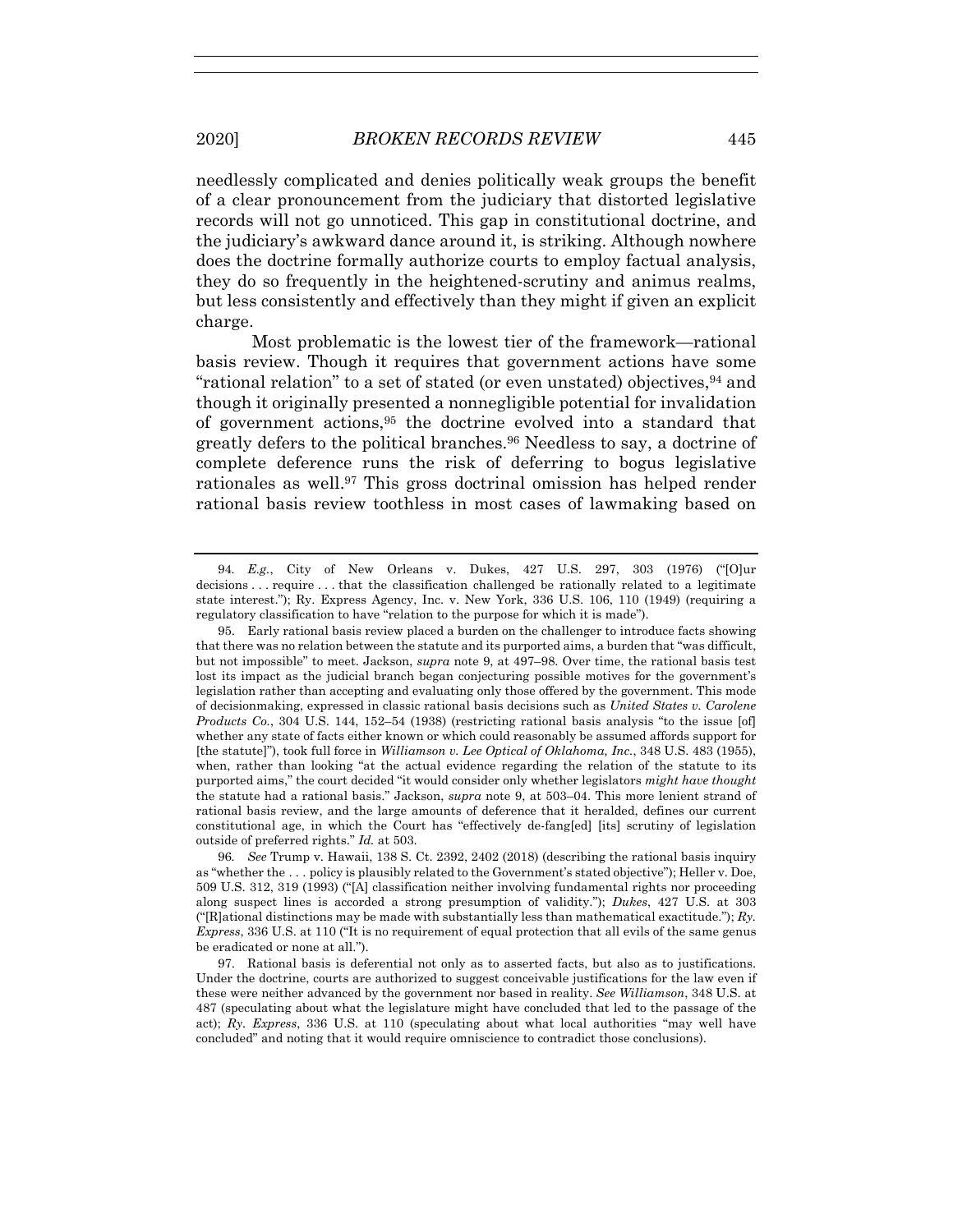alternative facts,98 a deficiency with special importance for marginalized classes whose group characteristics may not qualify them for heightened-scrutiny protection and for whom legislative animus may be difficult to prove. The doctrine as it stands is thus ill-suited to confront the unique problem that arises when government actions are premised on affirmative distortions of fact.

## II. SCHOLARLY RESPONSES TO ALTERNATIVE FACTS

Scholars who are concerned with the increasing salience of alternative facts in lawmaking tend to offer one of two solutions. Some argue that trial courts can and should take on the task of reviewing the legislative record, and the process by which the record was created, in spite of the concerns about judicial overreach that this raises.<sup>99</sup> Others argue instead that trial courts should engage not in factfinding as such, but in expanded forms of motivational inquiry, a proposal more squarely grounded in current equal protection doctrine and methodology.100 But reframing the doctrine to consider broken legislative records might better respond to the problem that alternative facts pose for groups excluded from the lawmaking process without upending well-established norms about the separation of powers that underlie the otherwise enormously deferential posture courts apply to ordinary legislative acts under the rational basis doctrine.101

<sup>98</sup>*. See, e.g.*, Jackson, *supra* note 9, at 505 ("[T]he principles announced in *Williamson v. Lee Optical* essentially made the presumption of constitutionality irrebuttable."); Neily, *supra* note 9, at 543 (describing the canonical rational basis test used in *Williamson* as "an essentially irrebuttable presumption that the government is pursuing constitutionally permissible ends, regardless of whether it actually is").

 <sup>99.</sup> Larsen, *supra* note 4, at 181–82 ("The traditional claim is that courts do not have the same fact-finding tools as legislatures and are thus not equipped to get the facts. . . [But to] protect constitutional law from alternative facts, we must empower courts to proactively guard against them—and judges must rise to meet the challenge.").

 <sup>100.</sup> Jackson, *supra* note 9, at 511–12 (arguing for a stricter rational basis test that asks whether the legislature "actually" thought the law was rationally related to the purpose); Neily, *supra* note 9, at 550; *see also* Romer v. Evans, 517 U.S. 620, 635–36 (1996) (invalidating state constitutional amendment under rational basis review based on its animus against gays, lesbians, and bisexuals); Pers. Adm'r v. Feeney, 442 U.S. 256, 275–76 (1979) (declining to apply heightened scrutiny, notwithstanding the law's disparate impact on women, when the challengers could not demonstrate discriminatory motive); Vill. of Arlington Heights v. Metro. Hous. Dev. Corp., 429 U.S. 252, 264–66 (1977) (holding that discriminatory motive is the gravamen of a successful challenge to race-neutral government action); Washington v. Davis, 426 U.S. 229, 242 (1976) (establishing that the disparate racial impact of a law or policy generally does not trigger heightened scrutiny unless a discriminatory motive can be shown).

<sup>101</sup>*. See supra* Section I.B.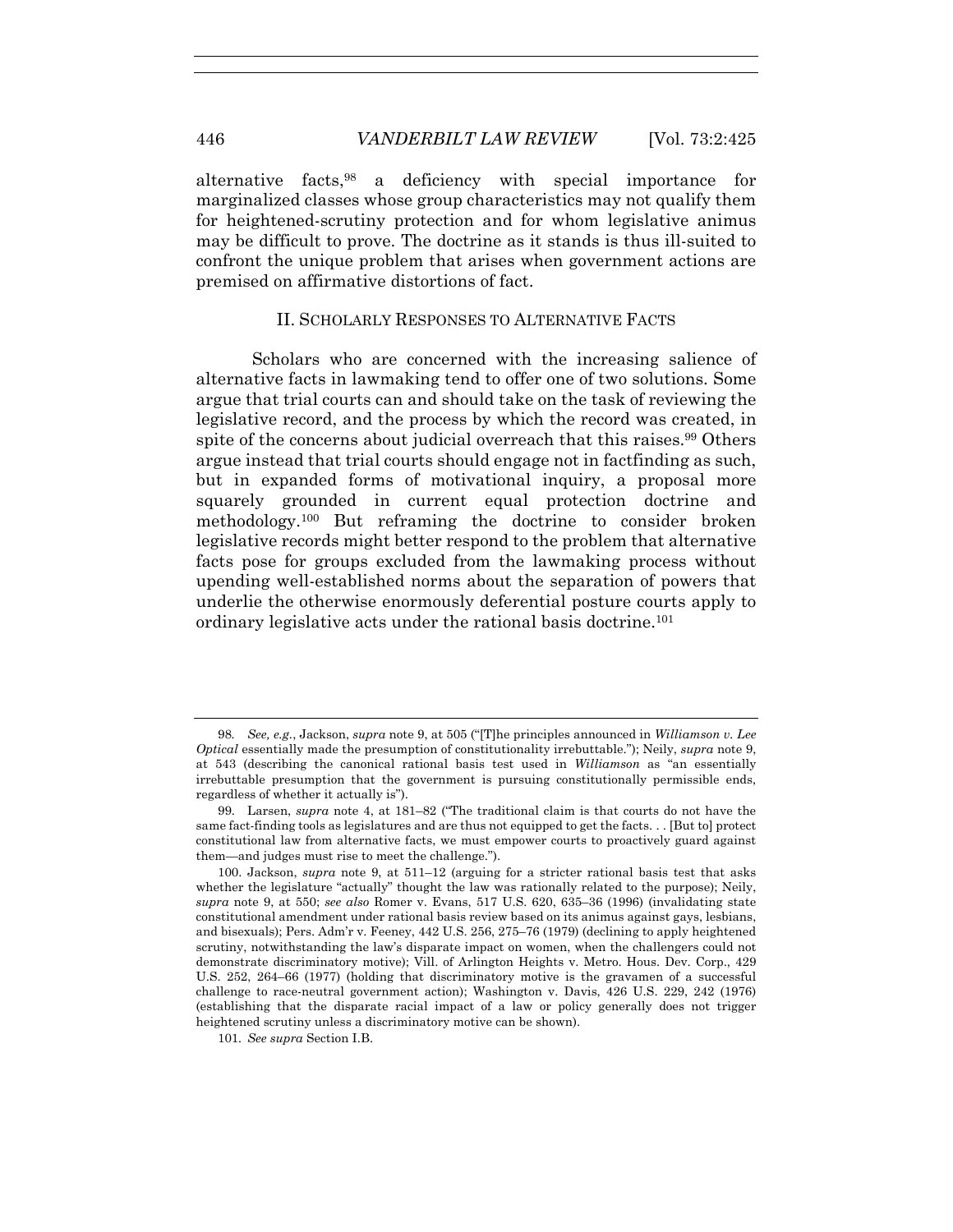#### *A. The Plenary Factfinding Model Versus the Intent-Based Model*

In her trenchant analysis of the constitutional implications of alternative facts, Allison Orr Larsen notes that America's increasing political divide has "evolved into 'my team-your team' facts."102 Thus, "[w]hether one believes climate change is man-made or voter fraud is an epidemic, for example, may well depend on one's political affiliation."103 In light of an increasing abundance of myth-based legislation, Larsen believes the judiciary should be empowered to more closely scrutinize legislative facts, and particularly the process used to generate them.104 As compared to the legislature, which may be more inclined to feed the polarization vortex with alternative facts, courts have stronger incentives to "focus on the sources of the facts," producing outcomes more aligned with their truth-seeking function.105

Responding to traditionalist understandings that courts lack the institutional competency to digest factual information at a wholesale level, Larsen argues that courts can actually retain factfinding powers because of judges' engrained norms of professional judgment, their position in the adversarial process, and larger institutional incentives.106 Judges, equipped with specialized legal training, are better able to sort the wheat from the chaff and resist the cognitive bias that leads others to accept alternative facts as truth.107 Because trial courts are well equipped to evaluate process<sup>108</sup> as compared to legislative purpose, judicial deference to the legislature should be calibrated to the depth of the legislature's fact-checking process.109 For example, a court could consider whether the hearing that generated a

108*. Id.* at 237 ("[J]udges are good at evaluating process."); *see also* Sidney A. Shapiro & Richard E. Levy, *Heightened Scrutiny of the Fourth Branch: Separation of Powers and the Requirement of Adequate Reasons for Agency Decisions*, 1987 DUKE L.J. 387, 407 (noting the legal process conception of judicial review and its emphasis on "the relative institutional competence of courts, legislatures and agencies to make and implement social policy decisions").

109*. See* Larsen, *supra* note 4, at 218, 234. In making this argument, Larsen draws on the argument made by Dan Kahan and others, who posit that judges' "situation sense," developed through professional training, equips them with an increased capacity to focus purely on the facts pertinent to the resolution of a case and resist the distortion of myths and alternative facts. Dan M. Kahan et al., *"Ideology" or "Situation Sense"? An Experimental Investigation of Motivated Reasoning and Professional Judgment*, 164 U. PA. L. REV. 349, 355 (2016).

 <sup>102.</sup> Larsen, *supra* note 4, at 190–91.

<sup>103</sup>*. Id.*

<sup>104</sup>*. Id.* at 182.

<sup>105</sup>*. Id.* at 223.

<sup>106</sup>*. Id.* at 182, 220–23.

<sup>107</sup>*. See id.* at 223 ("[C]ourts also seem to already possess a resistance to the infection that is plaguing the political discourse.").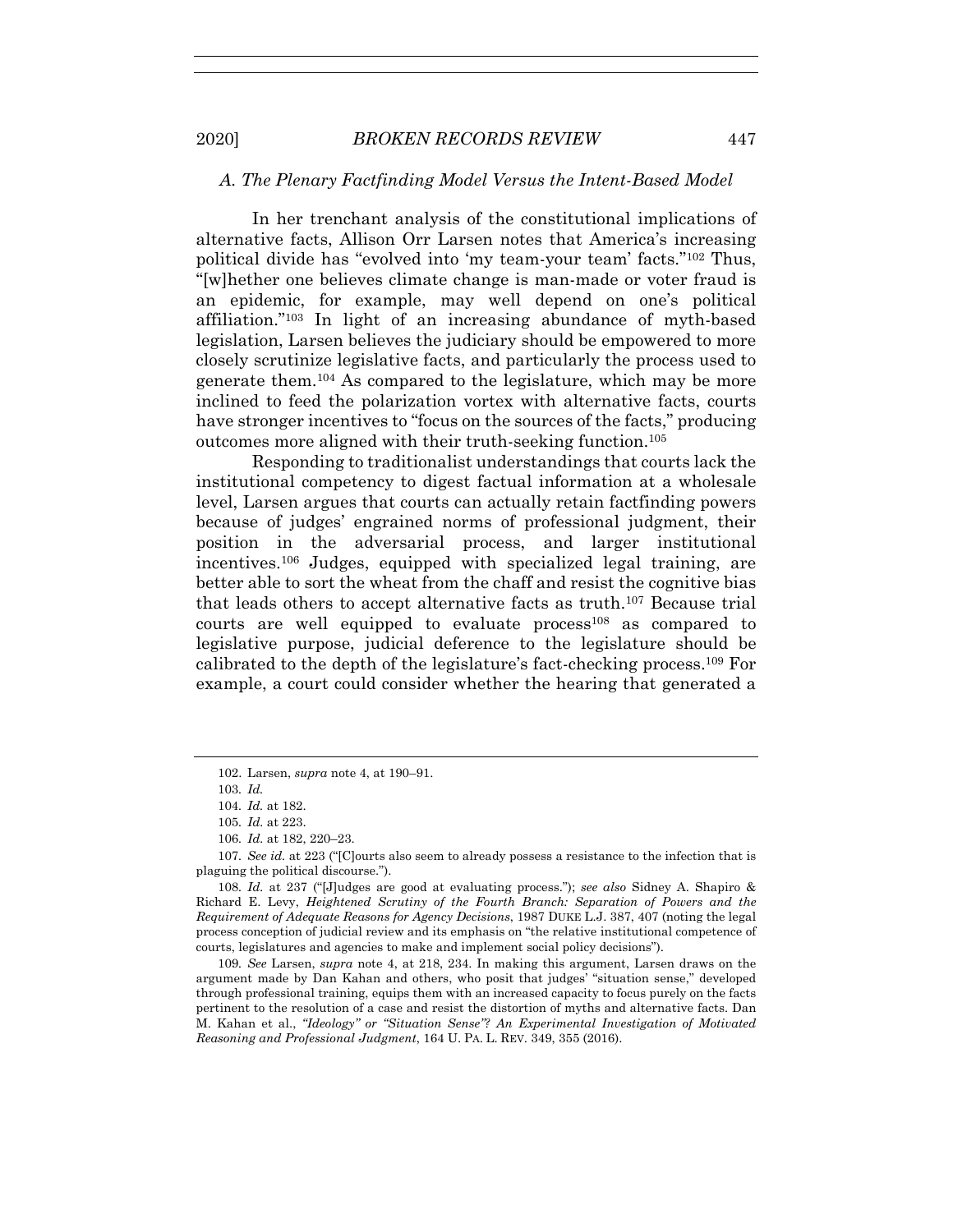legislative finding was impartial or unduly partisan, and adjust its deference accordingly.110

As an alternative to Larsen's transsubstantive approach.<sup>111</sup> Caitlin Borgmann provides a narrower take on the judicial role in addressing alternative facts, arguing that courts should reexamine the underlying factual predicates of laws that curtail individual rights.<sup>112</sup> In such cases, enhanced factual review would apply regardless of whether the law triggered heightened scrutiny<sup>113</sup> and irrespective of the quality of the legislature's factfinding process. Courts would thus have authority to review legislative facts in all rights cases, even where the legislature adhered to a sound and objective factfinding process or engaged in purely values-based decisionmaking, provided that the law potentially curtailed some constitutionally protected individual right.114

Other scholars, focusing less on the issue of alternative facts as such, but seemingly preoccupied by similar concerns, have argued for more judicial scrutiny of legislative purpose in virtually every case. Clark Neily, a proponent of an expanded motivational inquiry, reasons that courts have the capacity and capability to identify true legislative intent in all cases and that a decision made on anything less than an inquiry into genuine intent is an abdication of the judicial mandate.115 For rational basis review to be meaningful, the court cannot merely defer to the government to present any conceivable rational relationship between means and ends, nor can it blindly accept its own conjecture.116 Doing so would too often permit, if not invite, arbitrary legislation. The onus is thus on the court, using its subjective faculties of reason and judgment, to determine, based on the facts presented,

 <sup>110.</sup> *See* Larsen, *supra* note 4, at 234.

 <sup>111.</sup> Larsen analogizes her proposed framework to two fixtures of administrative law— *Chevron* Step Zero on the one hand and "hard look" review on the other. *See id.* at 235–36.

 <sup>112.</sup> Borgmann, *supra* note 10, at 3.

<sup>113</sup>*. Id.*

<sup>114</sup>*. Id.* at 49.

<sup>115</sup>*. See* Neily, *supra* note 9, at 550 ("[W]hen judges do not ask what the government is really up to—which they typically do not, since the rational basis test is the default standard in constitutional law—judges are no more engaged in adjudication than when they decide cases by coin toss . . . ."); *see also* Jackson, *supra* note 9, at 511–12 (arguing for a return to classical rational basis review that would require courts to inquire into the actual purpose of the legislation).

<sup>116</sup>*. See* Neily, *supra* note 9, at 555 (arguing that "the modern rational basis test," by "deciding constitutional cases on the basis of government-favoring conjecture and surmise instead of a goodfaith effort to get at the objective truth," is "an epistemologically incoherent, intellectually indefensible, and conscience-shocking 'test' "); *cf.* Erwin Chemerinsky, *The Rational Basis Test Is Constitutional (and Desirable)*, 14 GEO. J.L. & PUB. POL'Y 401, 410 (2016) ("[A]ny permissible purpose should continue to be sufficient to meet the rational basis test, but . . . courts should focus on the actual purpose of the legislature rather than ask whether there is a conceivable permissible purpose.").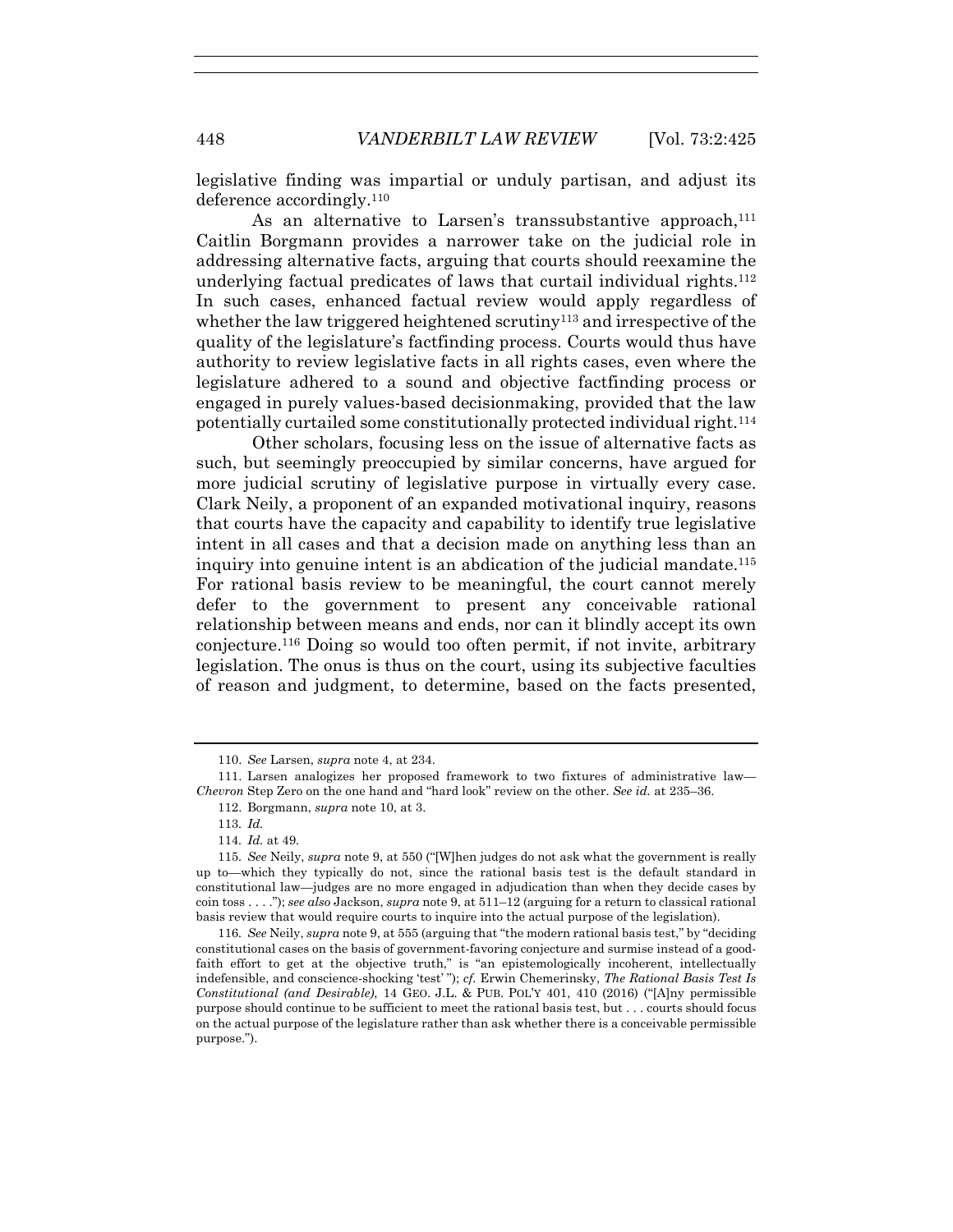that the law does not bear the taint of improper motive such that it actually *is* rationally related to its stated purpose.<sup>117</sup>

# *B. Critiques of Current Proposals*

While the preceding proposals to address alternative facts have their appeal, they suffer from potential drawbacks. For example, there are problems with empowering judges across the board to engage in de novo review of the legislative process. Such a proposition risks turning some of the most basic separation-of-powers principles on their heads, especially the ordinary presumption that courts lack the competence to sit as superlegislatures and second-guess legislative procedure. Such a proposal could bring upheaval to the court system, clogging dockets with an endless stream of "independent, case-by-case assessments of the fairness of statutory classifications [that] would invite excessive litigation and generate unpredictable and conflicting results."118 In any event, as explained below, such a remedy may not be necessary to cure the problem of alternative-fact-based lawmaking.

While plenary judicial review of the factfinding process seems appealing from the standpoint of vindicating individual rights, it can also be used to undo protections for marginalized groups by judges who are more prone to rule based on their cognitive or cultural biases. Borgmann's more tailored approach might seem responsive to this concern, as it would require more searching review of a law's factual foundations only when individual rights are at stake. But this assumes that a given judge's inability to distinguish fact from farce would not undermine his or her ability to discern a threat to individual rights, when in fact the analyses seem intertwined.

Proposals advocating closer review of actual legislative purpose, for their part, run into other difficulties. First, these approaches overlook the built-in limitations and inherent complications of discerning governmental intent, a task often rendered impossible when a discriminatory motive hides behind facially neutral statutory language.119 A further pitfall arises if laws grounded in alternative facts

 <sup>117.</sup> Jackson, *supra* note 9, at 511–12.

 <sup>118.</sup> Richard H. Fallon, Jr., *Implementing the Constitution*, 111 HARV. L. REV. 54, 64–65 (1997); *see also* Lawrence Gene Sager, *Fair Measure: The Legal Status of Underenforced Constitutional Norms*, 91 HARV. L. REV. 1212, 1213–20 (1978) (discussing institutional considerations underlying the judicial reluctance to enforce the U.S. Constitution to its fullest extent).

<sup>119</sup>*. See* Reva Siegel, *Why Equal Protection No Longer Protects: The Evolving Forms of Status-Enforcing State Action*, 49 STAN. L. REV. 1111, 1113 (1997) (tracking the intent doctrine's inability to keep up with the evolving "ways in which the legal system enforces social stratification"); Kenji Yoshino, *The New Equal Protection*, 124 HARV. L. REV. 747, 764 (2011) (enumerating the many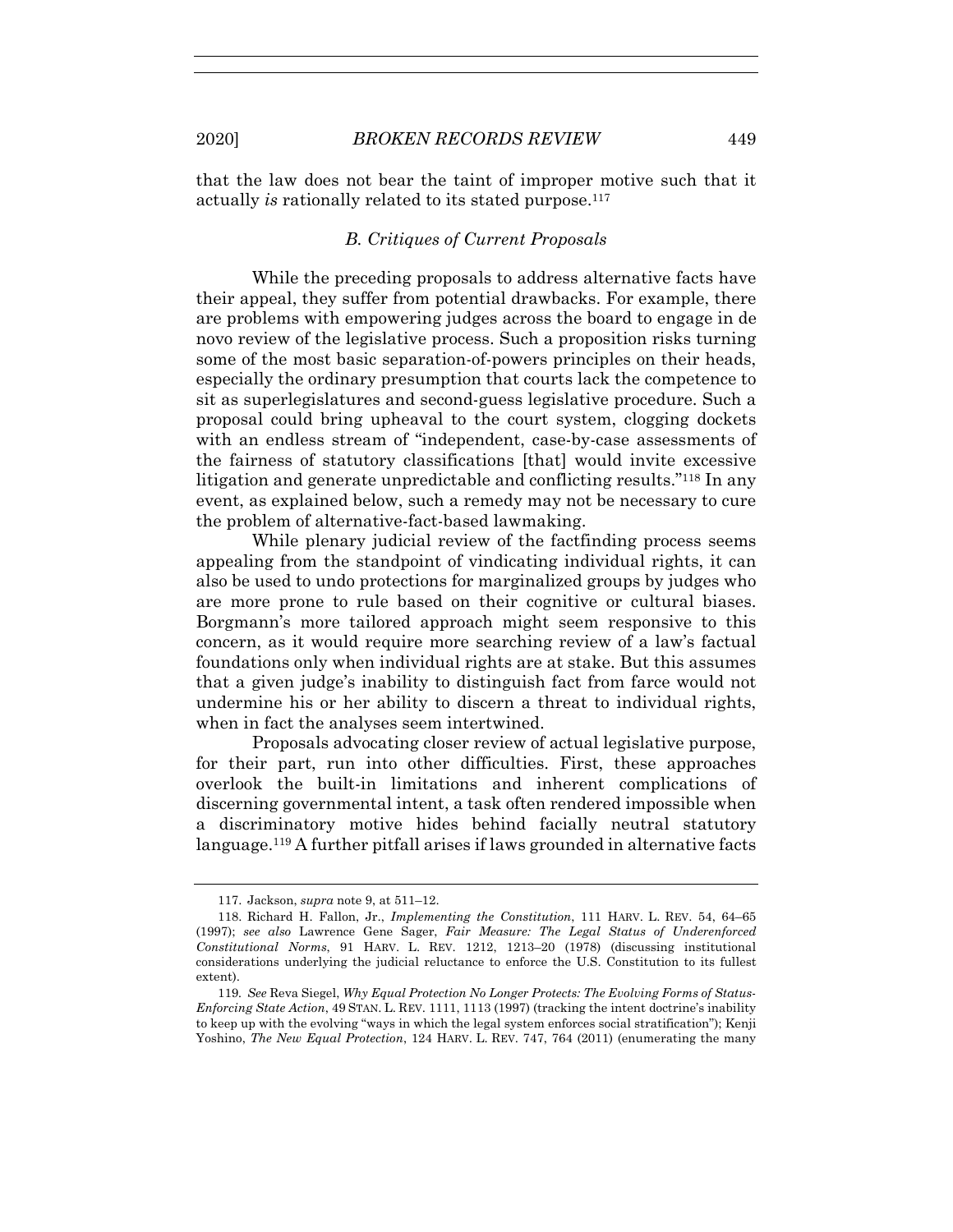have multiple explanations, including—but not limited to—invidious intent. Even more difficult are scenarios in which perfectly wellintentioned legislatures find themselves engaging in lawmaking based on faulty information; in such cases, a stepped-up intent inquiry leads to a dead end. An intent-based model could even license the trafficking in alternative facts, provided that such facts are not illustrative of improper motive and are the basis for facially neutral legislation. Such scenarios are especially likely where the subject of a legislature's faulty deliberation is a group without the political voice necessary to prevent the majority's unthinking assumptions from taking deeper root.

These drawbacks weigh in favor of crafting an objective test with a more limited judicial role in reexamining the legislative process. In that vein, focusing on the narrower and more concrete problem of broken legislative records—rooting out alternative facts, myths, or conspiracy theories through a pragmatic, neutral inquiry into the factual and evidentiary arguments made in support of a given piece of legislation—provides an appealing alternative, especially for the purpose of protecting politically underrepresented groups. Unlike models that would in effect require the government to subjectively persuade the court of the sufficiency of a law's factual foundation in many, if not all, cases, broken records review, more modestly, empowers courts to consider the arguably more familiar question of whether any rational legislator could have found the factual foundation sufficient.

# III. INTRODUCING BROKEN RECORDS REVIEW

Broken records review addresses the acute vulnerability of politically marginalized groups to myth-based legislation more squarely than either plenary factfinding or enhanced motivational review. Procedurally, it bears a resemblance to summary judgment in that it requires the government to meet a basic evidentiary threshold in a preliminary hearing, and thus it would not demand a dramatic expansion of the judiciary's repertoire. Moreover, broken records review, although technically resolved before a case is assigned to a particular tier of scrutiny, indirectly reinvigorates the traditional transsubstantive rights doctrines and complements their underlying mission. First, it revives the concept of rational basis review by highlighting how that inquiry, properly understood, contemplates a threshold assessment of the factual assertions made in support of a given law—at least on some occasions. Second, when a law predicated

pitfalls of intent-driven doctrine, including the opportunity for legislators of ordinary sophistication to whitewash their true motives out of discriminatory measures).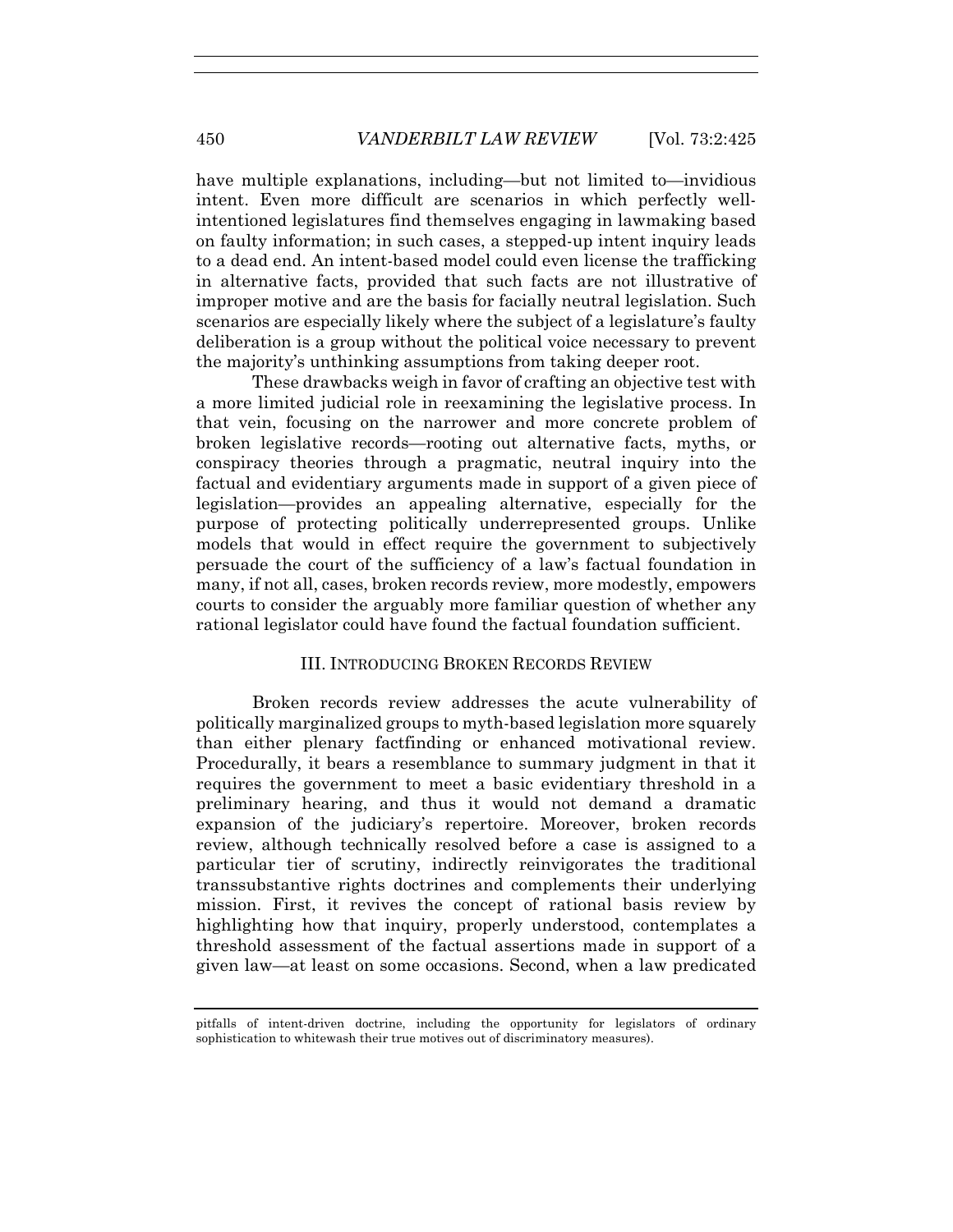on alternative facts contains a suspect classification or burdens a fundamental right, broken records review empowers a court to confront the problem head-on, rather than contort its analysis to fit a heightened-scrutiny doctrine that does not formally authorize mythbusting. Finally, broken records review offers a more promising vehicle than animus doctrine for smoking out and invalidating laws based on impermissible stereotyping. Indeed, a broken records analysis may even vindicate leading constitutional cases by offering a superior explanation for the correctness of their outcomes.120 As courts begin to recognize that laws are tainted not because they are the product of improper motivation (assuming such intent can even be known), $121$  but rather because those laws are predicated on the peddling of distortions and falsehoods, the benefits and utility of a broken records approach become increasingly clear.<sup>122</sup>

## *A. The Mechanics of Broken Records Review*

Under broken records review, a party challenging the constitutionality of a given piece of legislation would have an opportunity in a preliminary hearing to alert the court to certain telltale signs of alternative-fact-based lawmaking. Depending on the context, these might include the government's failure during the enactment process to produce credible examples of the evil allegedly targeted,123 an avalanche of counterexamples vastly outnumbering the government's supporting examples,<sup>124</sup> or "facts" propounded by the legislature that are roundly refuted by scientific data125 or by the government's own evidence.126 As such, broken records review would offer politically marginalized groups an opportunity to confront, through litigation, the

<sup>120</sup>*. See infra* Part IV.

 <sup>121.</sup> *See supra* note 11 and accompanying text.

 <sup>122.</sup> Broken records review arguably takes the court closer to its judicial roots by examining a piece of legislation according to the legislature's proposed purposes and avoiding any conjecture into what it thinks the legislature's aims, animus, or possible rationales for laws were. *See supra*  note 95 and accompanying text. But even compared to the classical rational basis test, broken records review is different: it tests the accuracy of the government's stated justifications for a given law rather than looking for a link between the piece of legislation and its proposed aims.

<sup>123</sup>*. See infra* Section IV.A.3.

<sup>124</sup>*. See* JOHN HART ELY, DEMOCRACY AND DISTRUST: A THEORY OF JUDICIAL REVIEW 156–57 (1980) (contending that courts should be skeptical of legislation when there are a high number of counterexamples, but especially so when there is a "generalization whose incidence of counterexample is significantly higher than the legislative authority appears to have thought it was"); *infra* Section IV.A.1.

<sup>125</sup>*. See infra* Section IV.B.

<sup>126</sup>*. See infra* Section IV.A.3.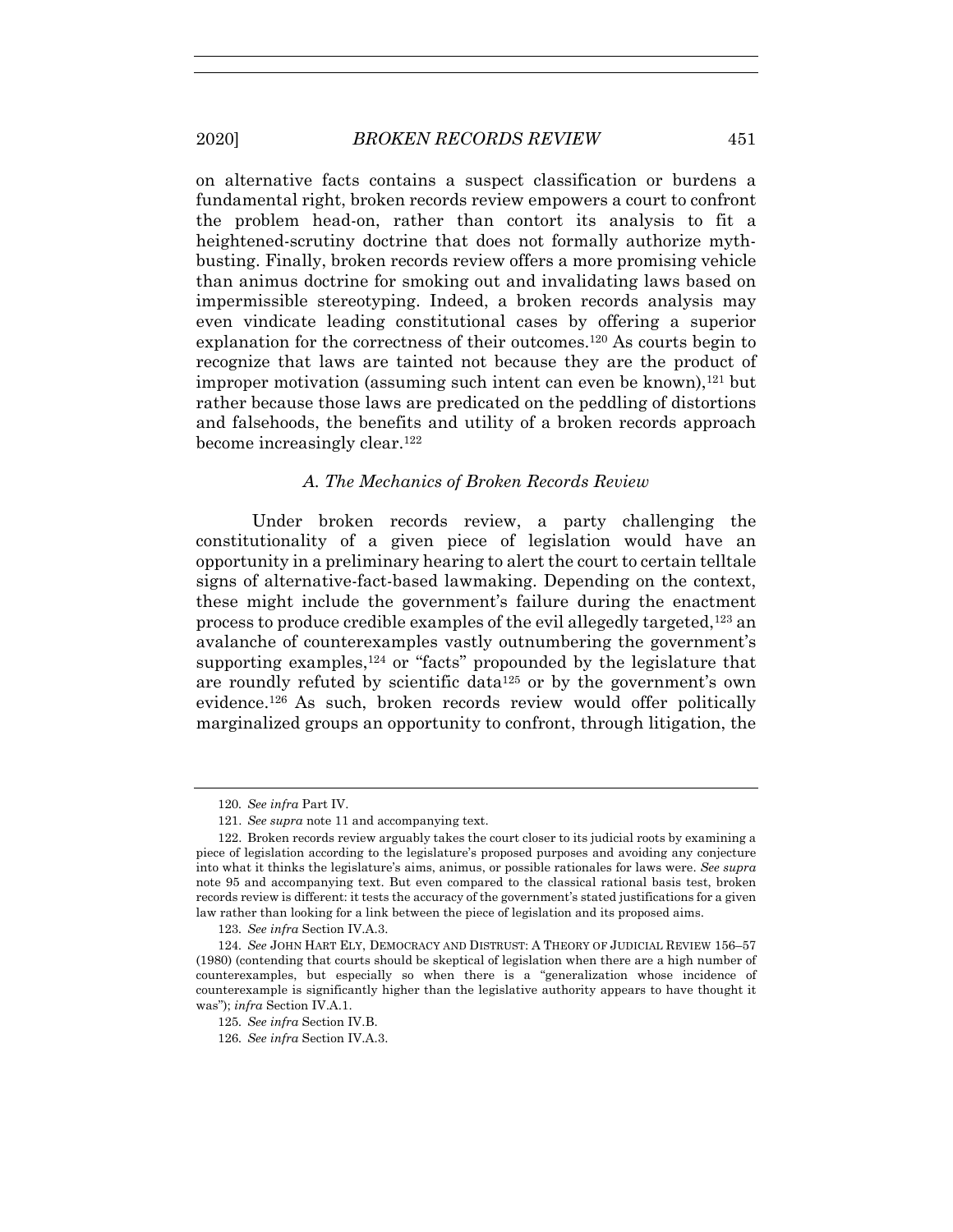type of factual distortions they might have rooted out in the legislative process had they been given the chance.

Should a claimant's unrebutted proof of any such defect persuade the court that the legislation is predicated on the propagation of alternative facts—meaning that no rational legislator could have supported its enactment—the burden would shift to the government to demonstrate that the legislative ends were indeed grounded in some objective measure of basic truth or rationality. And should the government fail to carry its burden without resort to post hoc rationalizations—that is, solely by reference to the statutory text or legislative history—the law would fail.

A challenger's burden under broken records review would thus be substantial, but not insurmountable. As a basic matter, challenged legislation would fail where the court is satisfied that no rational legislator in possession of all relevant facts could have expected the law to serve the narrative(s) asserted by the legislature during the enactment process. Or, as Justice White recognized in *Vance v. Bradley*, the threshold for refuting the government's justification should be whether the government could reasonably believe its assertions.<sup>127</sup> Importantly, however, should a broken records challenge fail, ordinary means-ends analysis would reactivate. So, for example, if no suspect classification or fundamental right were implicated, the court would be bound to vindicate (as it does under current doctrine) any rational relationship between the means and the ends—whether argued by the government or hypothesized by the court.128

Moreover, broken records review does not displace the deference courts pay to the *mechanisms* chosen by legislatures to engage in factfinding—whether through committee structure, expert testimony, open floor debate, or otherwise.129 Most matters of legislative process will remain within the province of the legislature,  $130$  just like most fact-

<sup>127</sup>*. See* 440 U.S. 93, 111–12 (1979) (sustaining mandatory retirement at age sixty for federal Foreign Service personnel and noting that in "an equal protection case of this type, ... those challenging the legislative judgment must convince the court that the legislative facts on which the classification is apparently based could not reasonably be conceived to be true by the governmental decisionmaker").

<sup>128</sup>*. See* discussion *supra* notes 94–95.

 <sup>129.</sup> Notably, there are certain constitutional contexts in which courts appear to scale deference based on the extent to which the political branches follow (or fail to follow) ordinary, well-established and time-honored procedural norms. *See generally* Landau, supra note 8.

<sup>130</sup>*. Cf*. Hans A. Linde, *Due Process of Lawmaking*, 55 NEB. L. REV. 197 (1976). While Linde did not believe that courts should review the means used to pass legislation such as considering evidence, attending committee meetings, or reading a bill before casting a vote, *see id.* at 224–27, he noted that other mandates (constitutional and otherwise) pertaining to the qualifications of legislators, terms of office, reapportionment, and voting and quorum requirements raise important questions regarding what, if any, judicial response might be warranted. *Id*. at 240–42.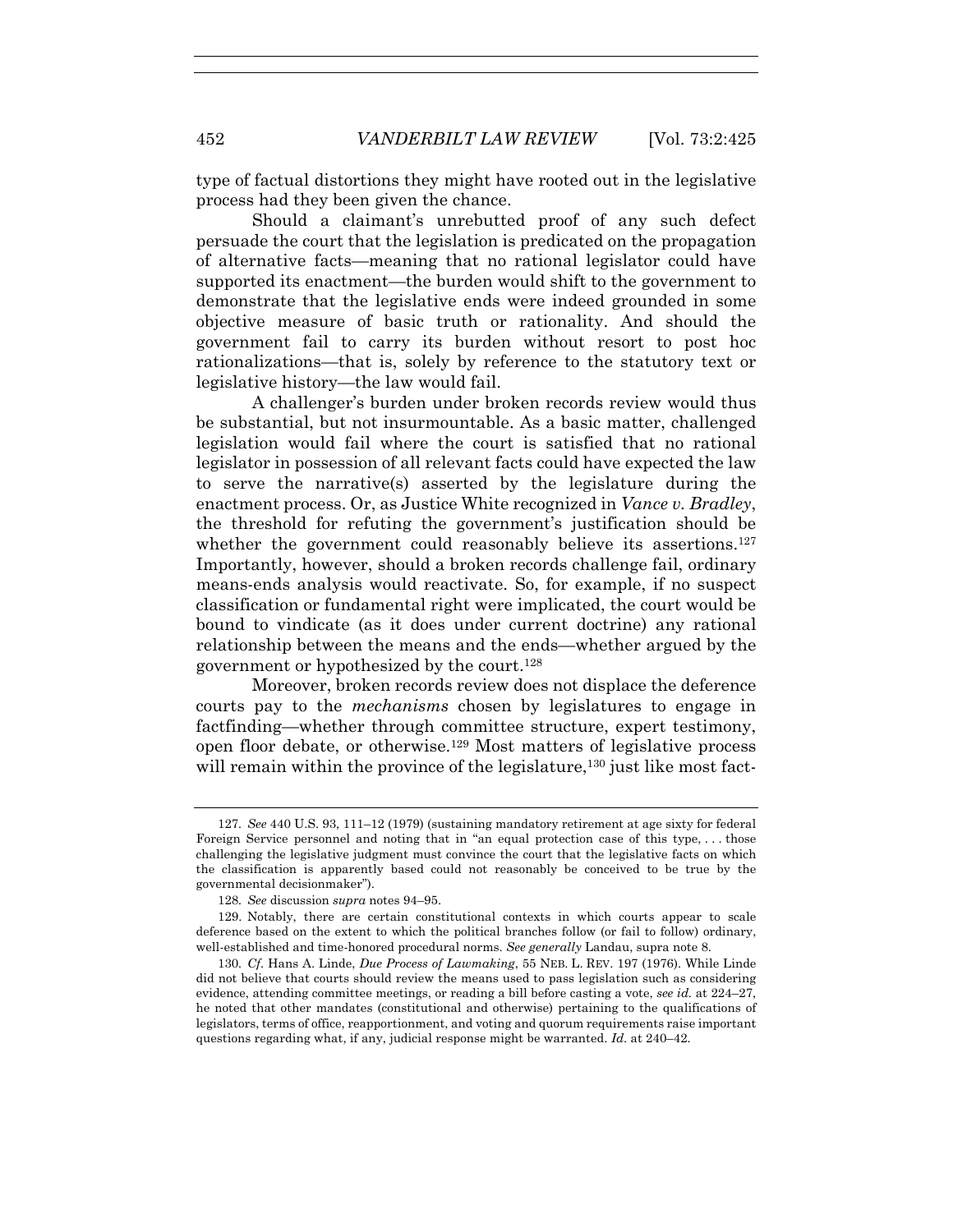based disputes remain within the province of the jury.131 Instead, broken records review addresses the unique problem that arises when legislatures affirmatively distort the record, claiming to address harms that in reality do not exist.

## *B. Broken Records and Threshold Determinations*

The features of broken records review can be further explained, and legitimated, by analogy to other hallowed processes courts routinely engage in along the fact/law distinction—summary judgment especially.132 Just as a judge can, as a matter of law, enter judgment against a party lacking evidence in support of a claim for relief, so can a judge require, as a purely legal matter, that the legislature meet a basic evidentiary threshold where it advances factual arguments in support of a given policy. In that regard, dubious factual predicates for state action raise the same kinds of legal red flags as claims in which there is insufficient evidence to support a prima facie case. And just as a party moving for summary judgment must discharge an initial burden before the court will entertain the inquiry,  $133$  so must a challenger point out the likely existence of alternative-fact-based lawmaking to trigger broken records review. Importantly, neither summary judgment nor broken records review performs a qualitative assessment of the relative strengths and weaknesses of the substantive merits; rather, the court in each case addresses the likelihood that no reasonable juror (at summary judgment) or legislator (under broken records review) could find evidence substantiating one or more elements of the nonmoving party's cause of action or in support of the legislative narrative propounded in favor of a law, respectively. Thus, both broken records review and summary judgment are an outer boundary, set by the court,

 <sup>131.</sup> *See infra* Section III.B (exploring the analogy between broken records review and summary judgment).

<sup>132</sup>*. See* FED. R. CIV. P. 56(a) ("The court shall grant summary judgment if the movant shows that there is no genuine dispute as to any material fact and the movant is entitled to judgment as a matter of law."). The same standard is applied to motions for judgment as a matter of law, both during and after trial (pursuant to FED. R. CIV. P. 50(a) and FED. R. CIV. P. 50(b), respectively). *See* Celotex Corp. v. Catrett, 477 U.S. 317, 323 (1986) ("[The] standard [for granting summary judgment] mirrors the standard for a directed verdict." (alterations in original) (quoting Anderson v. Liberty Lobby, Inc. 477 U.S. 242, 250 (1986))).

 <sup>133.</sup> *Celotex*, 477 U.S. at 323 ("[A] party seeking summary judgment always bears the initial responsibility of informing the district court of the basis for its motion, and identifying" the sources "which it believes demonstrate the absence of a genuine issue of material fact"); Bias v. Advantage Int'l, Inc., 905 F.2d 1558, 1560 (1990) ("The Supreme Court has stated that the moving party always bears the initial responsibility of informing the district court of the basis for its motion and identifying those portions of the record which it believes demonstrate the absence of a genuine issue of material fact.").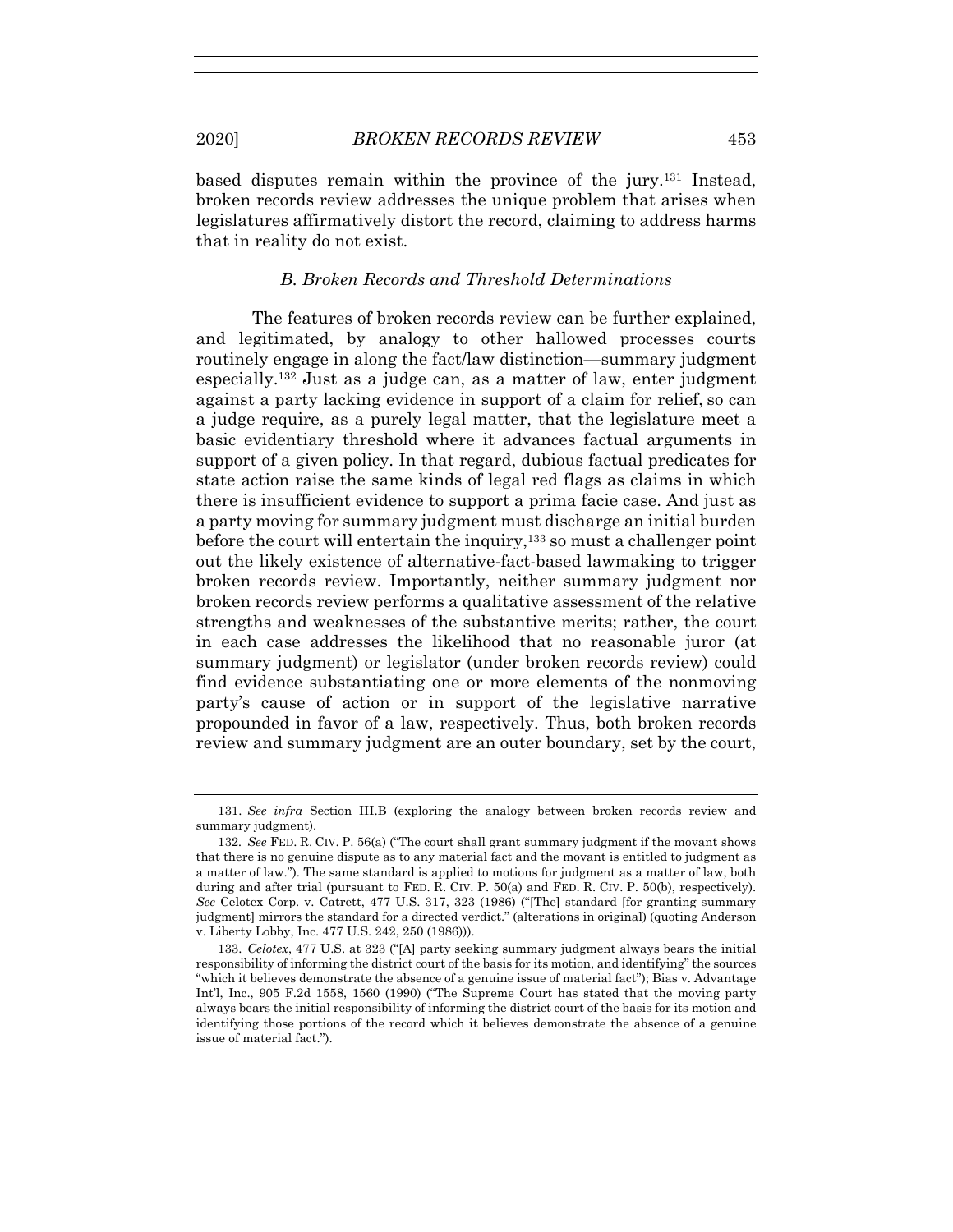regarding a threshold level of legal acceptability.134 A litigant who establishes a modicum of evidence still has the right to trial, and a law whose justificatory rationale appears to be predicated on factual content still receives rational basis review (or whichever level of scrutiny is appropriate under the circumstances). But when a litigant, or legislative body, promotes only frivolous arguments, based entirely on falsehoods or innuendo, judges are permitted—indeed, required—to intercede on behalf of that judicially set boundary when the parties call on them to do so.135

Just as the ambiguous fact/law distinction can create uncertainty around summary judgment standards,136 the precise contours of broken records review will be subject to debate. Judges disagree about how much evidence suffices to satisfy a minimum evidentiary standard at summary judgment, and judgment calls around the precise boundary for broken records review will be no different:137

 136. Commentators have noted the vexing distinction between questions of law and fact. *See*  Ronald J. Allen & Michael S. Pardo, *The Myth of the Law-Fact Distinction*, 97 NW. U. L. REV. 1769, 1769 (2003) ("The importance of the law-fact distinction is surpassed only by its mysteriousness."); William W. Schwarzer, Alan Hirsch & David J. Barrans, *The Analysis and Decision of Summary Judgment Motions: A Monograph on Rule 56 of the Federal Rules of Civil Procedure*, 139 F.R.D. 441, 454 (1992) ("What is a 'fact' for summary judgment purposes is neither intuitively obvious nor easily determined. The rule itself contains no definition or other guidance. But this is not unique to Rule 56. The distinction between fact and law has long bedeviled common-law courts."). Courts have made similar observations. *See, e.g.*, Pullman-Standard v. Swint, 456 U.S. 273, 288 (1982) (noting "the vexing nature of the distinction between questions of fact and questions of law").

 137. Although broken records review—like summary judgment—empowers the judge to consider the amount and quality of evidence supporting one party's position, the inquiry is confined within narrow procedural parameters. For broken records review to commence, a challenger must first materialize. And should that challenger fail to persuade the court that no reasonable legislator could have believed a law's stated rationale, the judge must resume a deferential posture toward the government's factual claims.

 <sup>134.</sup> Scholars have subjected summary judgment to withering criticism. *See, e.g.*, Suja A. Thomas, *Why Summary Judgment Is Unconstitutional*, 93 VA. L. REV. 139 (2007) (arguing that summary judgment violates the Seventh Amendment); *see also* John Bronsteen, *Against Summary Judgment*, 75 GEO. WASH. L. REV. 522, 526 (2007) ("I think that the civil justice system would actually enjoy a net benefit from abolishing summary judgment, in terms of both efficiency and fairness."); Elizabeth M. Schneider, *The Dangers of Summary Judgment: Gender and Federal Civil Litigation*, 59 RUTGERS L. REV. 705 (2007) (detailing a series of interconnected ways that summary judgment diminishes the voice of individual—especially female—litigants).

 <sup>135.</sup> In addition to summary judgment, recent changes to pleading standards under FED. R. CIV. P. 8(a)(2) arguably provide an additional analogy to broken records review. In *Bell Atlantic v. Twombly*, 550 U.S. 544, 556 (2007), the Supreme Court required that claimants, to avoid a motion to dismiss, must provide "enough factual matter (taken as true) to suggest . . . plausible grounds . . . at the pleading stage." The Court reiterated that standard in *Ashcroft v. Iqbal*, 556 U.S. 662, 678–79 (2009) (requiring that a pleading be "supported by factual allegations," not "mere conclusory statements"). These recent interpretations of Rule 8 have not gone without criticism. *See, e.g*., Suja A. Thomas, *The New Summary Judgment Motion: The Motion to Dismiss Under*  Iqbal *and* Twombly, 14 LEWIS & CLARK L. REV. 15, 17–18 (2010) (arguing that *Twombly* and *Iqbal*, by invigorating motions to dismiss for inadequate pleading, have replicated the problems with summary judgment, calling into question those decisions' legitimacy).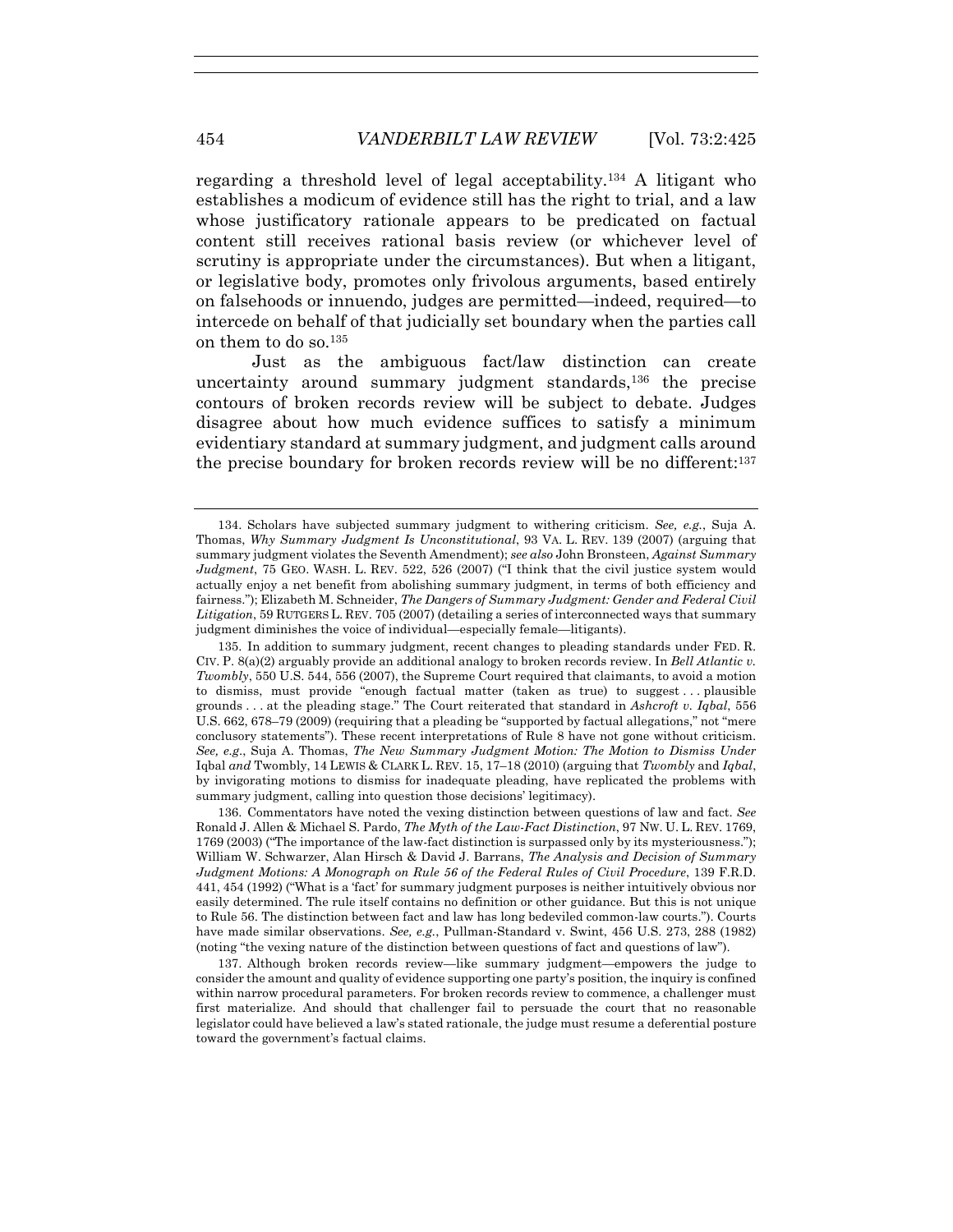some judges will require a mere "scintilla" and others may require more.138 But such disagreements among judges are typical—if not healthy—and should be embraced as part of a natural evolutionary legal process in such contexts. While broken records review may thus at times require courts to venture into the foggy overlap between law and fact,139 the inquiry is familiar—and in many ways analogous to the kinds of mixed questions of law and fact that courts routinely adjudicate in a variety of different situations.140

## *C. Broken Records Review and Values Legislation*

Broken records review looks at facts relied on, in all likelihood, in bad faith. But it is not concerned with the bad faith *itself*. Thus, while it might often arise in situations where litigants also attempt to prove animus, the narrow scope of broken records review does not involve consideration of the legislature's subjective intent. Whether the factual predicates of a state act are furthered out of duplicity is immaterial. The factual predicates themselves are all that broken records review considers. As a result, broken records review is not conceived to address purely values-based legislation. State actions which, on their face, purport simply to further a purely moral end may leave no factual trail for broken records review to follow. Only when proponents of values legislation seek to redouble the justification for their actions by citing alternative facts does broken records review activate. Of course, the added flexibility that broken records review affords would not preclude litigants from making full use of other tools at their disposal, such as animus review, for which an intent-based inquiry is appropriate.

139. *See* discussion *supra* note 136.

 <sup>138.</sup> In the context of summary judgment, compare *Manok v. Southeast District Bowling Ass'n*, 306 F. Supp. 1215, 1219 (C.D. Cal. 1969) ("Such a drastic procedure should be used sparingly so that no plaintiff, having a scintilla of merit to his cause should be denied his day in court."), and *Morgan v. Sylvester*, 125 F. Supp. 380, 389 (S.D.N.Y. 1954), *aff'd*, 220 F.2d 758 (2d Cir. 1955) (finding that a scintilla of evidence is sufficient to preclude summary judgment), with *Patterson v. International Brotherhood of Teamsters, Local 959*, 121 F.3d 1345 (9th Cir. 1997) (stating that a movant "must produce more than a 'mere scintilla' of evidence to avoid summary judgment" (quoting City of Vernon v. S. Cal. Edison Co., 955 F.2d 1361, 1369 (9th Cir. 1992)), and *Brownell v. Figel*, 950 F.2d 1285, 1289 (7th Cir. 1991) ("A scintilla of evidence in support of the nonmovant's position is insufficient to successfully oppose summary judgment.").

 <sup>140.</sup> Judges commonly engage in factfinding as part of a broader inquiry. *See* Stuart Minor Benjamin, *Stepping Into the Same River Twice: Rapidly Changing Facts and the Appellate Process*, 78 TEX. L. REV. 269, 273–75 (1999) (discussing the centrality of both adjudicative and legislative facts to constitutional jurisprudence); Henry P. Monaghan, *Constitutional Fact Review*, 85 COLUM. L. REV. 229, 261–62 (1985) (noting the manifold forms of "constitutional fact review" generally conducted by the Supreme Court); Arti K. Rai, *Engaging Facts and Policy: A Multi-Institutional Approach to Patent System Reform*, 103 COLUM. L. REV. 1035, 1047–51 (2003) (discussing the importance of judicial factfinding in adjudicating patent disputes).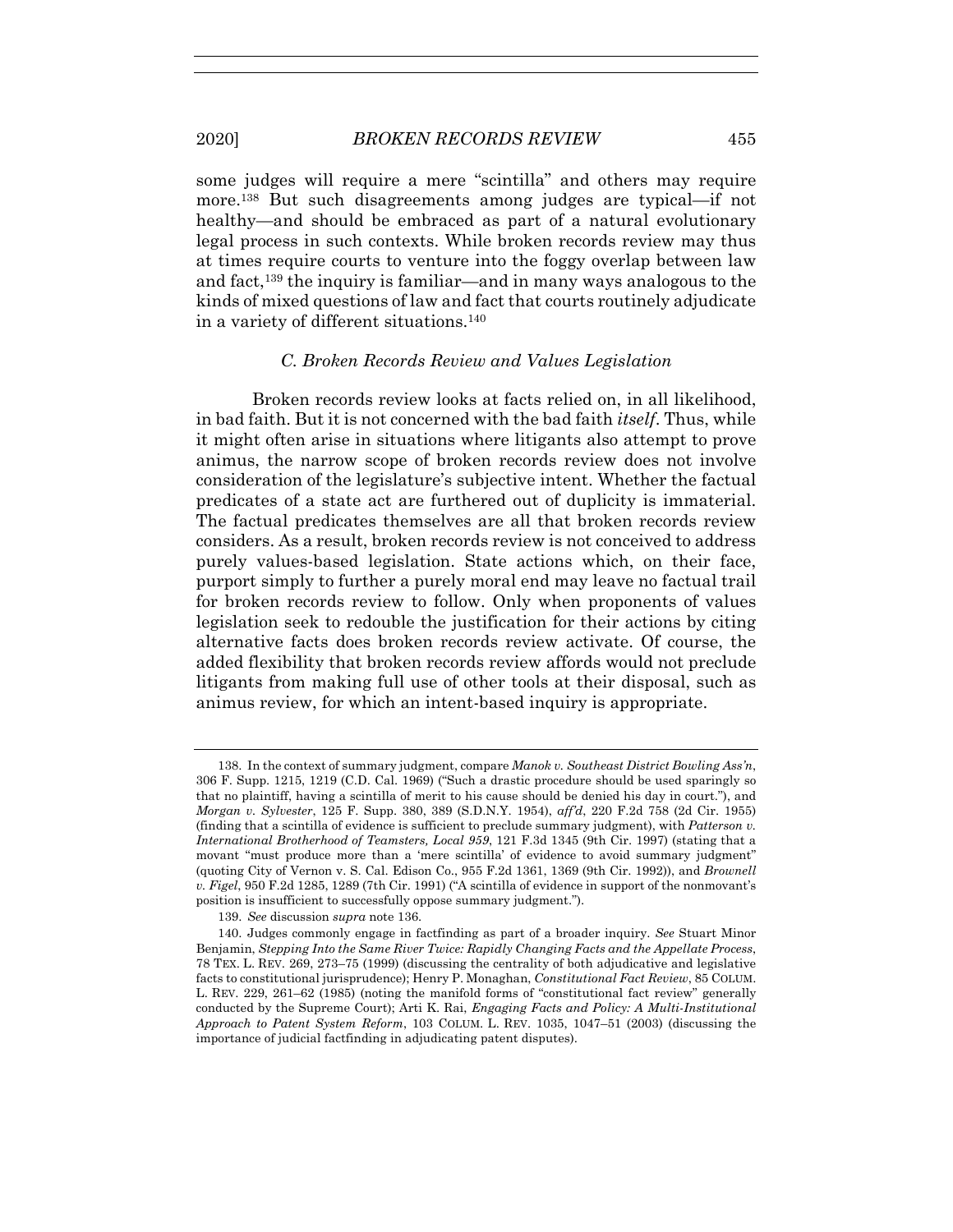# IV. BROKEN RECORDS AND THE CURRENT JUDICIAL RESPONSE TO ALTERNATIVE FACTS

Courts have shown varying levels of interest and ability in confronting dubious factual predicates to state action. In some areas, as public opinion and scientific consensus have converged, courts have followed in kind—occasionally even citing the scientific literature along the way.141 In other areas, courts have expressly relied on discredited science.<sup>142</sup> But more often, courts, perhaps leery of trammeling on legislative domain, have steered entirely clear of rigorous (or otherwise) inquiry into false or made-up legislative rationales, leaving politically excluded groups exposed to myth-grounded abuse. When alternative facts have arisen in an equal protection challenge, courts have tended to groove their analysis into intent or, on more limited occasions, animus review. When alternative facts have arisen in the substantive due process context, courts have sidestepped any direct confrontation by instead grounding the claim for relief in a more established doctrinal tool, such as liberty analysis, or again by interpreting the challenged law through the lens of the animus doctrine.

## *A. Broken Records Review and Equal Protection*

## 1. *Cleburne* and the Judicial Reaction to Legislative Panic

Traces of broken records review can be found in a small number of critical equal protection rulings*.* For example, the concept arguably explains the outcome in *City of Cleburne v. Cleburne Living Center*.143 *Cleburne* invalidated, under rational basis review, a town's requirement that a group home for mentally disabled individuals secure a special housing permit that other group homes were not required to obtain.144 Justice White's majority opinion expressed a clear preference for applying rational basis review rather than elevating the particular group involved—mentally disabled individuals—for special scrutiny, at least in cases where the underlying law appeared to lack any reasonable empirical basis.145 Indeed, *Cleburne* noted, nothing in the record provided support for the city's special permit requirement.146 First, the city's insistence on a special permit was based on concerns about the

 <sup>141.</sup> *See supra* Section I.A.3.

 <sup>142.</sup> *See infra* Section IV.A.2.

 <sup>143. 473</sup> U.S. 432 (1985).

<sup>144</sup>*. Id.* at 447–50.

<sup>145</sup>*. Id.* at 442–48.

<sup>146</sup>*. Id.* at 448.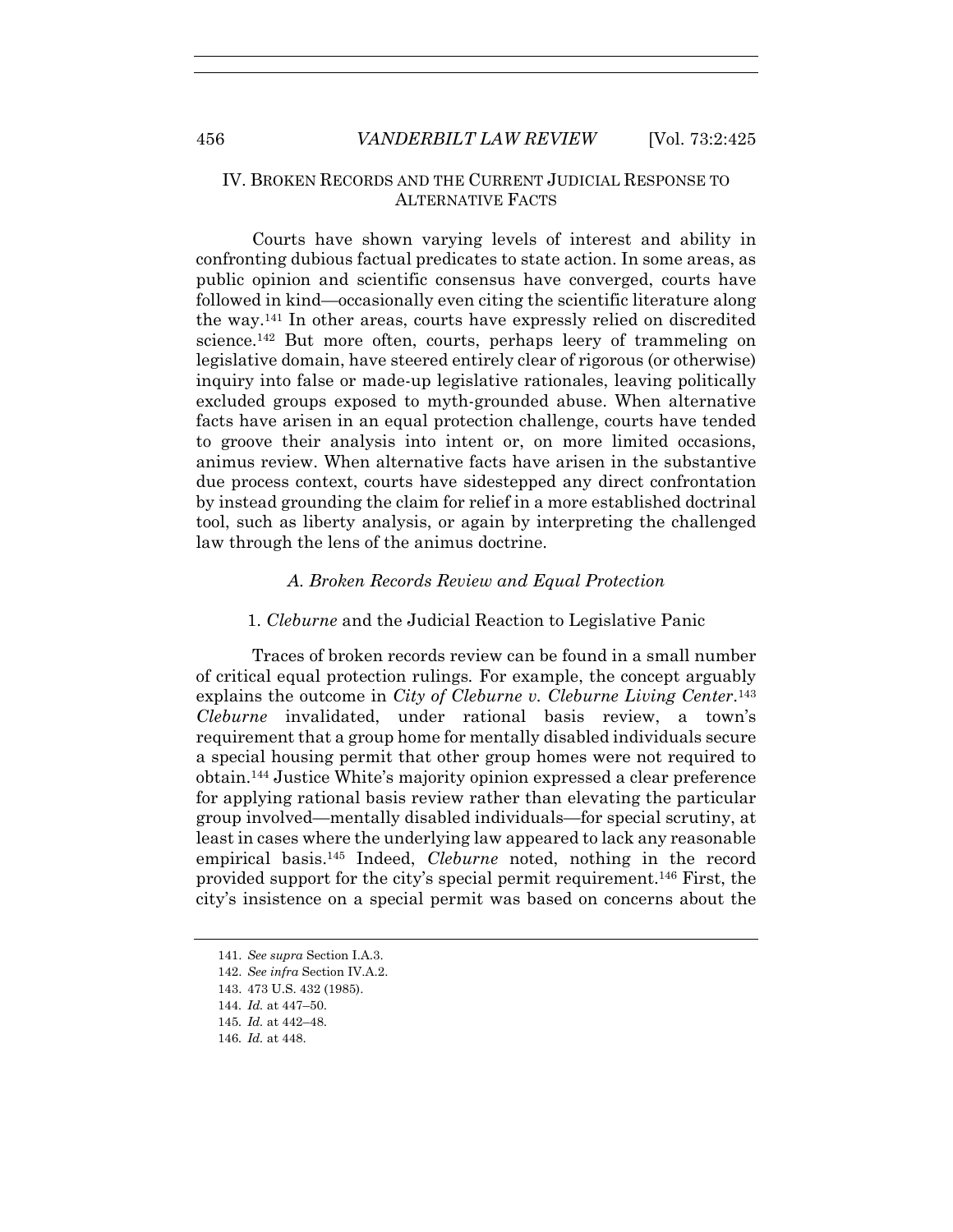"negative attitude[s]" of nearby residents and "the fears" of others living close by.147 "But mere negative attitudes, or fear . . . are not permissible bases for treating a home for the mentally [disabled] differently from apartment houses, multiple dwellings, and the like."148 Another basis for the special permit—that students at a nearby high school might harass mentally disabled residents living at the home—was undermined by a critical counterexample: "[T]he school itself is attended by about 30 mentally [disabled] students."149 In any event, the Court explained, it is constitutionally impermissible to render policy decisions based on nothing more than "vague, undifferentiated fear[ ]."150 The Court recognized, in sum, that "requiring [a] permit in this case appears to us to rest on an irrational prejudice against the mentally [disabled]."151

Justice Stevens's concurring opinion also underscored the idea that a law based on distorted factual information presents unique concerns where groups excluded from the ordinary political process are concerned. "The term 'rational,' " he wrote:

includes a requirement that an impartial lawmaker could logically believe that the classification would serve a legitimate public purpose that transcends the harm to the members of the disadvantaged class. Thus, the word "rational" . . . includes elements of legitimacy and neutrality that must always characterize the performance of the sovereign's duty to govern impartially. . . . We do not need to apply a special standard, or to apply "strict scrutiny," or even "heightened scrutiny" . . . [when the record in this case] convinces me that this permit was required because of the irrational fears of neighboring property owners, rather than for the protection of the mentally [disabled] persons who would reside in respondent's home. I cannot believe that a rational member of this disadvantaged class could ever approve of the discriminatory application of the city's ordinance in this case.<sup>152</sup>

Of course, as an archetypal excluded class, the mentally disabled had no chance to register their disapproval of the ordinance at the legislative phase, much less dismantle its false premises. *Cleburne* thus represents the idea that courts possess an ability to provide protection to such groups by uncovering factual distortions within the government's arguments, and that the presence of a broken record provides a means to strike down a law on rational basis grounds.153

- 150*. Id.*
- 151*. Id.* at 450.
- 152*. Id.* at 452–55 (Stevens, J., concurring) (footnotes omitted).
- 153*. See id.* at 447–450.

<sup>147</sup>*. Id.*

<sup>148</sup>*. Id.*

<sup>149</sup>*. Id.* at 449.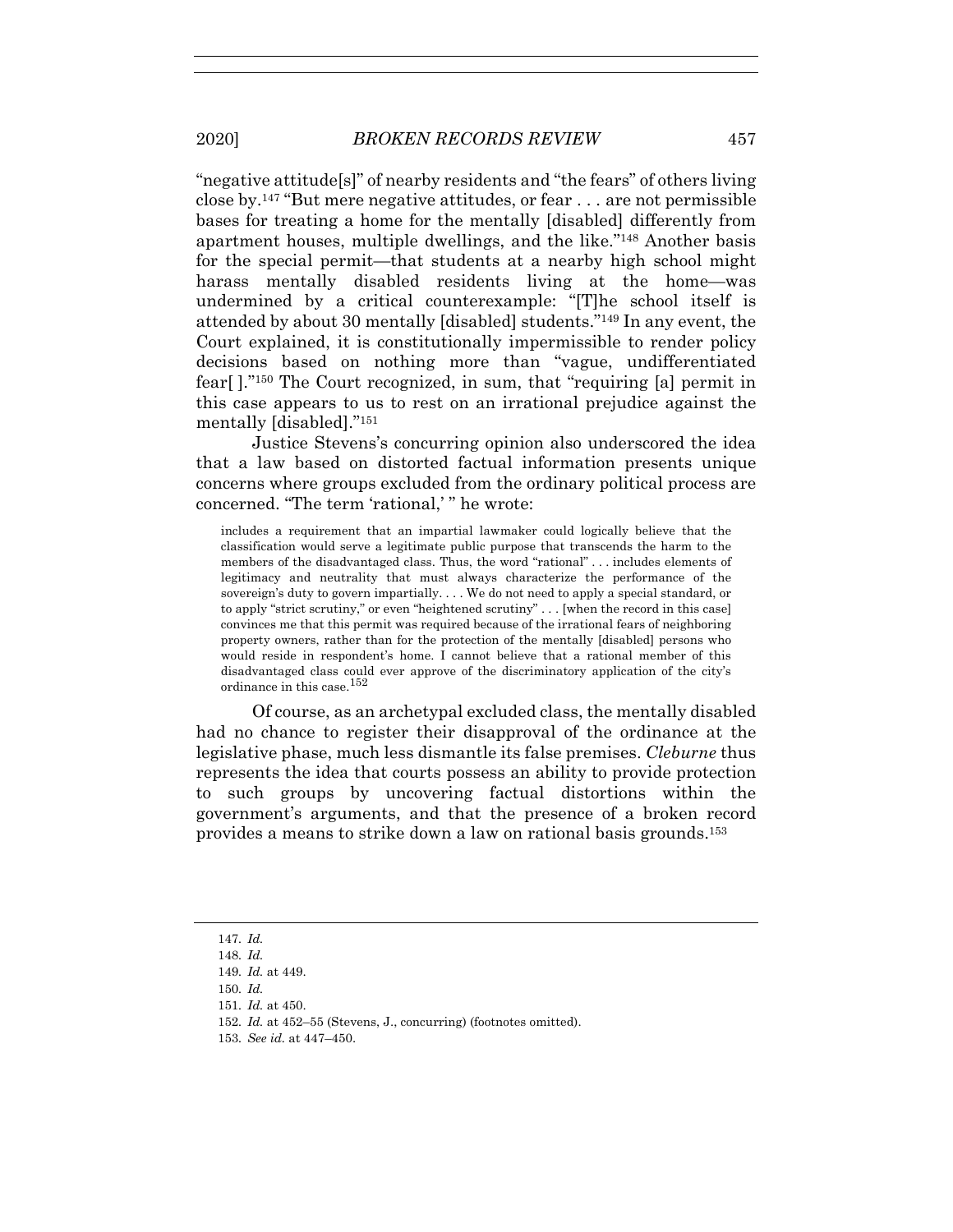Historically, there are few areas of legislative interest in which alternative facts have played as prominent a role—both in shepherding public opinion and within statehouses themselves—as in the regulation of LGBT individuals and couples. Although the legacy of anti-LGBT ordinances can be traced back to well before the Revolution, the mobilization of contrived and questionable factual premises to support the subordination of LGBT Americans is a comparatively new phenomenon that did not begin in earnest until the twentieth century.154 Though derived from varied sources, and taking varied forms, these suspect factual predicates have at least one thing in common: they played a very insignificant role in Supreme Court decisions toppling a wave of antigay laws. As much as the Supreme Court's gay rights jurisprudence is often the basis for celebration, it is striking how little the Court attended to the scurrilous underpinnings of many of those laws.

#### *a. Antisodomy Laws and Alternative Facts*

Beginning in the 1940s and 1950s, amid "concern[s] about domestic security against child molesters and homosexuals," state legislatures began to dramatically expand efforts to restrict, regulate, and ratchet up enforcement against homosexuals.155 A few decades later, armed with a renewed moral fervor, trumpeting the devastation of the AIDS epidemic, and goaded by an increasingly adversarial scientific consensus,156 the Religious Right would modernize the rhetoric surrounding these concerns, crystalizing what would become the late-century anti-LGBT one-two punch of scripture-driven *and* "fact"-based rhetoric.157 This approach allowed anti-LGBT organizers to

<sup>154</sup>*. See* DALE CARPENTER, FLAGRANT CONDUCT: THE STORY OF *LAWRENCE V. TEXAS* 5 (2012); WILLIAM N. ESKRIDGE JR., DISHONORABLE PASSIONS: SODOMY LAWS IN AMERICA 1861–2003, at 1– 6 (2008).

 <sup>155.</sup> ESKRIDGE, *supra* note 154, at 90. It was not until the rise of the gay rights movement in the 1970s, by which point a critical mass of scientific literature debunking many of the most devoutly held "factual" homophobic prejudices had accumulated, that many states began to roll back their antisodomy laws. *See id*; *see also* WILLIAM N. ESKRIDGE JR., GAYLAW: CHALLENGING THE APARTHEID OF THE CLOSET 60–61 (1999) (describing a public outcry that grew in response to publicized sexual assaults on children).

<sup>156</sup>*. See* ESKRIDGE, *supra* note 154, at 174 ("[A]fter 1973," when the American Psychiatric Association no longer considered homosexuality a mental disease, "medical science was officially hostile not only to consensual sodomy laws, but also to most state laws having a discriminatory impact on lesbians and gay men").

<sup>157</sup>*. See* Marie-Amélie George, *Bureaucratic Agency: Administering the Transformation of LGBT Rights*, 36 YALE L. & POL'Y REV. 83, 122–23 (2017) ("The anti-gay activism of the Religious Right became a hallmark of its politics in 1977 after Anita Bryant launched a voter referendum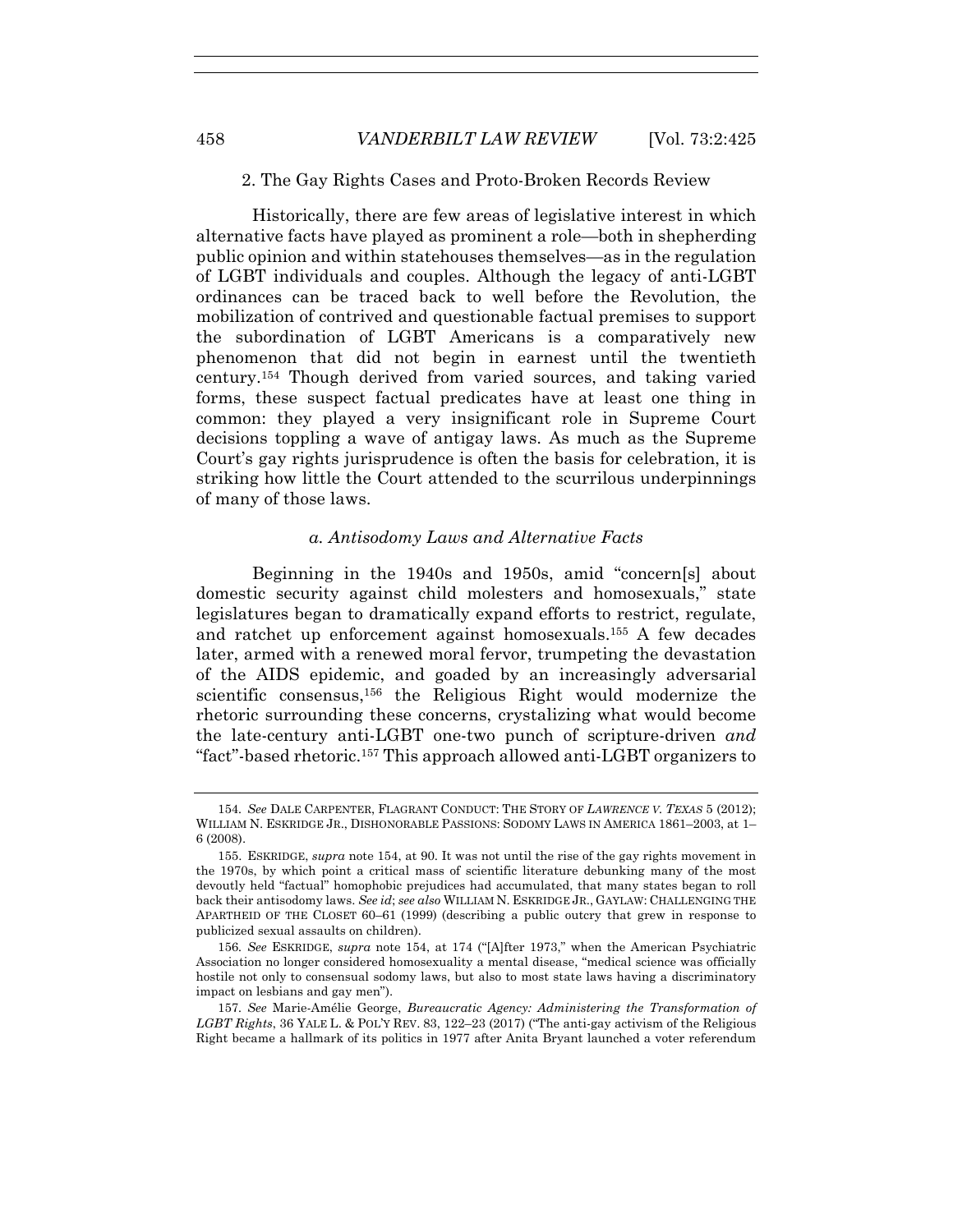shape popular opinion by serving public health fears to voters, while also giving legislators and courts cover to make decisions on moralmajority grounds.158

Broadly, antisodomy laws "codified a particular cultural assumption about homosexuals as hypersexualized and dangerous."159 Though not, on their face, targeted only at homosexual activity, they stemmed directly from the conflation of homosexuality, pedophilia, and generally lewd or predatory conduct.160 In fact, even when considering moderate reform to antisodomy laws, states still tended to drift into stereotypes lacking factual merit; the Texas legislature's ultimate 1968 decision to reduce the penalty for same-sex offenses from a class B to a class C misdemeanor was not one of compassion, but rather based on "the suspicion that gay men would relish the opportunity to spend time in an all-male prison."161

These sorts of stereotypes, facilitated by the effective exclusion (and silencing) of LGBT individuals from open participation in legislative politics, were not confined to antisodomy legislation. Consistent with the addition of medical language to the traditional morality-based anti-LGBT rhetoric, the conflation of homosexuality with predatory conduct had already launched a fleet of "sexual

 158. For the sake of illustration: this "one-two punch" straddles the divide between the legislative rationales that broken records review can and cannot reach. To the increasing extent that legislatures began to expressly use it to justify their actions, the questionable, often roundly rejected, science stoking these public health fears falls squarely within broken records review's wheelhouse. *See infra* Section IV.A.2. But actions justified on a purely values-driven, moral, or even scriptural basis are beyond broken records review's reach, though of course these actions remain susceptible to various forms of intent-based challenges, including animus review. *See infra*  Section IV.A.

159. CARPENTER, *supra* note 154, at 16.

160*. See* ESKRIDGE, *supra* note 154, at 93 (noting that during his stint as Governor of California, future Chief Justice Earl Warren encouraged the expansion of much harsher sex perversion laws "to include the thousands of persons (almost all of them homosexual men) convicted of lewd vagrancy, a crime with an infinitely elastic definition"). In Florida, the prolifically anti-LGBT Johns Committee, a wing of the state legislature, justified its recommendation for the state to enact stringent antihomosexuality measures by stating that "[t]he homosexual's goal and part of his satisfaction is to 'bring over' the young person, to hook him for homosexuality." *Id.* at 229. Similar concerns abounded in Texas, where a 1960s movement to reform the state sodomy laws was met with worried discussion regarding the "colonies of homosexuals in hotels" rumored to have spawned after a similar reform attempt had been codified in Illinois. *See id.* at 164.

161*. See* CARPENTER, *supra* note 154, at 11–12. The legislature had been guided in this direction by the longtime University of Texas School of Law Dean John Keeton's proposed draft of the revisions—per Keeton, "imprisonment itself is very much like throwing Br'er Rabbit in the briar patch." ESKRIDGE, *supra* note 154, at 164.

campaign to overturn Miami's sexual orientation non-discrimination law."). In 1977, when the Arkansas legislature elected to revive its law criminalizing "deviate sexual intercourse," but now "only if between persons of the same sex," one state senator succinctly summarized the dual valuesbased and "fact"-based roots typical of the era's anti-LGBT legislation: "This bill is aimed at weirdos and queers who live in fairyland world and are trying to wreck family life." ESKRIDGE, *supra* note 154, at 202.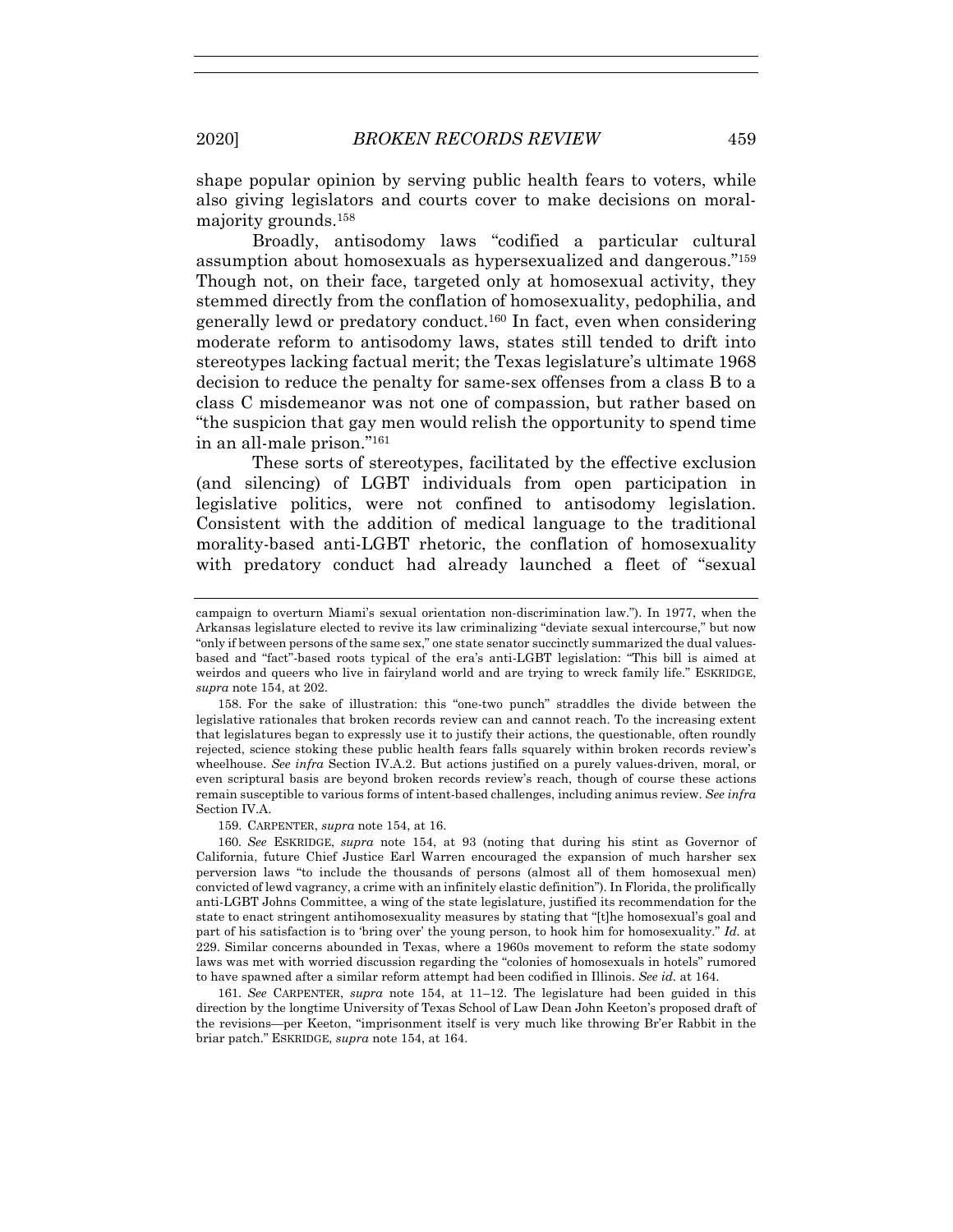psychopath" laws that resulted in the indefinite institutionalization of Americans engaged in sexual activity between consenting adults.162 Later, even as sexual psychopathy laws fell out of favor, and as some states began to roll back their antisodomy legislation and/or enforcement, the close of the twentieth century saw a rise in laws restricting or removing the ability of LGBT Americans to adopt children or serve as foster parents.163 Although these laws were often justified, and then defended, using "values" language, they were also regularly grounded in alternative fact, discredited science,164 and falsifiable stereotypes: for example, that gays and lesbians lived violent and "unstable" lives,165 risked "infecting" their children, and were predisposed to child molestation.166

 164. The state of Utah defended its ban by citing several purportedly scientific studies: Paul Cameron's infamous 1993 study—gleaned from a sample of obituaries published during the height of the AIDS epidemic—claiming that homosexual men and women have decreased life expectancy. Hong, *supra* note 163, at 45. Cameron later "resigned from the American Psychological Association to avoid an investigation into charges of his unethical conduct as psychologist." *Id.* His data analysis was later found to be so distorted that a Texas federal court considered it paramount to testimonial "misrepresentation." *Id.* at 45–46. Another study, authored by a member of the scientific advisory board of a group that considers homosexuality to be a treatable developmental disorder, warned that "30% of all twenty-year-old homosexuals will be HIV positive or dead by the time they reach thirty." *Id.* at 45.

165*. See id.* at 40 (quoting a Florida state legislator stating that "homosexuals lead unstable lives, as a rule").

166*. See* Jodi L. Bell, *Prohibiting Adoption by Same-Sex Couples: Is It in the "Best Interest of the Child?"*, 49 DRAKE L. REV. 345, 351 (2001) ("A fear of AIDS and the mistaken presumption that homosexual parents will molest their children were the initial factors leading to the enactment of the New Hampshire prohibition statute."); Hong, *supra* note 163, at 40 ("[S]tate legislators in New Hampshire enacted their statute by relying on the hate-driven stereotypes that all gay people have AIDS and gay parents will molest their children."); *see also* George, *supra* note 157, at 129. Utah also cited the work of David Blankenhorn, who purported to establish that "married fatherhood [is] the primary inhibitor of male domestic violence," because only through channeling natural male aggression and violence towards caring for a wife or child could those instincts be forestalled. Hong, *supra* note 163, at 51–52.

<sup>162</sup>*. See* ESKRIDGE, *supra* note 154, at 95, 107; *see also* George, *supra* note 157, at 105 (remarking that sexual psychopathy laws were generally enacted in response to public outrage over child abuse, by a public who "equated homosexuality with pedophilia," and therefore it was "not surprising that the statutes contained clear homophobic undertones").

<sup>163</sup>*. See* Kari E. Hong, *Parens Patri[archy]: Adoption, Eugenics, and Same-Sex Couples*, 40 CAL. W. L. REV. 1, 40 (2003) (documenting that when New Hampshire and Florida first passed adoption bans for LGBT parents, they produced no "evidence of harm that children raised by gay people experienced," instead relying on the perception that they were "morally inferior"). A Florida state legislator, defending Florida's statute, explained that homosexuals are " 'an abomination' in God's eyes," a stance Florida later defended in court as "permissibly 'reflect[ing] the State's moral disapproval of homosexuality.' " *Id.* at 40–41; *see also* Lofton v. Kearney, 157 F. Supp. 2d 1372, 1382 (S.D. Fla. 2001) ("According to Defendants, homosexuality has been long disfavored in the law based on beliefs firmly rooted in Judeo-Christian moral and ethical standards for a millenni[um]."), *aff'd sub nom*. Lofton v. Sec'y of the Dep't of Children & Family Servs., 358 F.3d 804 (11th Cir. 2004).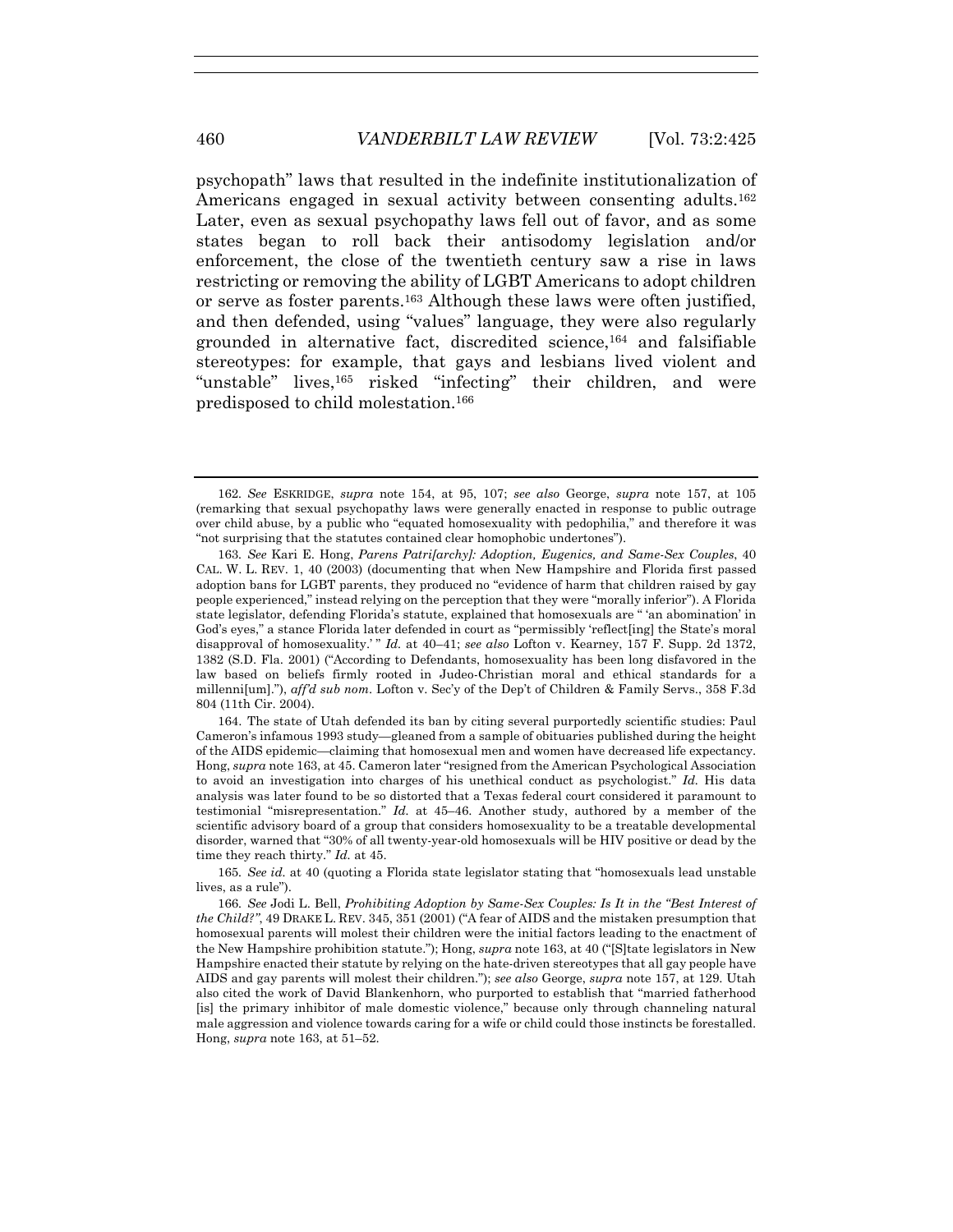#### *b. The Supreme Court and Alternative Fact Avoidance*

While there are examples of courts engaging more directly with these kinds of questionable facts, they have not always done so in an enlightened manner.167 For example, as William Eskridge has argued, when the Court in *Boutilier v. Immigration and Naturalization Service* applied a federal statute barring entry to noncitizens suffering from a "psychopathic personality  $\dots$  or a mental defect"<sup>168</sup> to the case of a gay foreign national, a majority of justices "apparently accepted stereotypes about gay people that were widely believed by men of their age group not only the notion that homosexuals were afflicted with mental illness, but also that they were a threat to the social order. Even the dissenting justices treated the homosexual as a pitiable 'freak,' who is 'the product of arrested development.'"169 In his *Ratchford v. Gay Lib* dissent, then-Associate Justice Rehnquist analogized homosexuality to "measles," emphasizing the danger of the affliction spreading in the "university setting where many students are still coping with sexual problems which accompany late adolescence and early adulthood."<sup>170</sup> In child custody cases, even after the scientific consensus had disavowed these tropes, courts continued to vindicate the old gay "recruitment" stereotype, as well as the more general "threat of children becoming homosexual as ... the result of living in a gay-friendly environment with gay role models."171 In more modern family-law cases, courts have given credence to the theory that heterosexuals may simply be more adept at raising children than similarly situated members of the LGBT community.172

 <sup>167.</sup> This discussion highlights a potential ancillary benefit of broken records review: compelling judges into a threshold confrontation with their own perhaps false assumptions about unfamiliar groups.

 <sup>168.</sup> Immigration and Nationality Act, Pub. L. No. 82-414, § 212(a)(4), 66 Stat. 163, 182 (1952) (repealed 1990).

<sup>169</sup>*. See* ESKRIDGE, *supra* note 154, at 157–58 (quoting and characterizing *Boutilier v. Immigration & Naturalization Service*, 387 U.S. 118, 127 (1967) (Douglas, J., dissenting)).

<sup>170</sup>*. See id.* at 190–91, (quoting and characterizing *Ratchford v. Gay Lib*, 434 U.S. 1080, 1084 (1978) (Rehnquist, J., dissenting)).

 <sup>171.</sup> *See* Marie-Amélie George, *The Custody Crucible: The Development of Scientific Authority About Gay and Lesbian Parents*, 34 LAW & HIST. REV. 487, 501, 518 (2016) (remarking that other courts denying LGBT parents custody and visitation rights "did not cite the conservative scientific research" and that "[t]he primary source of authority remained morality and common sense; courts ignored the scientific studies, even though they supported conservative positions, indicating they were unnecessary to justify the decisions").

<sup>172</sup>*. See e.g.*, Lofton v. Sec'y of Dep't of Children & Family Servs., 358 F.3d 804, 822 (11th Cir. 2004); Dep't of Health & Rehab. Servs. v. Cox, 627 So. 2d 1210, 1219 (Fla. Dist. Ct. App. 1993), decision approved in part, quashed in part sub nom. Cox v. Fla. Dep't of Health & Rehab. Servs., 656 So. 2d 902 (Fla. 1995); *see also* Elizabeth L. Maurer, *Errors That Won't Happen Twice: A Constitutional Glance at a Proposed Texas Statute That Will Ban Homosexuals from Foster Parent*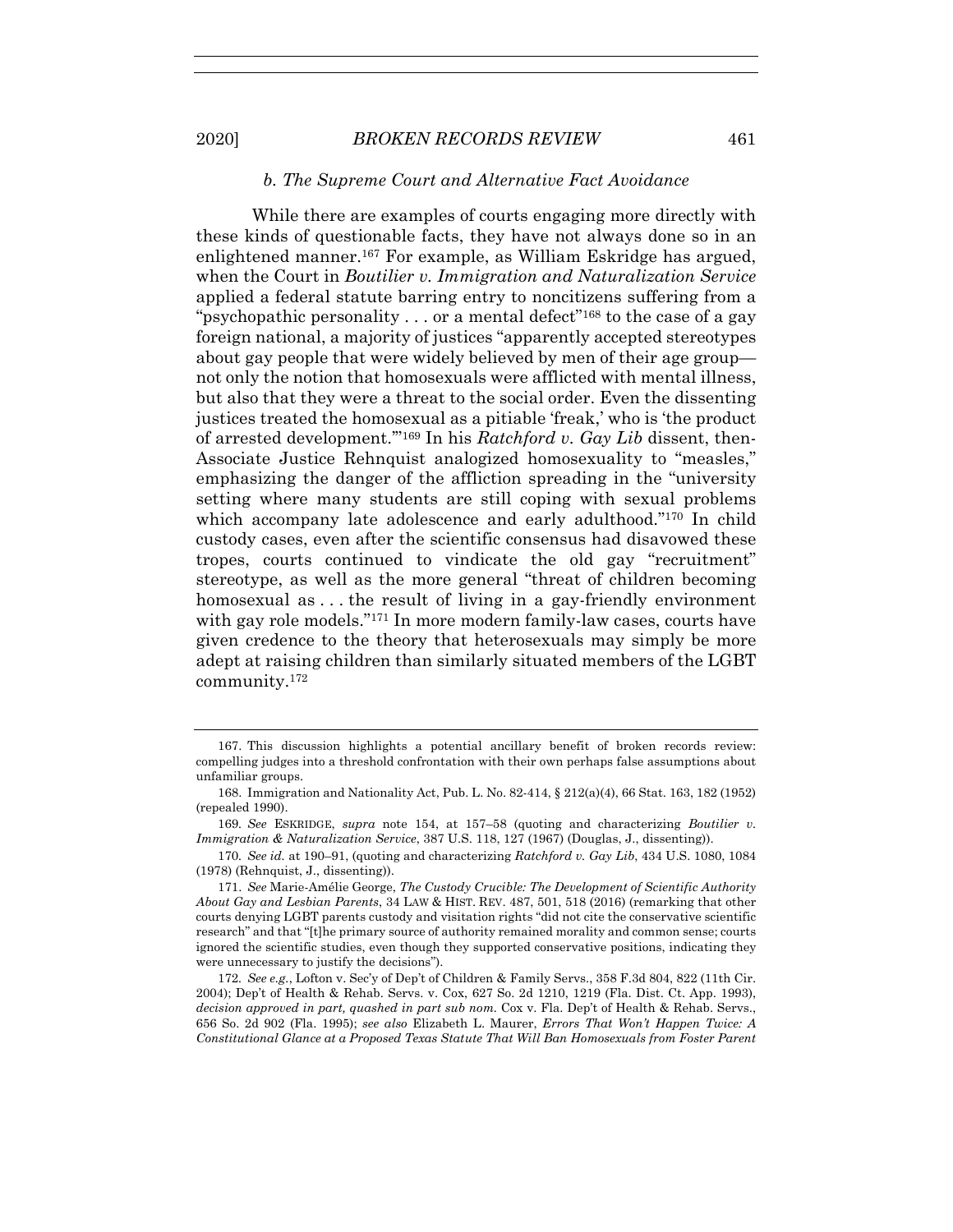As a general proposition, courts—and especially the Supreme Court—have been quite content to evaluate state actions directed at, or disproportionately affecting, LGBT Americans on terrain other than their "factual" heritage. In *Bowers v. Hardwick*, the Court anchored its analysis around whether the privacy right previously read into the Fourteenth Amendment's Due Process Clause extended so far as to confer "a fundamental right upon homosexuals to engage in sodomy."173 Concluding that such a right would have to derive from American "history and tradition," it declined to strike down Georgia's antisodomy statute.174 Writing for the majority, Justice White confined his reasoning to a comparative analysis of the privacy rights previously recognized in the Court's due process jurisprudence, as applied to samesex sexual activity in the home.175 In his concurrence, Chief Justice Burger tapped into several oft-cited moral and biblical rationales for proscribing homosexual conduct, including the "crime against nature," "crime not fit to be named," and "an offense of 'deeper malignity' than rape."176 The sufficiency of these motivations was countered in Justice Stevens's dissent,<sup>177</sup> but only Justice Blackmun, in dissent, engaged directly with the "factual" bases for the act, noting that "the record before us is barren of any evidence to support petitioner's claim" that criminalizing sodomy was in the interest of "the general public health and welfare."178

176*. Id.* at 197 (Burger, C.J., concurring) (quoting 4 WILLIAM BLACKSTONE, COMMENTARIES \*215).

*Eligibility*, 5 APPALACHIAN J.L. 171, 189 (2006) (noting that the court in question made this assumption in the "absence of conclusive research by either party").

 <sup>173. 478</sup> U.S. 186, 190 (1986), *overruled by* Lawrence v. Texas, 539 U.S. 558 (2003).

<sup>174</sup>*. Id.* at 194.

<sup>175</sup>*. See generally id.* at 190–92 ("We first register our disagreement with the Court of Appeals and with respondent that the Court's prior cases have construed the Constitution to confer a right of privacy that extends to homosexual sodomy . . . .").

<sup>177</sup>*. Id.* at 216–18 (Stevens, J., dissenting).

<sup>178</sup>*. Id.* at 202–03, 208 (Blackmun, J., dissenting) (acknowledging that the deficiencies in the record were in part attributable to the fact that the appeal came from the dismissal stage). Some such factual issues had been briefed. There had been an amicus brief in support of the state that went into fairly extraordinary and graphic detail about a litany of sexual practices and their respective effects on the transmission of the AIDS virus. Brief of David Robinson, Jr. as Amicus Curiae in Support of Petitioners, *Bowers*, 478 U.S. 186 (No. 85-140), 1985 WL 667941, at \*7, \*25– 26 ("[T]his is not a homophobic brief. It is a labor of love, an effort to help keep homosexuals, and the rest of us, alive."). The state's own brief had argued that that "Georgia could reasonably believe that homosexuality . . . leads to other 'deviate practices such as sado-masochism, group orgies, or transvestism, to name only a few'; that homosexuality is usually practiced in public parks, with adolescents, and is accompanied by violence; and that homosexuality is pervasively linked to the transmission of AIDS." ESKRIDGE, *supra* note 154, at 240; *see also* Brief of Petitioner Michael J. Bowers Attorney General of Georgia, *Bowers*, 478 U.S. 186 (No. 85-140), 1985 WL 667939, at \*36– 38. In addition to "rest[ing] on largely false stereotypes," much of what Bowers's attorneys argued was falsifiable (and indeed negated in the American Public Health Association's amicus brief in support of Hardwick), particularly as applied to sex between women. *See* ESKRIDGE, *supra* note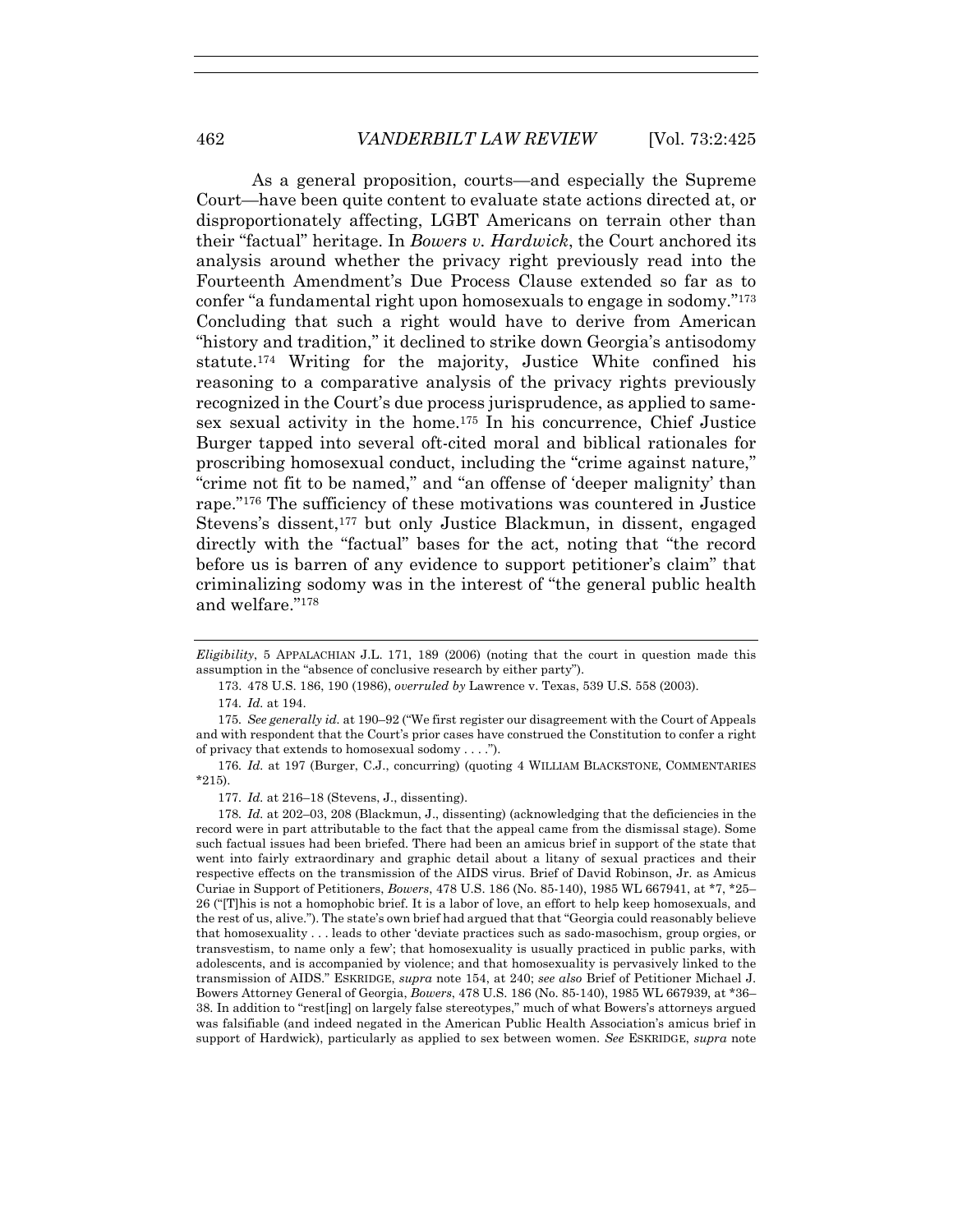Less than a month after *Bowers*, Missouri's own same-sex sodomy laws were upheld in the state's Supreme Court.179 The court in *State v. Walsh* spoke directly to the state's "factual" public health rationales for the laws, including the "general promiscuity characteristic of the homosexual lifestyle" and holding that "[w]e need not refer to medical literature to suggest, for example, that there might rationally be health ramifications to anal intercourse and/or oralgenital sex."180

In its eventual repeal of *Bowers*, the Court again declined to wade into factual waters. Writing for the Court in *Lawrence v. Texas*, and later in *Obergefell v. Hodges*, Justice Kennedy devoted his energies to his signature "dignity" rhapsodies.181 In *Lawrence*, he took aim at the moral underpinnings of antisodomy legislation, as well as their supposed traditional bearings, which had sustained the Georgia statute in *Bowers*—exalting Stevens's dissent, and tiptoeing around Blackmun's interactions with the factual record.182 This values-based

182*. Lawrence*, 539 U.S. at 560.

<sup>154,</sup> at 240. *See generally* Brief of Amici Curiae American Psychological Association and American Public Health Association in Support of Respondents, *Bowers*, 478 U.S. 186 (No. 85-140), 1986 WL 720445, at \*21–22 ("As applied to homosexual behavior, the Georgia statute is also overly broad. Lesbians as a group are not at risk for AIDS.").

<sup>179</sup>*. See* State v. Walsh, 713 S.W.2d 508, 512–13 (Mo. 1986) ("We believe further that punishing homosexual acts as a Class A misdemeanor . . . is rationally related to the State's constitutionally permissible objective of implementing and promoting the public morality.").

<sup>180</sup>*. Id.*

 <sup>181.</sup> Obergefell v. Hodges, 135 S. Ct. 2584, 2594, 2603 (2015); Lawrence v. Texas, 539 U.S. 558, 567, 575 (2003). The choice to circumnavigate factual waters was not for lack of input. The surrounding factual issues had been briefed much more extensively in *Obergefell* and *Lawrence* than had been in *Bowers*. Indeed, although as a *Lawrence* amicus brief submitted by a broad coalition of medical groups noted, "The State of Texas has never defended the constitutionality of the Homosexual Conduct Law . . . based on any public health interest," that did not stop its amici from attempting to do so on its behalf. Brief of the American Public Health Association et al. as Amici Curiae in Support of Petitioners, *Lawrence*, 539 U.S. 558 (No. 02-102), 2003 WL 164135, at \*3. These amici harvested an eclectic selection of unsubstantiated, speculative, and unsophisticated scientific sources in support of the anti-LGBT actions. *See e.g.*, Brief Amicus Curiae of Professor Daniel N. Robinson, Ph.D. in Support of Respondents at 31–32, *Obergefell*, 135 S. Ct. 2584 (Nos. 14-556, 14-562, 14-571, 14-574), 2015 WL 1432638, at \*31–32 (treating as interchangeable the increased incidences of AIDS caused by being part of a population where the disease *happens* to exist, and the increased incidences because AIDS is *inherent* to behavior engaged in by members of that population); Brief of Amici Curiae Center for Arizona Policy and Pro-Family Network in Support of Respondent, *Lawrence*, 539 U.S. 558 (No. 02-102), 2003 WL 367560, at \*12 (offering the unattributed assertion that "[i]f, as noted by the Amici APA, anti-gay harassment and violence are underreported by homosexuals, it is just as likely that changes in sexual orientation are underreported because of the American Psychiatric Association's unwillingness to validate their experiences"); Brief of the States of Alabama, South Carolina, and Utah as Amici Curiae in Support of Respondent, *Lawrence*, 539 U.S. 558 (No. 02-102), 2003 WL 470172, at \*2 (taking care to refer to homosexual conduct as a "choice"); Brief of Amici Curiae Texas Legislators, Representative Warren Chisum, et al., in Support of Respondent, *Lawrence*, 539 U.S. 558 (No. 02-102), 2003 WL 367560, at \*16 (seeking to protect the state of Texas from the "ravages of infection and disease" purportedly caused by same-sex sodomy).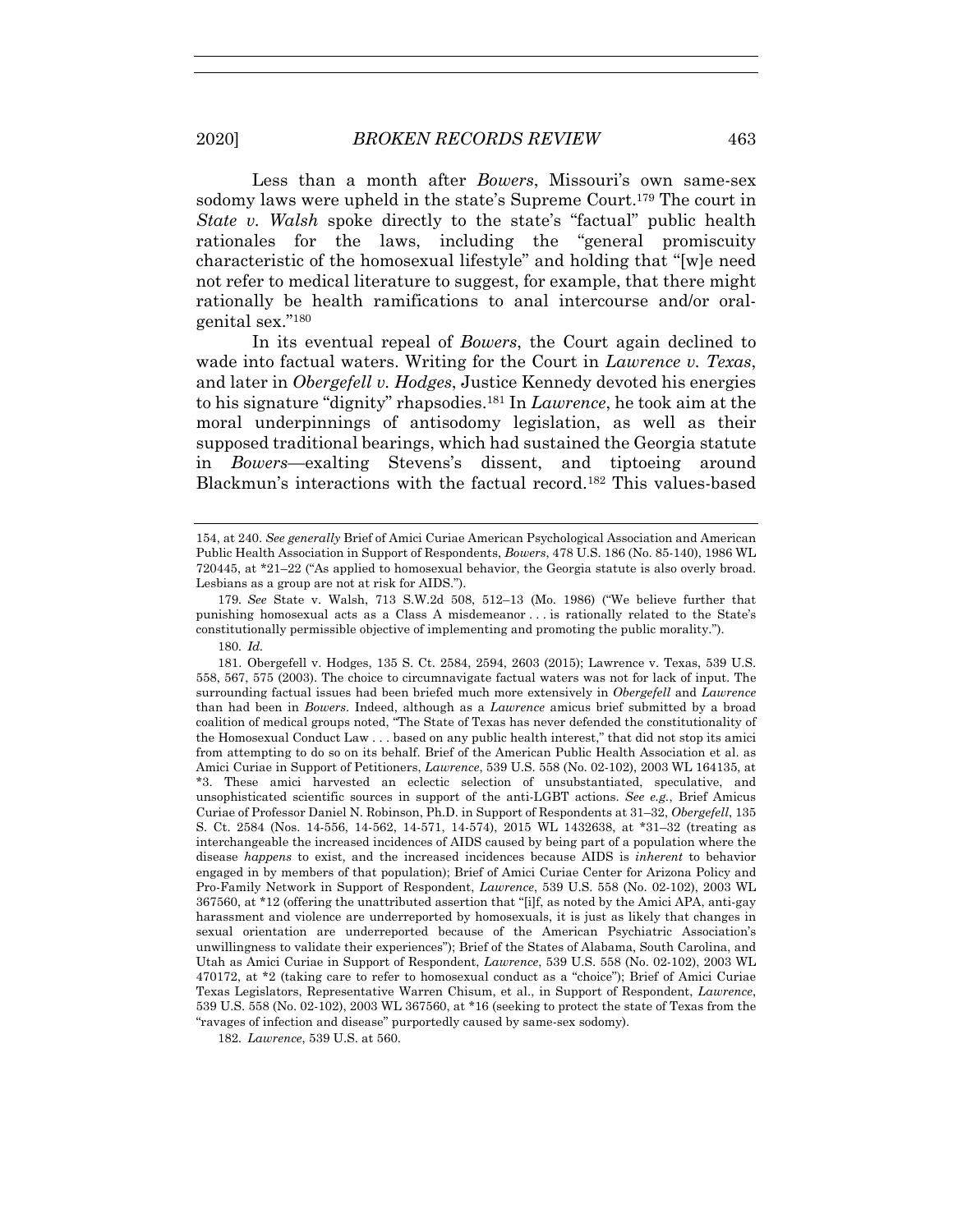(rather than fact-derived) framing teed up Justice Scalia's proclamation that *Lawrence* spelled "the end of all morals legislation."183

In *Obergefell*, Kennedy did spend a few paragraphs acknowledging the factual "deliberation . . . [,] referenda, legislative debates, and grassroots campaigns, as well as countless studies, papers, books, . . . popular and scholarly writings" and the general scientific consensus that had emerged in the final quarter of the twentieth century that "sexual orientation is both a normal expression of human sexuality and immutable."184 He also weighed in on the factual underpinnings surrounding the role of marriage in childrearing, and the ability of same-sex couples to "provide loving and nurturing homes to their children."185 Still, his conclusion relied much more heavily on the abstract intersection of liberty and equality interests than on any concrete factual or scientific premises.186

#### *c. Spurning Alternative Facts in Court*

On the other hand, there are instances of courts critically examining the factual underpinnings of anti-LGBT state action, thereby coming to the defense of a group that political processes have

 184. 135 S. Ct. at 2596, 2605 (citing Brief for American Psychological Association et al. as Amici Curiae in Support of Petitioners at 7–17, *Obergefell*, 135 S. Ct. 2584 (Nos. 14-556, 14-562, 14-571, 14-574), 2015 WL 1004713, at \*7–17).

<sup>183</sup>*. Id.* at 599 (Scalia, J., dissenting) ("If, as the Court asserts, the promotion of majoritarian sexual morality is not even a *legitimate* state interest, none of the above-mentioned laws can survive rational-basis review."). In a similar respect, Kennedy's rubric blunted a concurring Justice O'Connor's blanket (and clearer) edict that "[m]oral disapproval of a group cannot be a legitimate governmental interest under the Equal Protection Clause." *Id.* at 583 (O'Connor, J., concurring). By and large, the other *Lawrence* and *Obergefell* opinions provided little more factual fodder than did Kennedy's. In *Lawrence*, Justice O'Connor's concurrence and Justice Scalia's dissent faced off regarding the moral justifications for the statute, although Scalia's recoil from the "homosexual agenda" echoed the "factual" fearmongering conspiracies heralded by anti-LGBT operatives past. *Id.* at 602 (Scalia, J., dissenting). In *Obergefell*, Roberts focused his dissent on what he believed had been a judicial subversion of democratic processes, though he did briefly tread on factual ground when he compared the majority's assertion that its decision would pose no harm to same-sex couples or third parties to the infamous *Lochner* court's claim that "a law like the one before us involves neither the safety, the morals nor the welfare of the public, and that the interest of the public is not in the slightest degree affected by such an act." *Obergefell*, 135 S. Ct. at 2611, 2622, 2624 (Roberts, C.J., dissenting) (quoting Lochner v. New York, 198 U.S. 45, 57 (1905)). For his part, Justice Alito acknowledged that there were factual issues at play, though he suggested that no scientific consensus could be found on any of them. *Id.* at 2642 (Alito, J., dissenting) ("At present, no one—including social scientists, philosophers, and historians—can predict with any certainty what the long-term ramifications of widespread acceptance of same-sex marriage will be.").

<sup>185</sup>*. Id.* at 2600 (citing Brief for Gary J. Gates as Amicus Curiae in Support of Petitioners at 4, *Obergefell*, 135 S. Ct. 2584 (Nos. 14-556, 14-562, 14-571, 14-574), 2015 WL 1021451, at \*4).

<sup>186</sup>*. See id.* ("[W]hile *Lawrence* confirmed a dimension of freedom that allows individuals to engage in intimate association without criminal liability, it does not follow that freedom stops there. Outlaw to outcast may be a step forward, but it does not achieve the full promise of liberty.").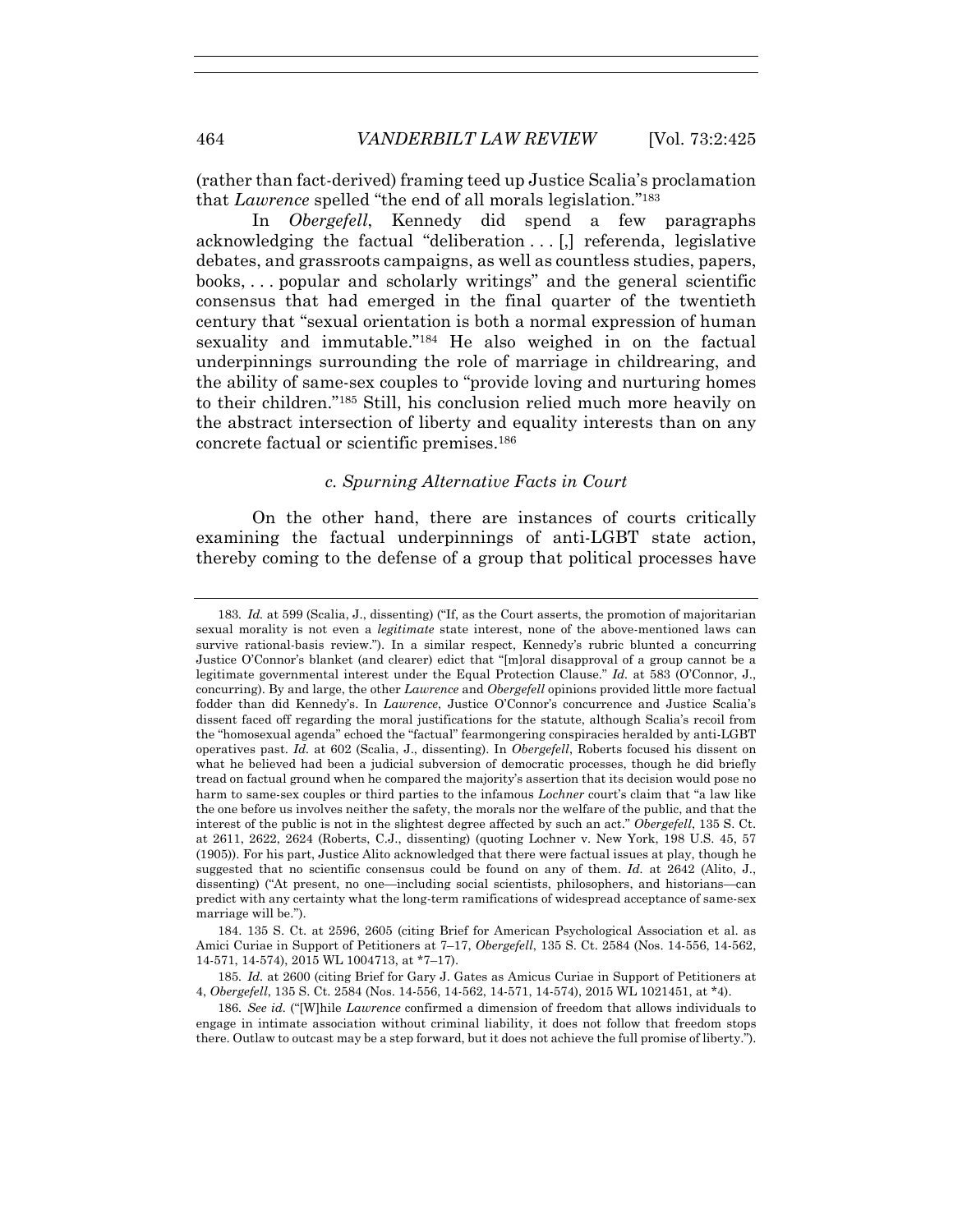historically failed to protect against alternative facts. Consider, for example, the litigation challenging the constitutionality of state marriage bans. In *Goodridge v. Department of Public Health*, an early state decision upholding the right to marry, the Massachusetts Supreme Judicial Court held that the state's same-sex marriage ban had no rational relationship to state-proffered justifications, such as "providing a 'favorable setting for procreation'" or "ensuring the optimal setting for child rearing."187 As the court pointed out, the innumerable examples of childless opposite-sex marriages demonstrated that "fertility is not a condition of marriage"; neither could the state offer any evidence that same-sex couples are less capable of being "excellent" parents than opposite-sex couples.188 The policies, in essence, were built on generalizations that seemed unsustainable, and the sheer number of counterexamples indicated that the states' rationales were, at bottom, meritless. More recently, in *Kitchen v. Herbert*, a Utah district court rejected the state's argument that "proceeding with caution" was a legitimate state interest justifying a same-sex marriage ban.189 In doing so, it approvingly cited an amicus brief submitted by the District of Columbia and fourteen states asserting that recognizing same-sex unions "has not resulted in any decrease in opposite-sex marriage rates, any increase in divorce rates, or any increase in the number of nonmarital births."190

Additionally, some trial courts have engaged directly with the factual bases for anti-LGBT legislation. *DeBoer v. Snyder,* one of the matters later consolidated into *Obergefell,* was "replete" at trial with expert testimony and empirical evidence concerning "families headed by same-sex parents, academic achievement for children raised by same-sex couples, an ongoing study about relationship stability, and so on."191 Similarly, the trial phase of *Perry v. Schwarzenegger* (later argued in the Supreme Court as *Hollingsworth v. Perry*) "was largely a battle of experts" with the court enthusiastically "engaged in a lengthy analysis of . . . empirical evidence" as well as "the methodological and substantive components of the underlying social science."192 In

 <sup>187. 798</sup> N.E.2d 941, 961 (Mass. 2003).

<sup>188</sup>*. Id.* at 961, 963.

 <sup>189. 961</sup> F. Supp. 2d 1181, 1213 (D. Utah 2013).

<sup>190</sup>*. Id.*

<sup>191</sup>*. See* Clare Huntington, *The Empirical Turn in Family Law*, 118 COLUM. L. REV. 227, 247– 48 (2018) (characterizing DeBoer v. Snyder, 973 F. Supp. 2d 757, 760 (E.D. Mich. 2014), *rev'd*, 772 F.3d 388 (6th Cir. 2014), *rev'd sub nom. Obergefell*, 135 S. Ct. 2584).

 <sup>192.</sup> *Id.* at 229, 246 ("A crucial part of the decision was the finding that children of same-sex parents have similar outcomes to children raised by different-sex couples, undermining California's rationale for differentiating couples based on sexual orientation."); *see* Perry v.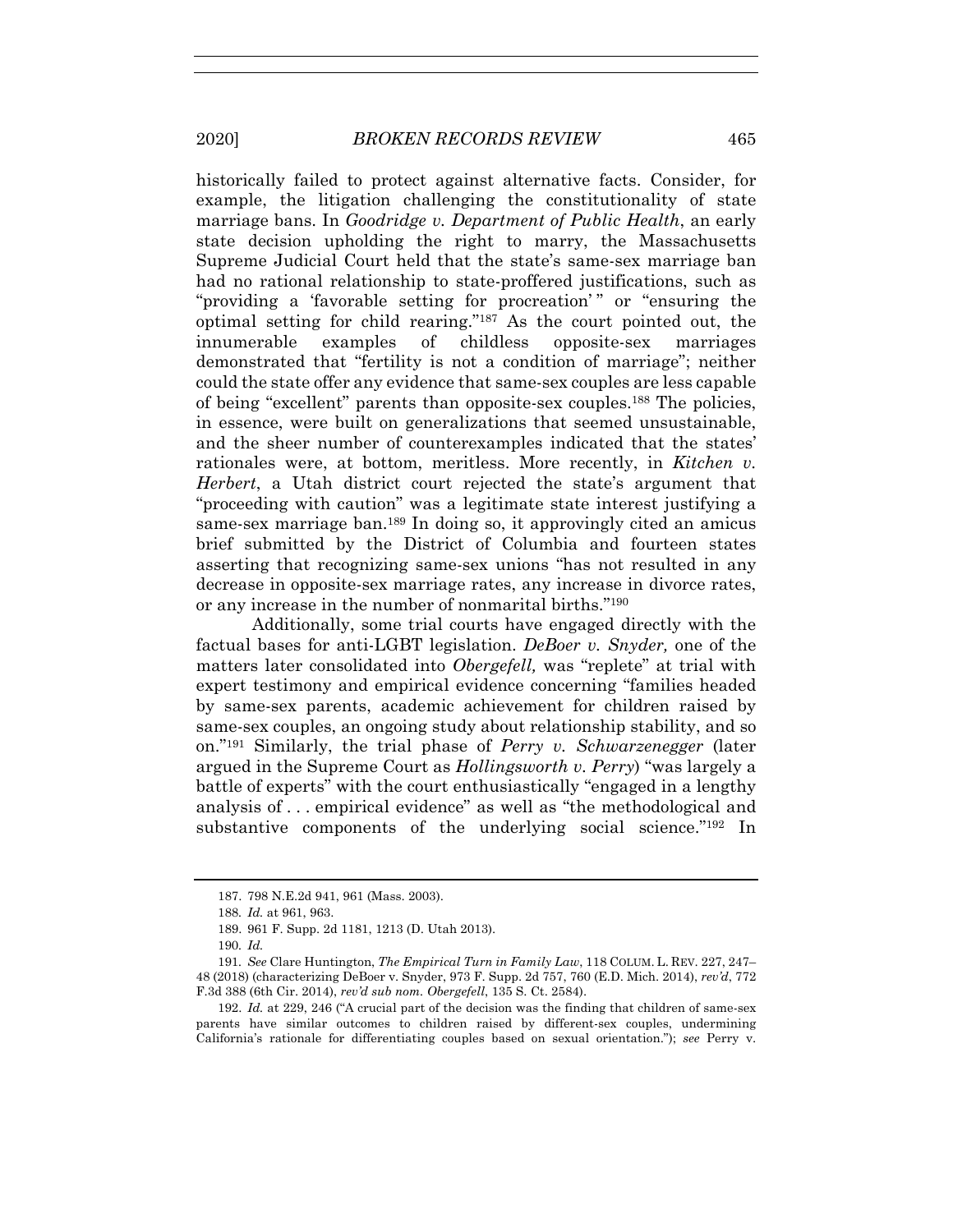undertaking this analysis, the court was able to refute a number of anti-LGBT stereotypes, including the suggestion that members of the LGBT community are twelve times more likely to molest children than heterosexuals.193 But that inclination to delve into the details, at least in LGBT rights litigation, has not typically trickled down the procedural stream. For his analytical undertakings in *Perry*, Chief Judge Walker of the U.S. District Court for the Northern District of California earned a direct rebuke from Justice Alito in a lengthy footnote from his dissent in *United States v. Windsor.*<sup>194</sup>

## 3. Voter ID Laws and an Emerging Broken Records Rationale

During the past decade, legislatures have leveraged misplaced alarm about voter fraud, imposing highly restrictive voter ID measures. These laws purport to bring integrity to elections,<sup>195</sup> yet they rely on meritless claims<sup>196</sup> of voter fraud.<sup>197</sup> These provisions not only threaten

195*. See* Larsen, *supra* note 4, at 210 (outlining the rapid increase of voter ID laws between 2006 and 2018).

 196. A number of studies have demonstrated the lack of factual foundation to many of these laws. Although the Heritage Foundation maintains a database of nearly 1,300 instances of voter fraud across the country dating back to the 1980s, *see Election Fraud Cases from Across the United States*, HERITAGE FOUND., https://www.heritage.org/voterfraud (last visited Mar. 5, 2020) [https://perma.cc/WD9B-DVX3], multiple studies have shown that so-called voter fraud happens in far more limited circumstances than is often alleged. For example, a 2014 study found that since 2000, in general, primary, special, and municipal elections, there were only thirty-one instances of actual voter fraud. Justin Levitt, *A Comprehensive Investigation of Voter Impersonation Finds 31 Credible Incidents Out of One Billion Votes Cast*, WASH. POST (Aug. 6, 2014, 5:00 AM), https://www.washingtonpost.com/news/wonk/wp/2014/08/06/a-comprehensive-investigation-ofvoter-impersonation-finds-31-credible-incidents-out-of-one-billion-ballots-cast/?utm\_

term=.3151e37c7440 [https://perma.cc/4BYX-C6NU]. Indeed, research conducted by the Brennan Center suggests that mundane administrative errors and systemic shortcomings may be responsible for many of the circumstances commonly attributed to voter fraud. Justin Levitt, *The Truth About Voter Fraud*, BRENNAN CTR. FOR JUST. 7–11 (2007), https://www.brennancenter.org/sites/default/files/analysis/The%20Truth%20About%20Voter%20 Fraud.pdf [https://perma.cc/23BQ-ER5E] [hereinafter Levitt, *The Truth About Voter Fraud*] (providing examples of circumstances often attributed to voting fraud, including clerical errors, errors and bad matching in the underlying data, innocent dual registration, complications due to death and criminal records, and voter mistakes). Seen in this light, President Trump's claims of "millions" of illegal voters in the 2016 election continues to be without empirical support. Larsen, *supra* note 4, at 178. To put it bluntly, the claim about so-called voter fraud is largely grounded not in fact, but alternative fact. Furthermore, stricter identification laws, often proposed as a solution to voter fraud, would only address problems that occur at the polls on voting day (such as impersonation), which are very rare. Levitt, *The Truth About Voter Fraud*, *supra*, at 6.

197*. See, e.g.*, Borgmann, *supra* note 10, at 53–55 (discussing how an Indiana voter identification law was based on unfounded claims of voter fraud). Indeed, recent events have

Schwarzenegger, 704 F. Supp. 2d 921 (N.D. Cal. 2010), *aff'd sub nom.* Perry v. Brown, 671 F.3d 1052 (9th Cir. 2012), *vacated and remanded sub nom.* Hollingsworth v. Perry, 570 U.S. 693 (2013).

 <sup>193.</sup> Huntington, *supra* note 191, at 269–70.

<sup>194</sup>*.* United States v. Windsor, 570 U.S. 744, 815 n.7 (2013) (Alito, J., dissenting) ("[T]he trial judge . . . purported to make 'findings of fact' . . . . At times, the trial reached the heights of parody.").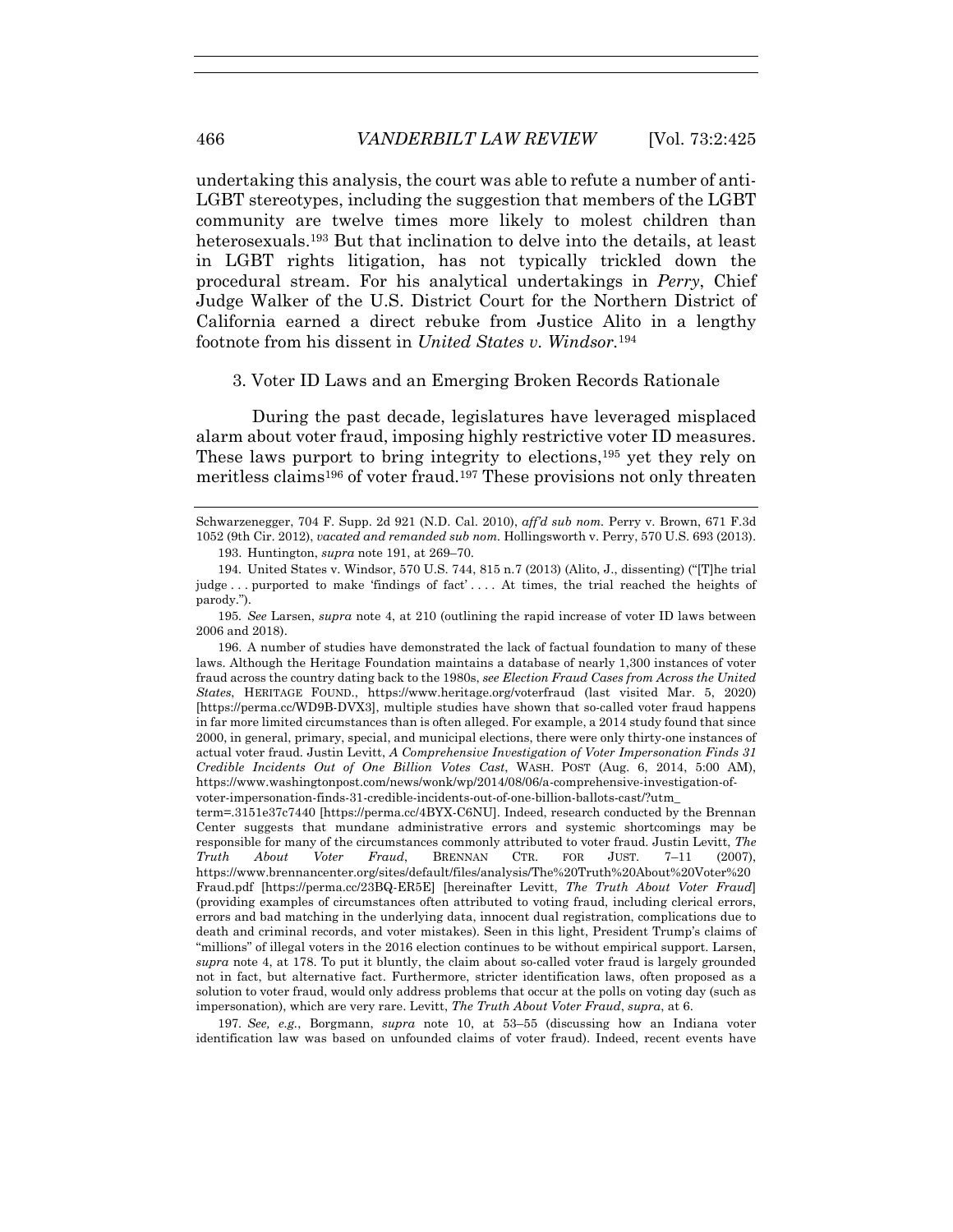core channels of political participation, but they restrict the ability of historically excluded groups to access those channels,198 thereby undermining legislative legitimacy.<sup>199</sup> Thus, they present an especially pernicious application of alternative facts.

Because such laws tend to have disproportionate impacts on historically marginalized communities, the roadmap for most voter ID challenges involves the rather difficult hurdle of persuading courts that such disparate effects were the result of intentional efforts to discriminate.200 Yet, under current Supreme Court doctrine, the effect of these laws on minority populations lacks constitutional relevance in the absence of a finding of discriminatory intent,201 without which courts will not invoke more exacting scrutiny of facially neutral legislation or administrative action.202

 198. Voter identification laws can depress turnout and limit the number of eligible voters, specifically people of color, low-income individuals, the elderly, and students. *Voter Identification,* BRENNAN CTR. FOR JUST. (Sept. 12, 2006), https://www.brennancenter.org/analysis/policy-briefvoter-identification [https://perma.cc/M6M2-PHDK]; *see* Wendy Underhill, *Voter Identification Requirements: Voter ID Laws*, NAT'L CONF. ST. LEGISLATURES (Jan. 17, 2019), http://www.ncsl.org/research/elections-and-campaigns/voter-id.aspx [https://perma.cc/V8LL-NKN2] (presenting information on current voter registration laws in effect across the country).

 199. In May 2017, the Trump Administration assembled a Presidential Advisory Commission on Election Integrity. *See Disbanded: Trump's "Voter Fraud" Commission*, BRENNAN CTR. FOR JUST. (July 30, 2019), https://www.brennancenter.org/issues/trump-fraud-commission [https://perma.cc/H2BE-K9BW]. President Trump created the Commission after repeatedly asserting the need to clamp down on instances of voter fraud. *Id.* President Trump disbanded the commission in early 2018 due to states' reluctance to comply with requests to submit extensive voter registration data and lawsuits challenging the same. *See generally* Robert Timothy Reagan, *The Presidential Advisory Commission on Election Integrity*, FED. JUD. CTR. (Sept. 12, 2019), https://www.fjc.gov/content/330831/emereleclitig [https://perma.cc/3WFD-F3BB] (case study examining the commission and its collapse).

 200. Another route to receiving heightened scrutiny in such cases occurs by attacking the encumbrance on a fundamental right. *See generally* Joshua A. Douglas, *Is the Right to Vote Really Fundamental?*, 18 CORNELL J.L. & PUB. POL'Y 143 (2008) (analyzing the Supreme Court's inconsistent approach to voting rights).

 201. City of Mobile v. Bolden, 446 U.S. 55, 70 (1980) (finding that the evidence in the present case fell far short of showing that the appellants "conceived or operated [a] purposeful devic[e] to further racial . . . discrimination" (quoting Whitcomb v. Chavis, 403 U.S. 124, 149 (1971))).

 202. Washington v. Davis*,* 426 U.S. 229, 240–42 (1976) (upholding an entrance exam for police officers in the District of Columbia that African Americans tended to fail at higher rates than

demonstrated that partisan racial discrimination may be the true underlying motive behind election policies that disenfranchise minorities while claiming a neutral purpose. For example, files on hard drives recovered from the estate of the late Thomas Hofeller, a top Republican Party strategist, reveal his role in prompting the Trump Administration to add a citizenship question to the 2020 census and revise legislative maps accordingly under the guise of protecting minority voting rights, though the plan was actually engineered to undercount traditionally Democratic Hispanic voters to the benefit of Republicans and non-Hispanic whites. Gary D. Robertson and Geoff Mulvihill, *Gerrymandering Architect's Files Figure in Census, Map Cases*, AP NEWS (June 28, 2019), https://www.apnews.com/d53cafafac6b42429a88bb012d34907b [https://perma.cc/5CKS-SYYL]; Michael Wines, *Deceased G.O.P. Strategist's Hard Drives Reveal New Details on the Census Citizenship Question*, N.Y. TIMES (May 30, 2019), https://www.nytimes.com/2019/05/30/us/censuscitizenship-question-hofeller.html?smid=nytcore-ios-share [https://perma.cc/U6VA-84JD].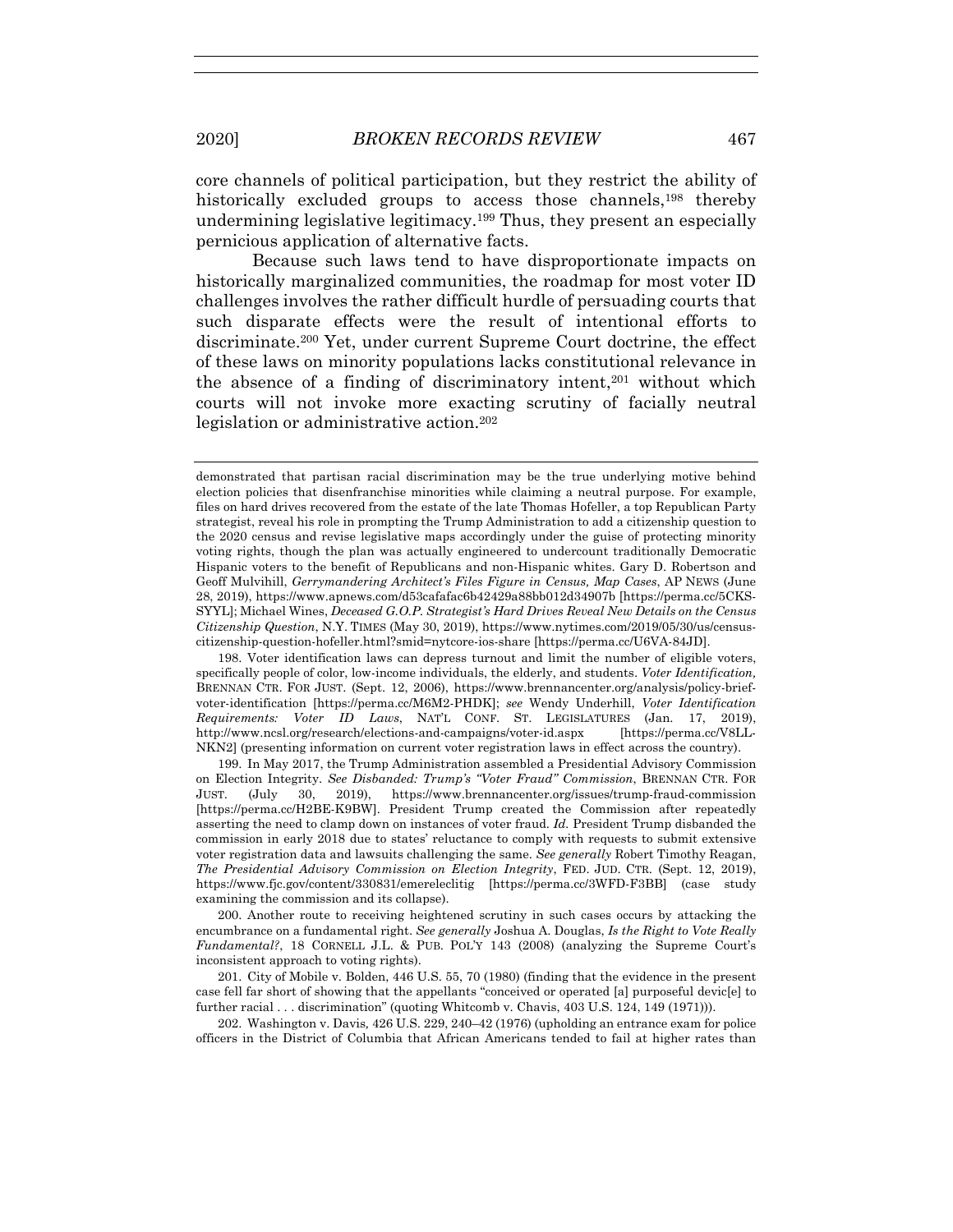Under a broken records approach, by contrast, reviewing courts are spared the difficulty of uncovering an intent to discriminate on the basis of a protected characteristic, something courts find to be quite difficult.203 Indeed, some courts have already shown an ability to think along these lines. In one such case, the U.S. Court of Appeals for the Fourth Circuit accused the North Carolina legislature of manufacturing a phony narrative for its voter ID law by "impos[ing] cures for problems that [do] not exist."204 In another case, the Fifth Circuit found that the Texas legislature had abused the legislative process by imposing restrictions on voters all for the sake of an "almost nonexistent problem."205 And in a third case involving executive (rather than legislative) action, the District Court for the Western District of Texas determined that an attempted voter purge, which inaccurately targeted tens of thousands of registered voters who had indicated they were noncitizens when they first applied for driver's licenses, appeared to be "a solution looking for a problem."206

The legislation invalidated by the Fourth Circuit in *North Carolina State Conference of the NAACP v. McCrory* purported to serve several purposes, including preventing voter fraud, achieving consistency in early voting among various counties, avoiding administrative challenges in mail verification for same-day registrants, and simplifying the process of on-boarding new voters aging into the registration system.207 To accomplish these goals, the legislature implemented a photo ID requirement,208 decreased Sunday voting days,<sup>209</sup> and eliminated same-day registration and preregistration.<sup>210</sup>

210*. Id.* at 237–38.

whites and refusing to apply more exacting scrutiny in the absence of compelling evidence of racially based motivation); *see also* Pers. Adm'r v. Feeney, 442 U.S. 256, 280–81 (1979) (upholding legislation in Massachusetts giving preference for veterans in civil service positions despite the law's discriminatory impact on female applicants); Vill. of Arlington Heights v. Metro. Hous. Dev. Corp., 429 U.S. 252, 270–71 (1977) (holding that a town's refusal to rezone a tract of land to allow for development of multifamily dwellings was not motivated by a racially discriminatory purpose or intent, despite the disparate impact the zoning decision had on the African-American population).

<sup>203</sup>*. See* Siegel, *supra* note 119, at 1135–36 (addressing the "extraordinarily difficult to prove" terms in which the Court has defined discriminatory purpose); *see also* Ian Haney-López, *Intentional Blindness*, 87 N.Y.U. L. REV. 1779, 1785 (2012) ("The overwhelming consensus among constitutional scholars is that *Davis* is the source of today's failed doctrine, insofar as it required direct proof regarding the minds of government actors.").

<sup>204</sup>*. See* N.C. State Conference of the NAACP v. McCrory, 831 F.3d 204, 214 (4th Cir. 2016).

 <sup>205.</sup> Veasey v. Perry, 830 F.3d 216, 239 (5th Cir. 2016).

 <sup>206.</sup> Tex. League of United Latin Am. Citizens v. Whitley, No. 5:19-CV-00074-FB, at 2 (W.D. Tex. Feb. 27, 2019) (order on preliminary matters).

 <sup>207. 831</sup> F.3d at 235–38.

<sup>208</sup>*. Id.* at 235.

<sup>209</sup>*. Id.* at 226.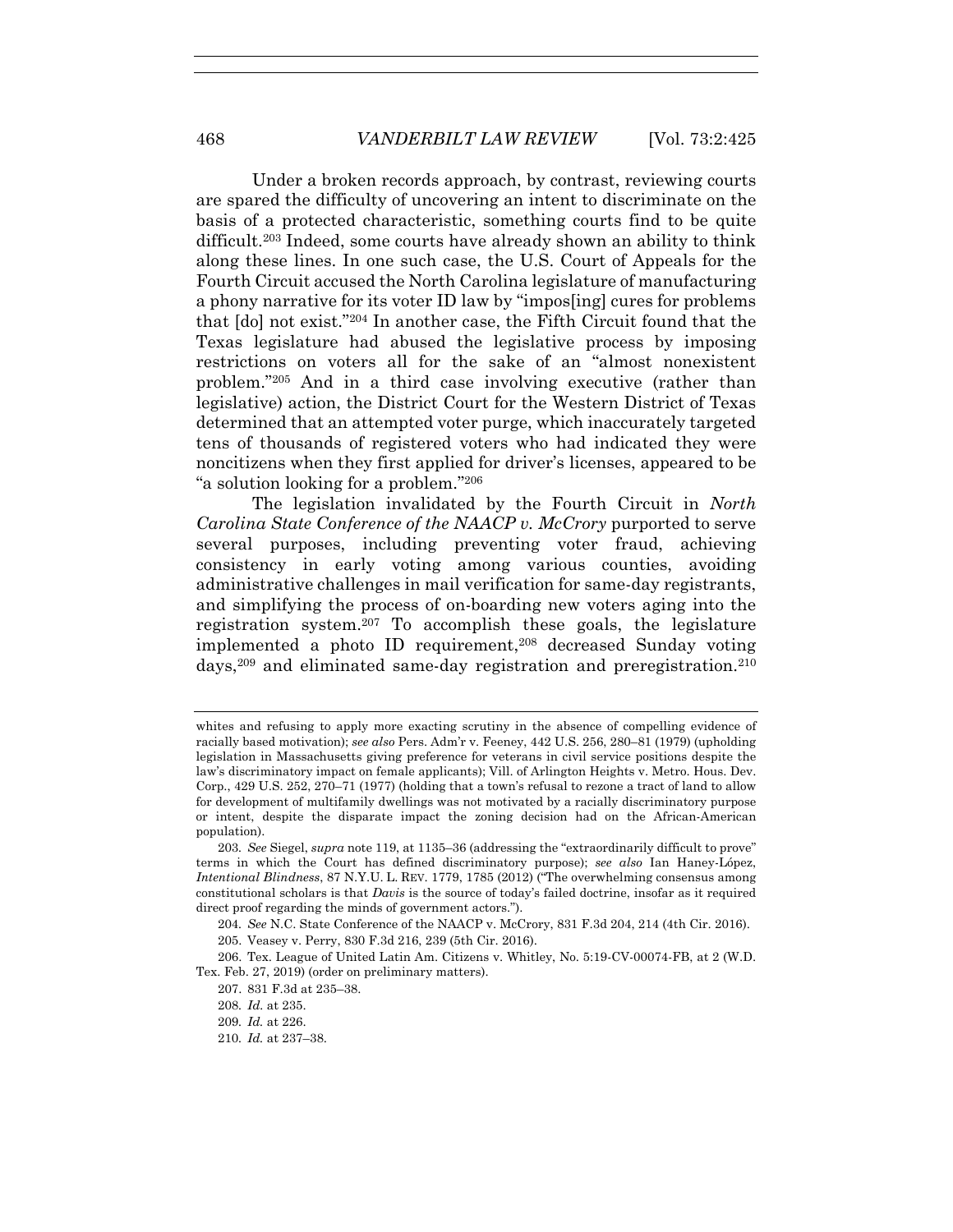Each restriction disproportionately affected African Americans at a time when that population, which overwhelmingly supported Democratic candidates, had, owing to the very voting mechanisms this law abolished, achieved increased access to and participation in the state's elections.211

The Fourth Circuit analyzed its findings through the standard doctrinal category of improper intent. Once the court was able to surmise "that, at least in part, race motivated the North Carolina legislature,"212 the court closely examined the fit between the legislature's stated goals and the means it had chosen to carry them out.213 Owing to the legislature's curious interest in and use of data about race in crafting the law,<sup>214</sup> and because that data undermined the law's proffered justifications, the court was able to find that the legislature had intentionally discriminated on the basis of race.<sup>215</sup>

In many ways, the court's analysis is congenial with a broken records approach. As the court observed, the "record . . . undermine[d] . . . [the] concerns of voter fraud" that were asserted to prop up the legislation.216 In the face of the legislature's claimed need to address a serious problem, it had chosen not to address voting processes that needed to be reformed, instead focusing on those that did not. Indeed, the court pointed out, the government's own experts contradicted the legislature's assertions and its chosen means to meet its stated goals.217 In short, the legislature had "contrived a problem in order to impose a solution."218

While discriminatory intent doctrine may have arguably been the most readily available tool to address this law's constitutional infirmities, a broken records approach might have provided a more straightforward analysis. Broken records review would bypass the motive element entirely, relieving courts of the burden of divining intent when the asserted factual predicates of a given law are shown to be utterly lacking in evidentiary support. Moreover, a broken records approach would likely better address the widespread phenomenon in which marginalized groups, owing to their lack of representation in the

218*. Id.* at 238.

<sup>211</sup>*. Id.* at 226.

<sup>212</sup>*. Id.* at 235.

<sup>213</sup>*. Id.* at 235–38.

 <sup>214.</sup> *See id.* at 216–18 (describing the racial data requested by legislators).

<sup>215</sup>*. Id.* at 219, 226–27.

<sup>216</sup>*. Id.* at 236. The strict ID requirements lacked any factual connection to the objective of preventing voter fraud. *Id.* at 235. On the contrary, the legislature had specific evidence of fraud among absentee voters—and a request from the state elections board to take remedial action—but chose to allow mail-in absentee voting without photo ID. *Id*. at 235–36.

<sup>217</sup>*. Id.* at 225, 232.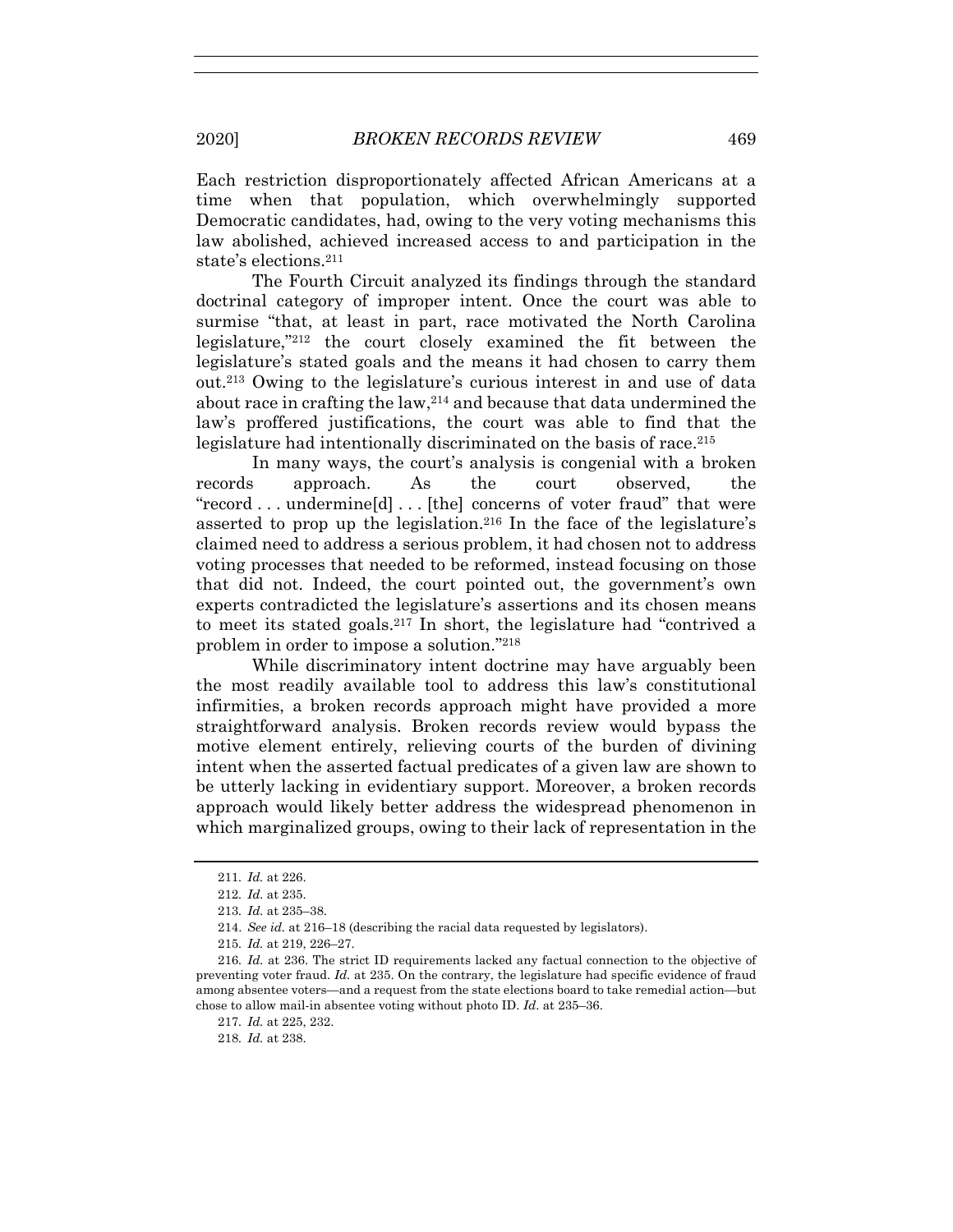legislative chamber, are easily targeted by lawmakers who can conceal their motivation by dressing up laws in neutral language while offering factually defective rationales for the legislation.

## *B. Broken Records Review and Substantive Due Process*

Putting aside equal protection, a broken records approach is also prevalent within substantive due process. In the context of abortion legislation, in which courts inquire whether proposed restrictions place an "undue burden" on the right to an abortion,<sup>219</sup> concerns about alternative facts frequently manifest when legislative requirements are enacted in the name of protecting maternal health. While such laws proclaim the altruistic goal of protecting women from increased risks of breast cancer, depression, suicide, infertility, infections, and medical complications, courts have invalidated laws based on claims about maternal health that either lack support from or have been discredited by mainstream scientific and medical communities.<sup>220</sup>

In *Planned Parenthood of Southeastern Pennsylvania v. Casey*, the Supreme Court emphasized that the state must prove a medical requirement is "reasonably directed to the preservation of maternal health" in order to justify placing a burden on abortion access.<sup>221</sup> While numerous states have restricted abortion access in the name of protecting women's health since *Casey*, this tactic reaches back even further than 1992. Indeed, state legislatures have been advancing abortion restrictions as a form of maternal health protection for more

 <sup>219.</sup> Planned Parenthood of Se. Pa. v. Casey, 505 U.S. 833, 846 (1992) (joint opinion).

<sup>220</sup>*. See* Larsen, *supra* note 4, at 177, 203–05 (discussing controversial informed consent laws that require abortion providers to tell women seeking an abortion that doing so increases the risk of breast cancer, despite statements by the National Cancer Institute to the contrary). Because there is a medical consensus that abortion is extremely safe, with less than 0.3 percent of patients in the United States experiencing a complication from the procedure that requires hospitalization, laws purporting to restrict abortions on health-related grounds are harder to support empirically. *See id.* at 207 (proffering statistical evidence about abortion complications); *see also* Whole Woman's Health v. Lakey, 46 F. Supp. 3d 673, 684 (W.D. Tex. 2014) (stating that the evidence demonstrated that abortion has low rates of serious complications and is much safer than many common medical procedures not subject to such intense regulation and scrutiny), *aff'd in part, vacated in part, rev'd in part sub nom.* Whole Woman's Health v. Cole, 790 F.3d 563 (5th Cir. 2015), *modified,* 790 F.3d 598 (5th Cir. 2015), *rev'd sub nom.* Whole Woman's Health v. Hellerstedt, 136 S. Ct. 2292 (2016); Planned Parenthood Minn., N.D., S.D. v. Rounds, 650 F. Supp. 2d 972, 983 (D.S.D. 2009) (citing professional associations that refute any connection between abortion and mental health problems), *aff'd in part, rev'd in part sub nom.* Planned Parenthood Minn. v. Rounds, 653 F.3d 662 (8th Cir. 2011), *vacated in part on reh'g en banc sub nom.* Planned Parenthood Minn., N.D., S.D. v. Rounds, 662 F.3d 1072 (8th Cir. 2011), *and rev'd on reh'g en banc in part,* 686 F.3d 889 (8th Cir. 2012).

 <sup>221. 505</sup> U.S. at 900–01; *see also* Planned Parenthood of Wis., Inc. v. Van Hollen, 963 F. Supp. 2d 858, 860 (W.D. Wis. 2013) (quoting *Casey*'s specifications and concluding that "there is a troubling lack of justification for the hospital admitting privileges requirement").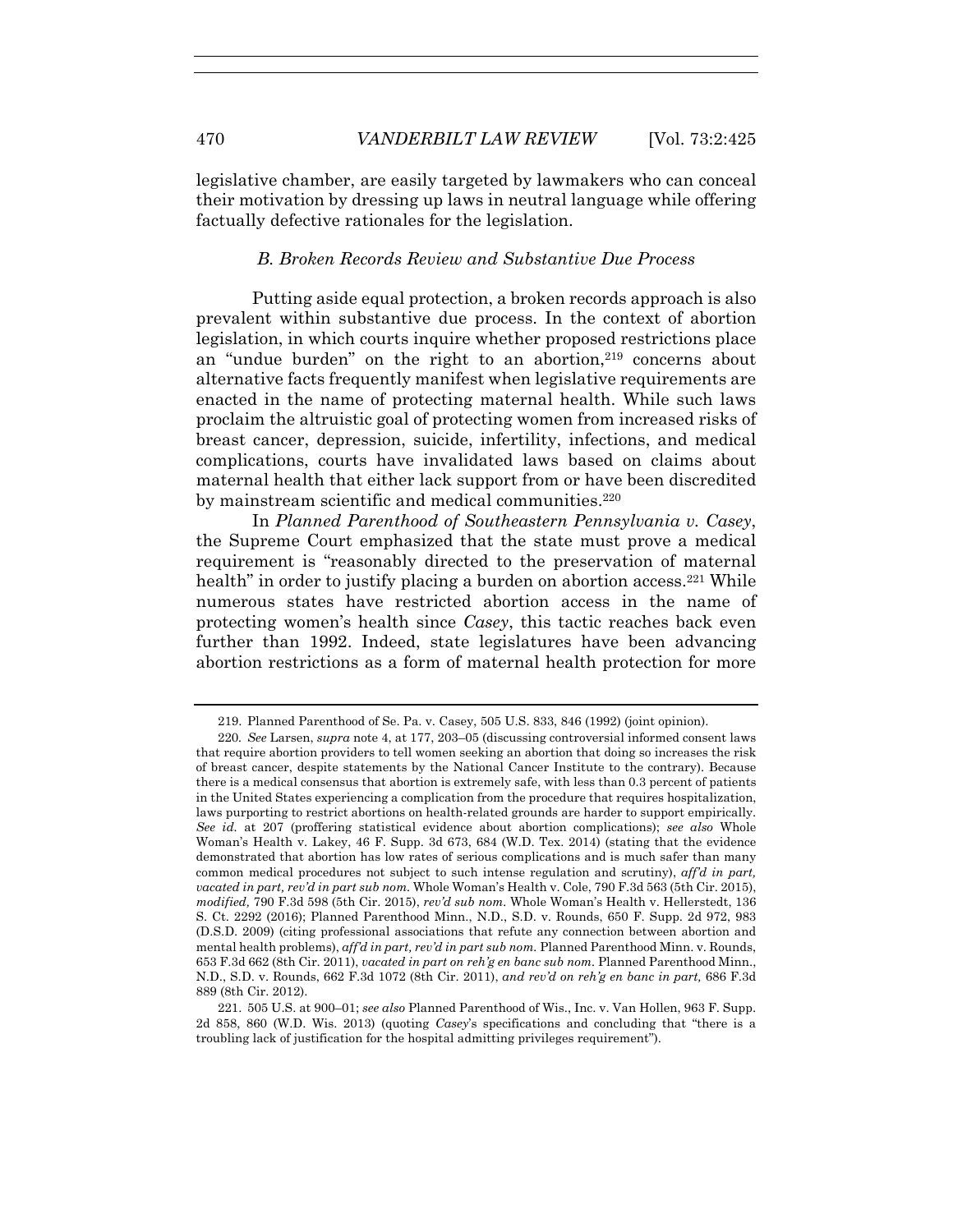than forty years. In *Doe v. Bolton*, a case decided the same day as *Roe v. Wade*, the State of Georgia attempted to implement regulatory provisions requiring that abortions be conducted in accredited hospitals and that a total of three physicians plus a hospital staff abortion committee approve the procedure.222 Reviewing data presented by the challengers, and the lack thereof by the state, the Court found that none of these three requirements bore a sufficient connection to the health of the patient to justify the burden imposed on abortion access.223 Relying on the Court's ruling in *Doe*, an Alabama district court held that a state must show "more than general statements of concern and claims that the regulations conceivably might, in some cases, lead to better health outcomes."224 The State's requirements in *Planned Parenthood Southeast, Inc. v. Strange* purportedly protected women's health by ensuring high-quality credentialed doctors and proper care for medical complications, but upon examining the evidence presented, the court concluded that the legislature's factual findings were "simply 'incorrect' "225 and that the State's justifications for the requirements were "exceedingly weak" and "speculative."226

Courts have seized the opportunity in recent abortion cases to evaluate whether there is evidentiary support for a legitimate legislative purpose, finding in many cases that abortion restrictions are masquerading as health-protective policies without any benefit.<sup>227</sup>

<sup>222</sup>*. See* Doe v. Bolton, 410 U.S. 179, 193–201 (1973) (describing the law's restrictions).

<sup>223</sup>*. See id.* at 195, 199–201*; see also* Reprod. Health Servs. v. Webster, 662 F. Supp. 407, 420 (W.D. Mo. 1987) (finding that the State failed to prove that its hospitalization requirement for post-sixteen-week abortions was reasonably related to the State's interest in maternal health), *aff'd in part, rev'd in part sub nom.* Reprod. Health Serv. v. Webster, 851 F.2d 1071 (8th Cir. 1988), *rev'd sub nom.* Webster v. Reprod. Health Servs., 492 U.S. 490 (1989).

 <sup>224.</sup> Planned Parenthood Se., Inc. v. Strange, 33 F. Supp. 3d 1330, 1340–41 (M.D. Ala. 2014), *as corrected* (Oct. 24, 2014), *supplemented,* 33 F. Supp. 3d 1381 (M.D. Ala. 2014), *and amended by,* No. 2:13CV405-MHT, 2014 WL 5426891 (M.D. Ala. Oct. 24, 2014).

<sup>225</sup>*. Id.* at 1377 (quoting Gonzales v. Carhart, 550 U.S. 124, 165 (2007)). 226*. Id.* at 1378.

<sup>227</sup>*. See, e.g.*, Planned Parenthood of Wis., Inc. v. Van Hollen, 963 F. Supp. 2d 858, 860 (W.D. Wis. 2013) (holding that the record strongly supported a finding that no medical purpose was served by the state's admitting privileges requirement); Planned Parenthood Minn., N.D., S.D. v. Rounds, 650 F. Supp. 2d 972, 983 (D.S.D. 2009) (finding that the state produced no evidence to support a claim that abortion causes an increased risk of suicide and related mental health problems), *aff'd in part, rev'd in part sub nom.* Planned Parenthood Minn. v. Rounds, 653 F.3d 662 (8th Cir. 2011), *vacated in part on reh'g en banc sub nom.* Planned Parenthood Minn., N.D., S.D. v. Rounds, 662 F.3d 1072 (8th Cir. 2011), *and rev'd on reh'g en banc in part,* 686 F.3d 889 (8th Cir. 2012); Carhart v. Ashcroft, 331 F. Supp. 2d 805, 1016 (D. Neb. 2004) (holding that Congress was wrong to conclude that the banned procedure seriously threatened women's health and that no credible medical evidence supports the safety of partial-birth abortions), *aff'd sub nom.* Carhart v. Gonzales, 413 F.3d 791 (8th Cir. 2005), *rev'd,* 550 U.S. 124 (2007); Planned Parenthood Fed'n of Am. v. Ashcroft, 320 F. Supp. 2d 957, 1032 (N.D. Cal. 2004) (concluding that "Congress' 'finding' that the intact D & E procedure is never medically necessary is unreasonable and is not supported by substantial evidence as was available to Congress at the time"), *aff'd sub nom.* Planned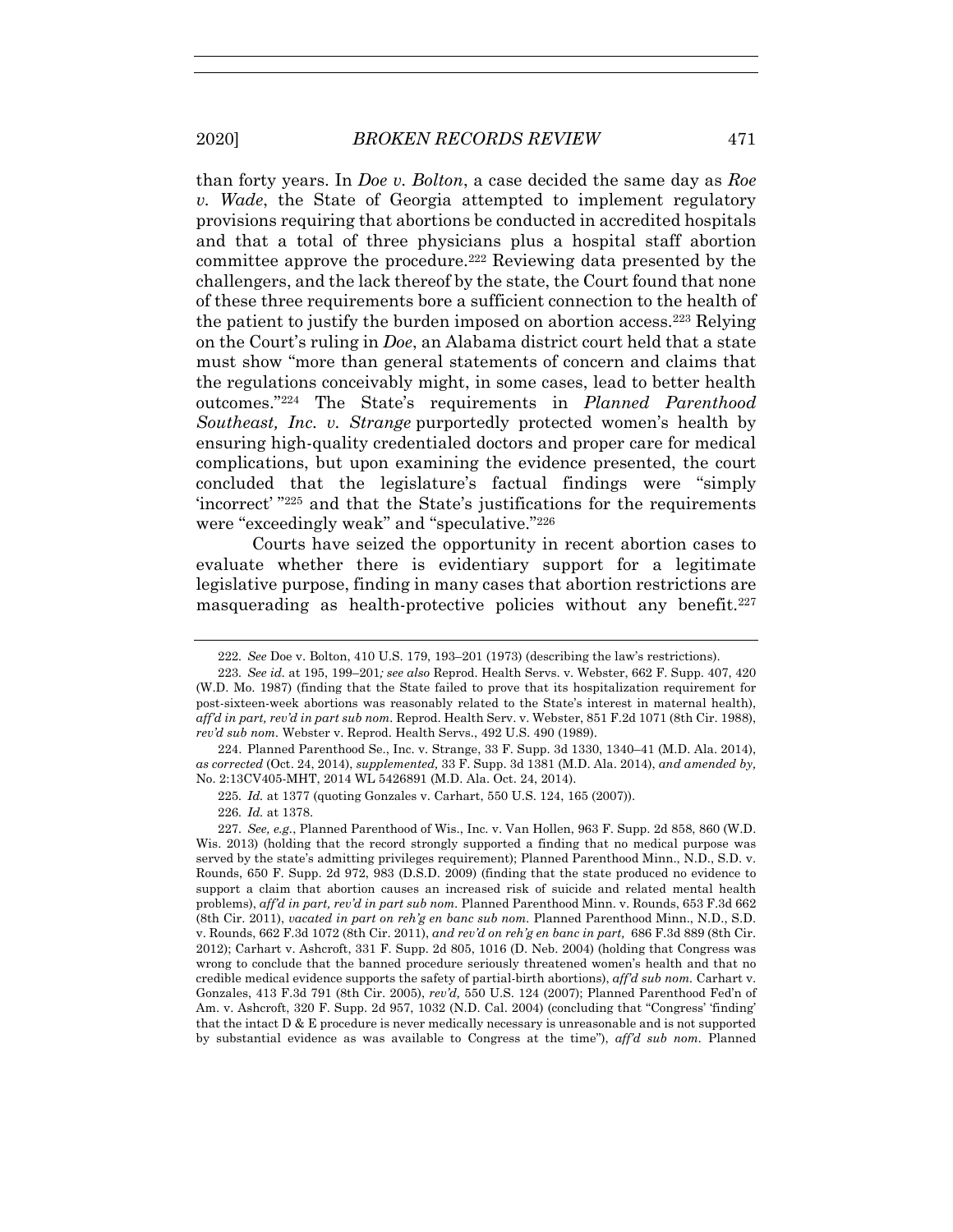Perhaps the most noteworthy Supreme Court decision on this issue is *Whole Woman's Health v. Hellerstedt*, in which the Court affirmed the district court's findings that the State's surgical center and admitting privileges requirements provided few, if any, health benefits for women and thus did not justify the burden imposed on abortion access.228 The legislature's stated purpose in enacting these provisions was to improve the standard of care for abortion patients,<sup>229</sup> but the district court found that the concerns the law sought to address were "largely unfounded" and "without a reliable basis" in evidence.<sup>230</sup> Rather than protecting patient health, the law would have the perverse effect of increasing health risks associated with delays in seeking early abortion care, would require longer-distance travel to obtain an abortion, and would potentially bring about more self-induced abortions.231 Furthermore, the court "found no significant health-related problem for the new law to cure,"232 as the record indicated that before the act's passage, "abortion in Texas was extremely safe with particularly low rates of serious complications and virtually no deaths occurring on account of the procedure."233

As these abortion cases demonstrate, courts are willing and able to engage in the type of evidentiary analysis that broken records review champions. The inquiry steers the court's review away from the subjective inquiry of whether a barrier to abortion is an undue burden in the eyes of individual jurists. Indeed, an objective, broken records examination of the evidence underlying contrived medical claims ensures that abortion legislation is not rooted in discredited myths about women's health, something the undue burden standard might otherwise allow.234

233*. Lakey*, 46 F. Supp. 3d at 684–85.

Parenthood Fed'n of Am., Inc. v. Gonzales, 435 F.3d 1163 (9th Cir. 2006), *rev'd sub nom.* Gonzales v. Carhart, 550 U.S. 124 (2007).

 <sup>228. 136</sup> S. Ct. 2292, 2298, 2318 (2016).

 <sup>229.</sup> Brief for Appellants at 35–36, Whole Women's Health v. Lakey, No. 14-50928, 2014 WL 5802849 (5th Cir. Nov. 3, 2014), at \*35–36.

 <sup>230.</sup> Whole Woman's Health v. Lakey, 46 F. Supp. 3d 673, 684 (W.D. Tex. 2014), *aff'd in part, vacated in part, rev'd in part sub nom.* Whole Woman's Health v. Cole, 790 F.3d 563 (5th Cir. 2015), *modified,* 790 F.3d 598 (5th Cir. 2015), *rev'd sub nom. Hellerstedt*, 136 S. Ct. 2292.

<sup>231</sup>*. Id.*

 <sup>232.</sup> *Hellerstedt*, 136 S. Ct. at 2298 (summarizing the district court decision).

<sup>234</sup>*. See, e.g.*, *Hellerstedt*, 136 S. Ct. at 2323–25 (Thomas, J., dissenting) (expressing astonishment that the majority found an undue burden existed, and maintaining that where a state provides medical justification for an abortion restriction that is "debatable," the law does not impose an undue burden on abortion access).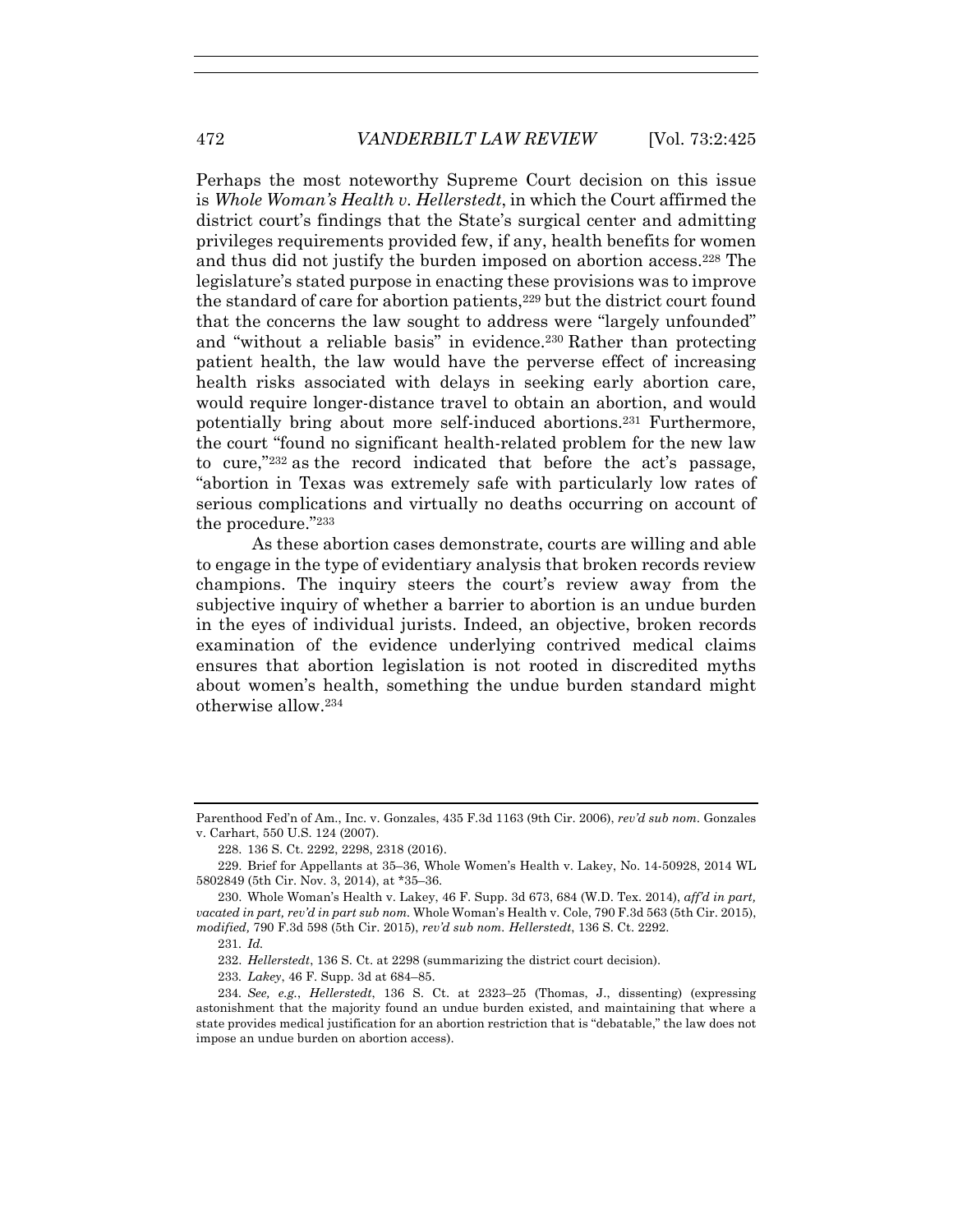## V. BROKEN RECORDS' NORMATIVE IMPLICATIONS

Given the current patchwork of factual review within constitutional jurisprudence, a clearer and more direct route is needed to tackle legislative trafficking in false claims, especially where politically marginalized groups are concerned. The lack of such a mechanism has contributed to injustice where available constitutional tools have left courts powerless and have produced unclear and nontransparent doctrines in cases where factual analysis was imposed through the back door of other frameworks.235 By contrast, a fact-based threshold inquiry could, at least in some cases and contexts, tailor the conventional two-tiered model of equal protection to the problem of underrepresented groups' victimization by alternative facts. If, as Gerald Gunther argued in 1972, equal protection is going to have "bite without 'strict scrutiny,' "236 a broken records inquiry can provide the teeth, denying broad rational basis deference where legislatures traffic in alternative facts. The mechanism provides both a useful descriptive framework for understanding certain heightened-scrutiny and so-called animus cases as well as a normative framework for thinking about the dialectic of constitutionalism and civil rights.

# *A. Fortifying Equal Protection Doctrine Through a Broken Records Approach*

In the heightened-scrutiny and animus contexts, broken records review allows courts to conduct openly and more effectively the factual analyses they currently conduct implicitly—but in a standalone, threshold inquiry that leaves existing doctrinal frameworks intact and spares courts the task of psychoanalyzing legislative purpose.<sup>237</sup> Similarly, broken records review does not meaningfully elevate rational basis's standard of review, nor detract from its deferential character. This is because the burden lies with the claimant to show, first, that dubious factual predicates underlie a given piece of legislation and that a baseline of evidence does not exist to support those predicates. If the claimant cannot do so, the court continues to be bound by the doctrine's

 <sup>235.</sup> See *supra* Section I.B (describing the dearth of doctrinal tools to address laws grounded in alternative facts).

 <sup>236.</sup> Gerald Gunther, *Foreword: In Search of Evolving Doctrine on a Changing Court: A Model for a Newer Equal Protection*, 86 HARV. L. REV. 1, 12 (1972).

 <sup>237.</sup> Of course, broken records review supplements, rather than supplants, existing doctrine. Thus, to the extent a given law or policy is the result of an improper legislative motive, courts are naturally still equipped to apply existing doctrines to address those situations.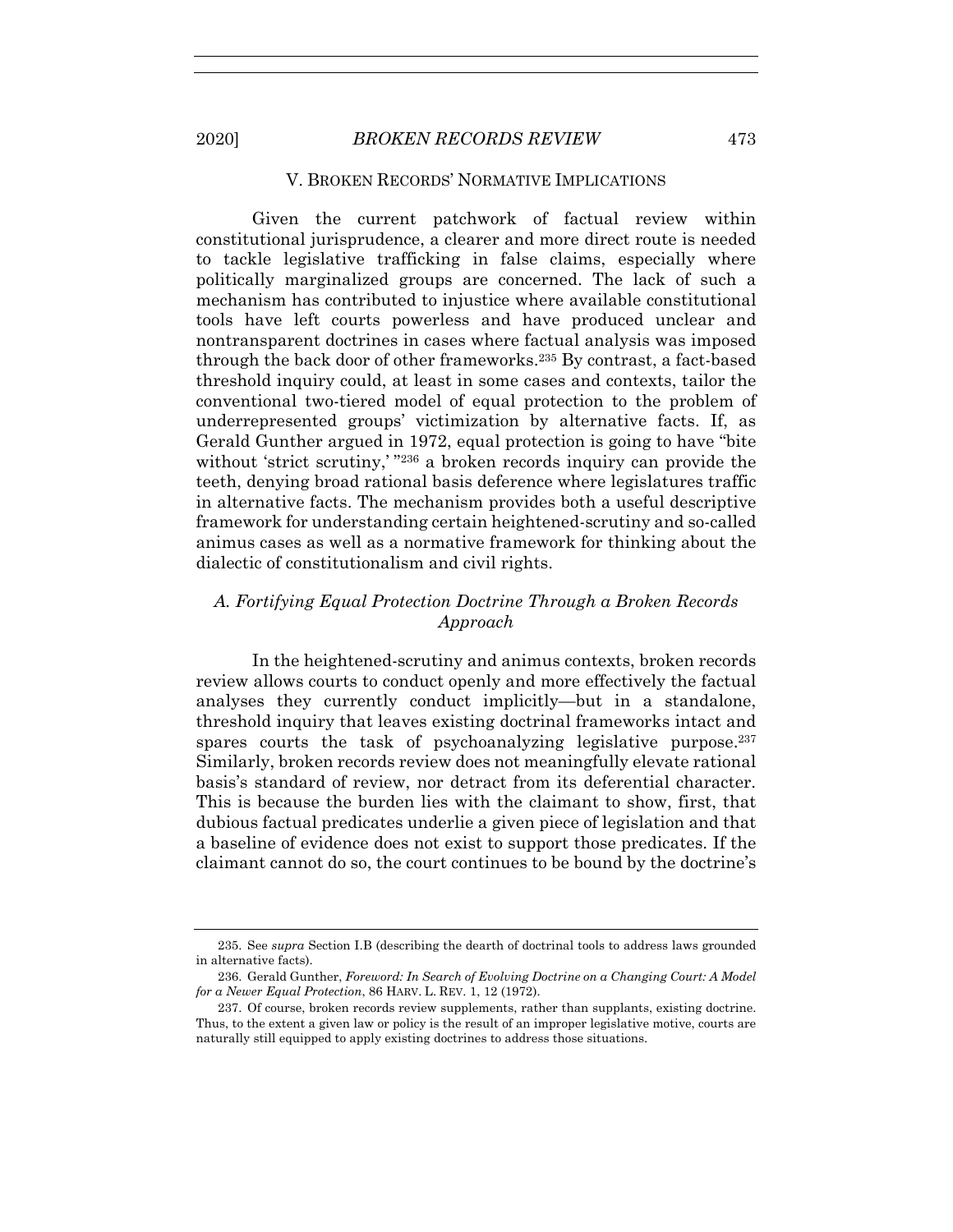deference to the government's ends and its chosen means.238 However, by requiring the government to earn deference where a challenger can discharge that duty, broken records review indirectly restores the rights-protective potential of rational basis review.

In her work on equal protection, Katie Eyer has noted ways in which the constitutional canon has sidelined rational basis review as an important locus of constitutional protection for underrepresented groups. As she explains,

[R]ational basis review has—in modern history—constituted one of the principal entry points for social movements seeking to effectuate constitutional change. It has been vital to the ability of social movements to create space for the disruption of the status quo arguably as vital as the heightened scrutiny doctrines conceptualized as central in canonical constitutional law accounts. Moreover, far from the static, easily categorized doctrine that the canon portrays, rational basis review has in fact been a messy, inconsistent affair, in which courts—especially the lower and state courts that decide most constitutional law cases—have never consistently applied one single doctrinal formulation.<sup>239</sup>

Broken records review, by ferreting out factual distortions that give rise to law, arguably serves a similar objective, granting embryonic social movements and other political out-groups the rudiments of an otherwise unattainable objective hearing after legislatures have harmed them through alternative-fact-based lawmaking.

The fact that courts perform factual analysis as part of various constitutional review frameworks, from abortion's undue burden test, which explicitly calls for it, $240$  to heightened scrutiny under equal protection, which effectively invites it,<sup>241</sup> means that its more formal inclusion would not upend courts' settled expectations around the relationship between factual accuracy and constitutional meaning. On the contrary, mainstreaming broken records review would bring harmony to a disjointed set of legal doctrines and provide a representation-reinforcing judicial check on the peddling of legislative falsehoods.

<sup>238</sup>*. See supra* Section IV.A (situating broken records review within the context of equal protection methodology).

 <sup>239.</sup> Katie R. Eyer, *The Canon of Rational Basis Review*, 93 NOTRE DAME L. REV. 1317, 1319– 20 (2018) (footnotes omitted).

<sup>240</sup>*. See supra* Section IV.B (emphasizing the problem of alternative facts in the context of abortion regulations purporting to safeguard maternal health).

<sup>241</sup>*. See supra* Section I.B (describing heightened scrutiny's occasional reliance on factual analysis).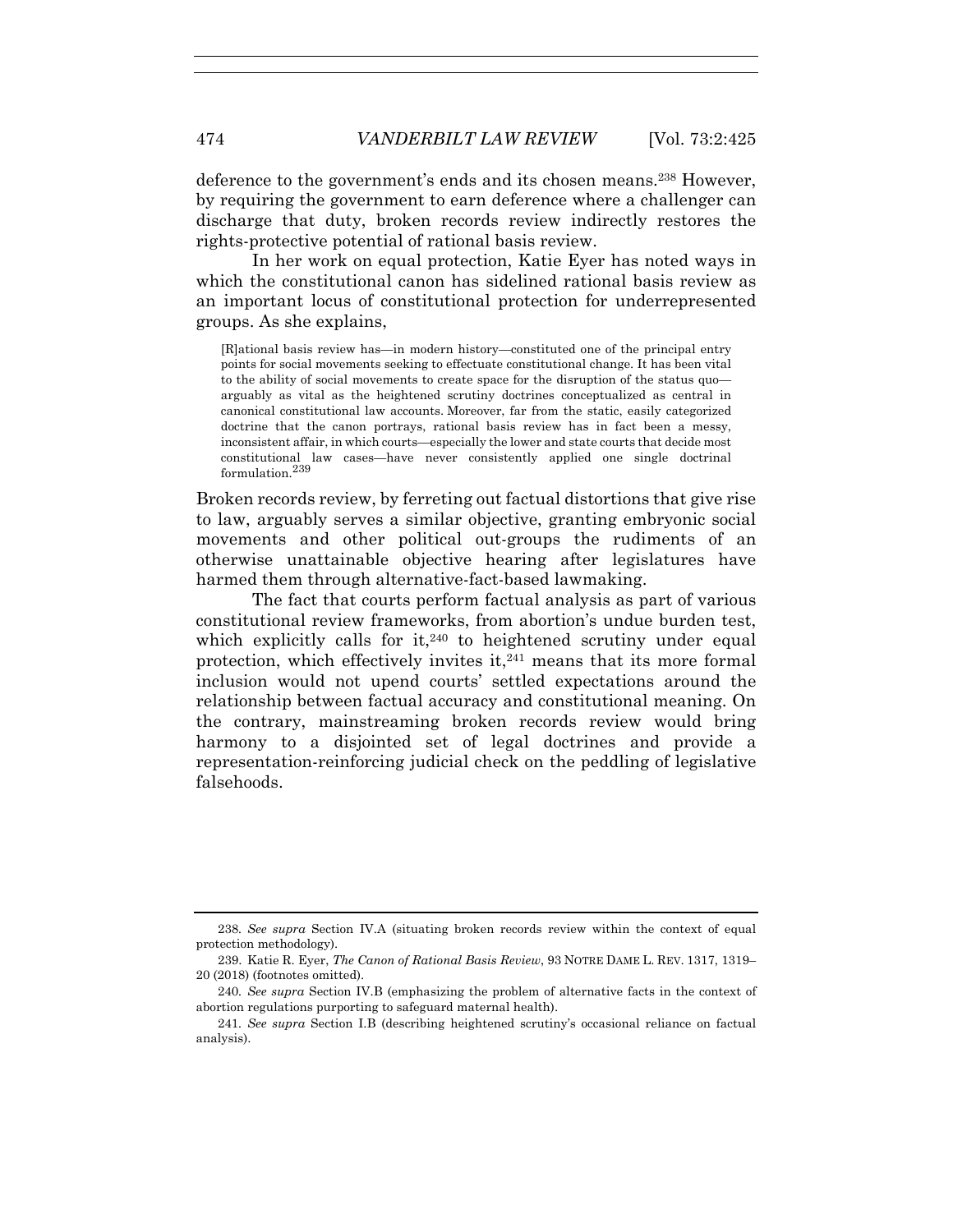## *B. Broken Records Review, the Rational Basis Canon, and Lochnerism*

Broken records review fits neatly within the deeply rooted rational basis canon established by legendary decisions such as *United States v. Carolene Products Co.*<sup>242</sup> In fact, broken records review is merely an application of principles that those cases articulated. *Carolene Products*, not to mention *Lochner v. New York*,243 primarily concerned the question of whether the Supreme Court was willing to sit as an unelected superlegislature when reviewing legislative policy choices addressing public problems. While broken records review cannot, as a rule, examine the wisdom of a legislature's chosen policy on its own, it absolutely can dissect the legislature's stated factual justifications for why it considers a policy to be wise—a capability of particular value to groups that were poorly positioned to resist the policy's enactment in law. A discussion of canonical rational basis cases reveals that *Lochner*'s "bad constitutional odor"244 does not taint broken records review.

*Carolene Products*, "the foundation for modern rational basis review,"245 powerfully supports the idea of—and the need for—broken records review as advanced by this Article. In its decision, the Court wrote that "the constitutionality of a statute predicated on the existence of a particular state of facts may be challenged by showing to the court that those facts have ceased to exist"—or never existed in the first place246—something the challengers did not claim to be the case in *Carolene Products*. The Filled Milk Act banned products in which vegetable fats had been added to milk to replace the animal fat, $247$  and the Defendants were being criminally prosecuted for the interstate transport of filled milk products.248 They argued that the statute was unconstitutional because of its underinclusivity—that the "prohibition has not been extended to oleomargarine or other butter substitutes in

 <sup>242. 304</sup> U.S. 144 (1938).

<sup>243</sup>*.* Lochner v. New York, 198 U.S. 45, 57 (1905), *overruled in part by* Day-Brite Lighting, Inc. v. Missouri, 342 U.S. 421 (1952), *and* Ferguson v. Skrupa, 372 U.S. 726 (1963), *abrogated by* W. Coast Hotel Co. v. Parrish, 300 U.S. 379 (1937).

 <sup>244.</sup> RICHARD A. EPSTEIN, THE CLASSICAL LIBERAL CONSTITUTION: AN UNCERTAIN QUEST FOR LIMITED GOVERNMENT 371 (2014).

 <sup>245.</sup> Thomas B. Nachbar, *The Rationality of Rational Basis Review*, 102 VA. L. REV. 1627, 1633 (2016).

<sup>246</sup>*. Carolene Prods.*, 304 U.S. at 153.

<sup>247</sup>*. See id.* at 145–46.

<sup>248</sup>*. Id.* at 146.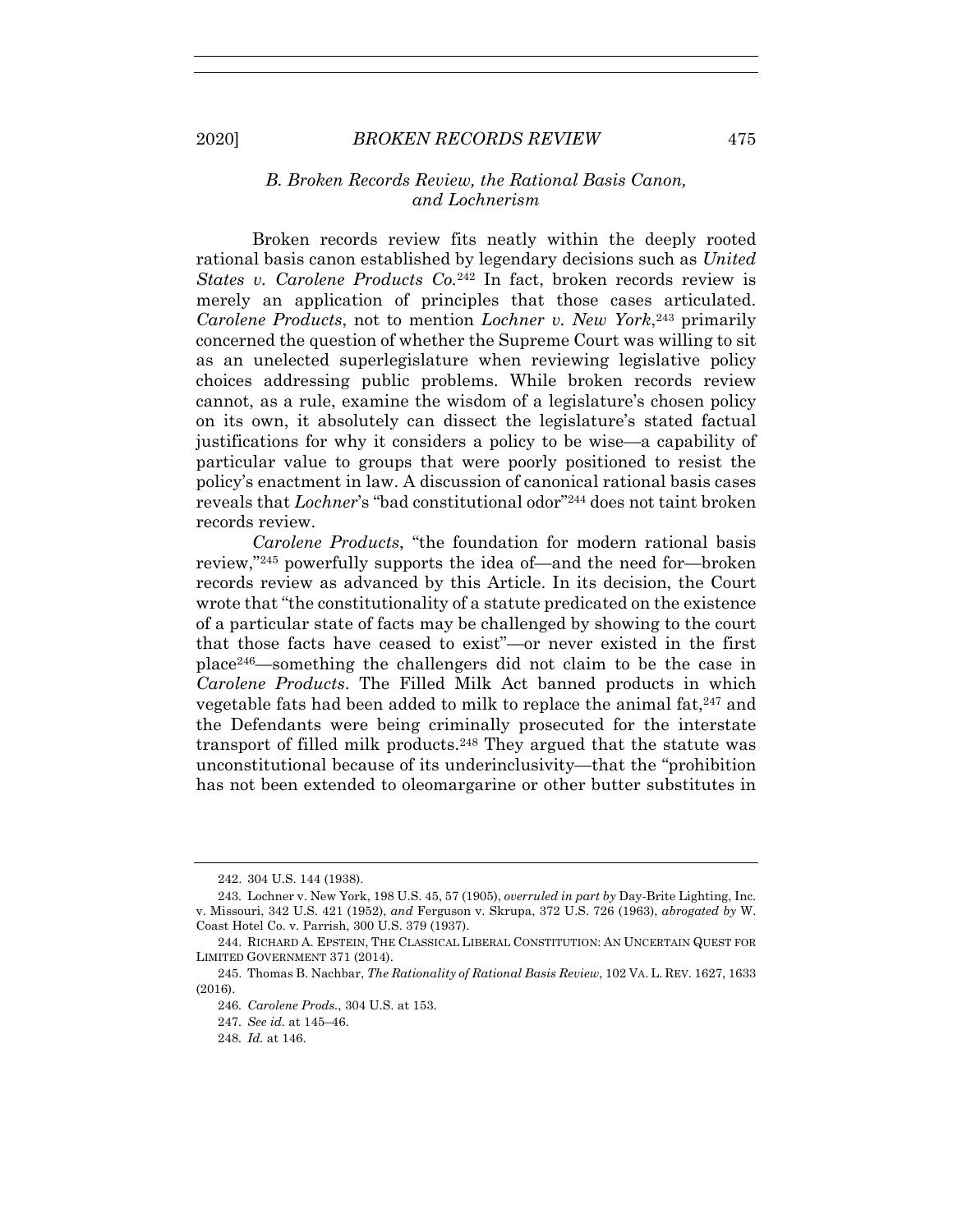which vegetable fats or oils are substituted for butter fat."249 In dismissing this challenge, the Court surveyed the ample factual support for the statute in the legislative record,<sup>250</sup> noting that Congress undertook "[a]n extensive investigation" before concluding "that the use of filled milk as a substitute for pure milk is generally injurious to health and facilitates fraud on the public."<sup>251</sup> There is no evidence that the defendant challenged the record, although "[i]t is hard to know if the Court believed the health claims or just ignored that the law more than likely represented the dairy industry's desire to eliminate competition."252

But acknowledging the dairy industry's likely motivation in advocating for the Filled Milk Act's passage253 only demonstrates the value of a broken records approach to judicial review. As the Court acknowledged:

[N]o pronouncement of a Legislature can forestall attack upon the constitutionality of the prohibition which it enacts by applying opprobrious epithets to the prohibited act, and . . . a statute would deny due process which precluded the disproof in judicial proceedings of all facts which would show or tend to show that a statute depriving the suitor of life, liberty, or property had a rational basis.<sup>254</sup>

It is unclear whether (and perhaps unlikely that) the *Carolene Products*  challengers would fall within the kinds of categories of marginalized groups that broken records review is best equipped to protect. Nevertheless, had the litigants framed their arguments to undermine the law based on the legislative record instead of its underinclusiveness, perhaps the Court would have more squarely addressed whether a manufactured, bogus public health rationale had been advanced to protect a particular industry. Of course, any value judgments pertaining to the ills of industry capture, or the underlying wisdom of the resulting policy, would have fallen outside the purview of broken records review—as would value judgments regarding legal discrimination against LGBT people, immigrants, and other vulnerable groups. But to the extent that the legislature deployed false or misleading science in an attempt to masquerade the effects of that

<sup>249</sup>*. Id.* at 151. The Court rejected that argument, finding that "[a] Legislature may hit at an abuse which it has found, even though it has failed to strike at another." *Id.* 

<sup>250</sup>*. Id.* at 148–50 nn.2 & 3.

<sup>251</sup>*. Id.* at 147–48.

 <sup>252.</sup> James M. McGoldrick, Jr., *The Rational Basis Test and Why It Is So Irrational: An Eighty-Year Retrospective*, 55 SAN DIEGO L. REV. 751, 769 (2018).

 <sup>253.</sup> Neil K. Komesar, *Taking Institutions Seriously: Introduction to a Strategy for Constitutional Analysis*, 51 U. CHI. L. REV. 366, 416 (1984) ("It is not too uncharitable, perhaps, to suggest that concern for the dairies' pocketbooks rather than for the consumer's health best explains the dairy lobby's efforts.").

<sup>254</sup>*. Carolene Prods.*, 304 U.S. at 152.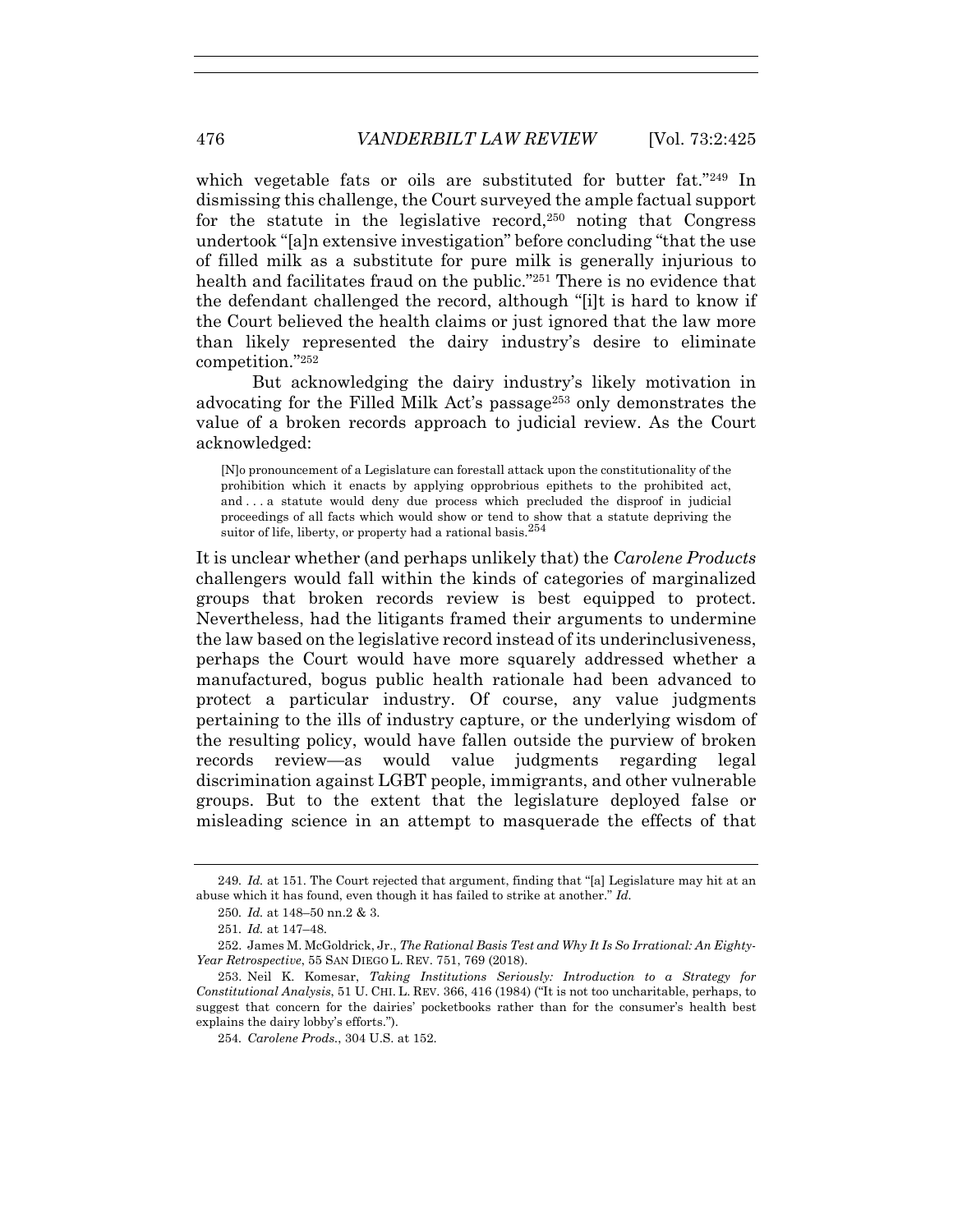capture under the more politically palatable guise of public health, broken records review could have perhaps provided refuge for the act's challengers. To be sure, such protection would be all the more valuable where the civil rights of maligned political out-groups, as opposed to the legality of a given business practice, are at stake.

While some might fear that broken records review heralds a reversion to Lochnerism, the theory leads to no such outcome. The *Lochner* Court purported to review the end goal of the legislation without engaging in a serious confrontation with the factual justification for the challenged law. Instead, the Court made a valuesbased assertion that "[t]o the common understanding the trade of a baker has never been regarded as an unhealthy one."255 And to the extent that *Lochner* undermined a legislative value judgment through a judicial reconstruction of the arguments that the legislature might or might not have considered, a similar law would be unaltered by a broken records approach, which would not be triggered unless the legislature had promoted dubious justifications to advance its policy agenda.

Broken records review does not generally interfere with a legislature's ability to advantage, or disadvantage, groups according to its own whims. It merely provides a safeguard when those legislatures ground, articulate, or justify these choices using demonstrably faulty fact. Of course, in reality, bakers, producers of filled milk, and (for that matter) optometrists256 do not appear to be anywhere near as likely to be victimized by legislative use of alternative fact as the traditionally marginalized populations documented throughout this Article. But even when those underrepresented groups are targeted via purely values-driven legislation, they would need to look to other sources of constitutional relief, with little refuge in broken records review—at least not until the legislature begins making falsifiable factual claims in support of the law.

Still, to further allay fears of judicial intrusion into legislative prerogatives, courts might consider adopting a "lookback period" beyond which even factually baseless laws must be allowed to stand unless and until the legislature decides to repeal them.257 While the exact time period (which could be twenty years or more) is a matter for future consideration, such a constraint would limit broken records

 <sup>255.</sup> Lochner v. New York, 198 U.S. 45, 59 (1905), *overruled in part by* Day-Brite Lighting, Inc. v. Missouri, 342 U.S. 421 (1952), *and* Ferguson v. Skrupa, 372 U.S. 726 (1963), *abrogated by* W. Coast Hotel Co. v. Parrish, 300 U.S. 379 (1937).

 <sup>256.</sup> Williamson v. Lee Optical of Okla., Inc., 348 U.S. 483, 486 (1955).

<sup>257</sup>*. See generally* Benjamin, *supra* note 140 (discussing the effect of outdated factual findings on judicial precedent).